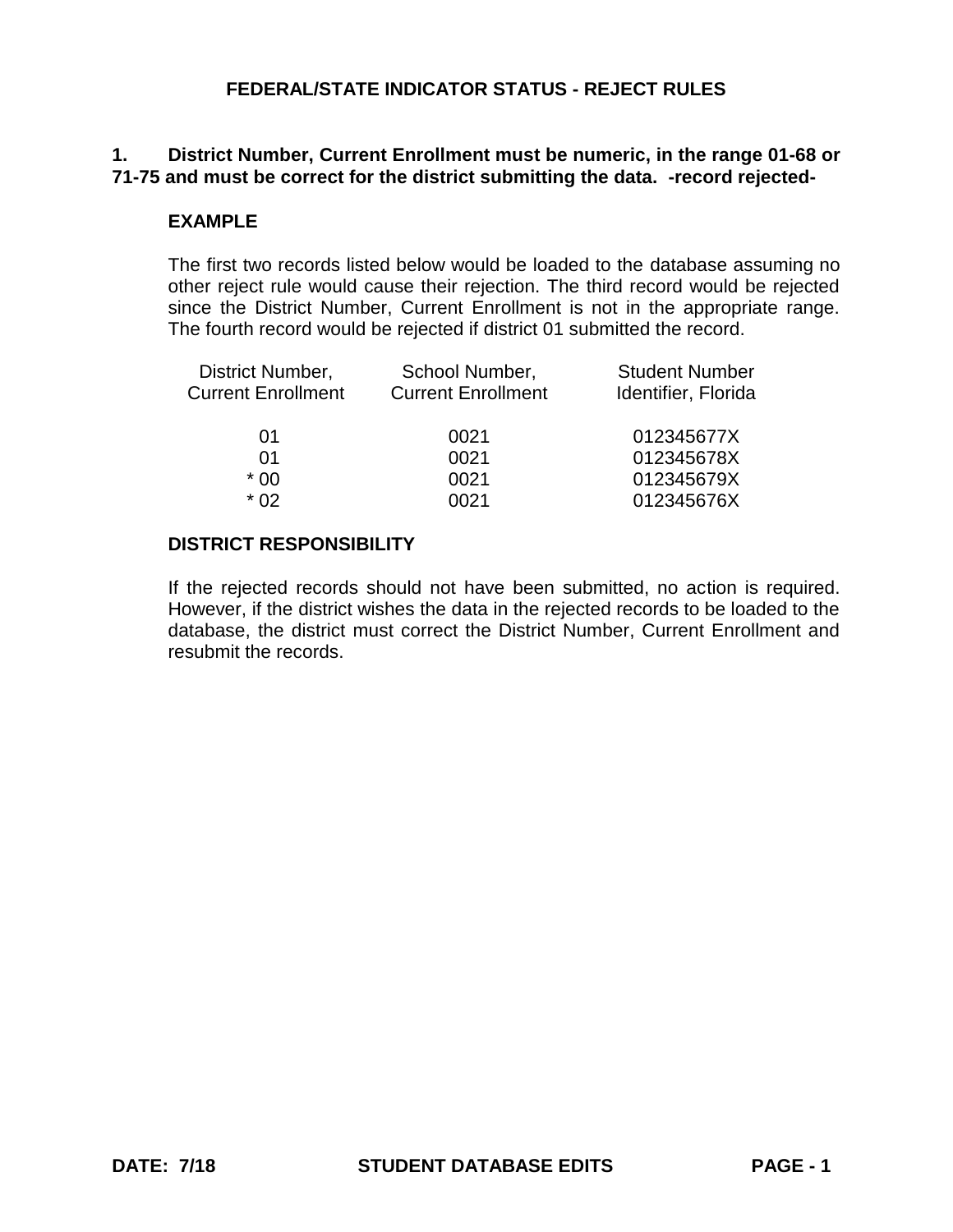## **2. If Survey Period Code is 2, 3 or 5, School Number, Current Enrollment must be numeric in the range 0001 to 9899, excluding 9001, or it must be N998 or N999. -record rejected-**

# **EXAMPLE**

The first two records listed below would be loaded to the database assuming no other reject rule would cause their rejection. The second two records would be rejected. The first of these would be rejected because the School Number, Current Enrollment is not in the appropriate numerical range. The second of these two records would be rejected because the School Number, Current Enrollment is not numeric.

| District Number,          | School Number,            | <b>Student Number</b> |
|---------------------------|---------------------------|-----------------------|
| <b>Current Enrollment</b> | <b>Current Enrollment</b> | Identifier, Florida   |
| 01                        | 0151                      | 012345678X            |
| 01                        | 0151                      | 012345679X            |
| $*$ 01                    | 9999                      | 012345680X            |
| * በ1                      | C901                      | 012345681X            |
|                           |                           |                       |

## **DISTRICT RESPONSIBILITY**

If the rejected records should not have been submitted, no action is required. However, if the district wishes the data in the rejected records to be loaded to the database, the district must correct the School Number, Current Enrollment and resubmit the records.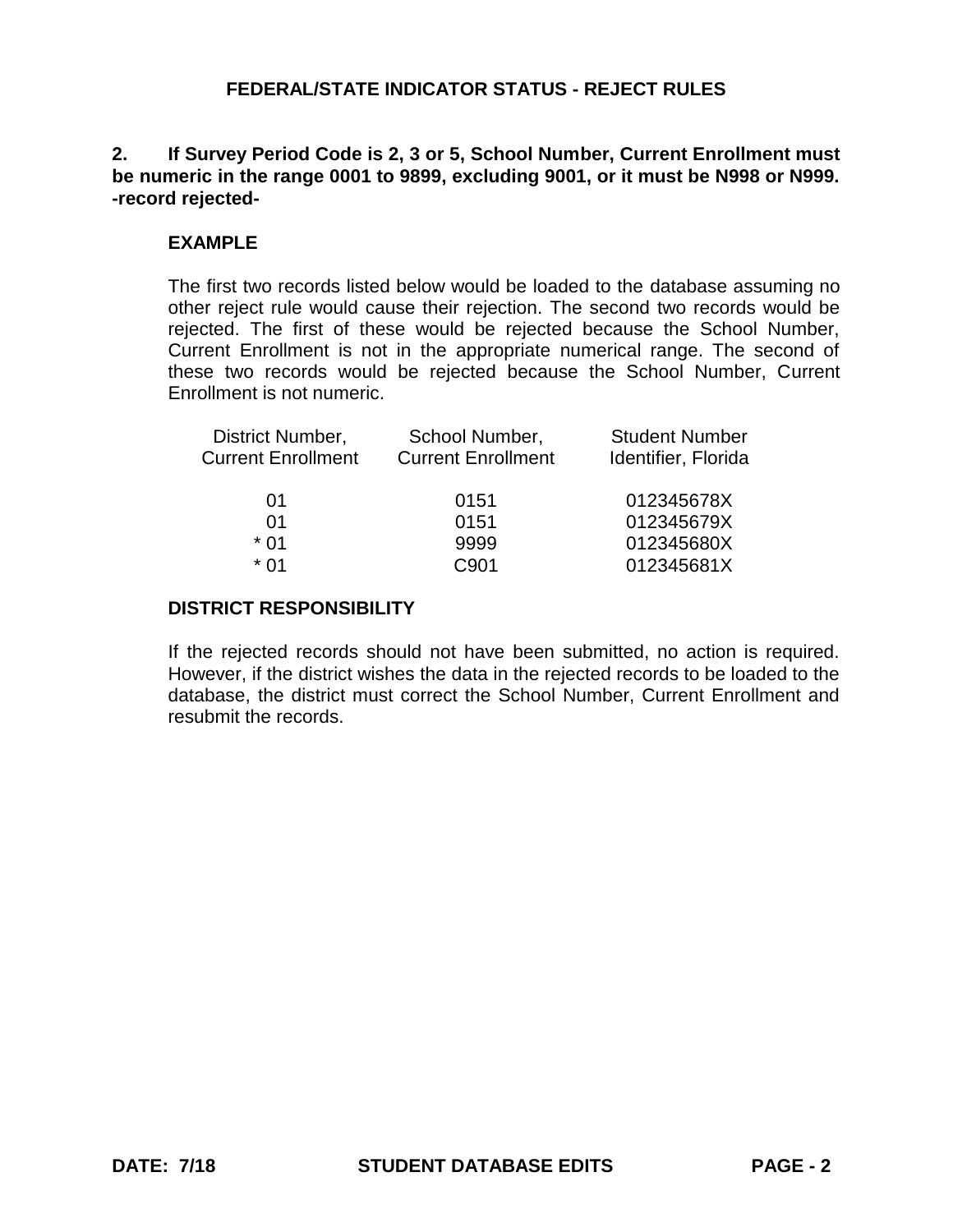**3. The first nine positions of Student Number Identifier, Florida must be numeric. The tenth position of Student Number Identifier, Florida must either be an "X" or numeric. If the tenth position of Student Number Identifier, Florida is numeric, the first two digits must be a valid district number in the range 01-68, 71- 75 or 78-79. If the tenth position of the Student Number Identifier, Florida is an "X", the first three positions may not all be zeroes. -record rejected-**

**Note: For additional information on Student Number Identifier, Florida refer to the DOE Information Database Requirements: Volume I -- Automated Student Information System Manual.**

### **EXAMPLE**

The first two records listed below would be loaded to the database assuming no other reject rule would cause their rejection. The third record would be rejected because when the social security number is used as the Student Number Identifier, Florida, the tenth position must be an "X". The fourth record would be rejected because the Student Number Identifier, Florida contains blanks. The fifth record would be rejected because the first two digits are not a valid district number. The sixth record would be rejected because the tenth position contains an "X", and the first three positions are all zeroes.

| District Number,          | School Number,            | <b>Student Number</b> |
|---------------------------|---------------------------|-----------------------|
| <b>Current Enrollment</b> | <b>Current Enrollment</b> | Identifier, Florida   |
| 01                        | 0151                      | 1234567891            |
| 01                        | 0151                      | 123456789X            |
| $*01$                     | 0151                      | 123456789C            |
| $*01$                     | 0151                      | 123456789             |
| $*01$                     | 0151                      | 0023456791            |
| $*01$                     | 0151                      | 000123456X            |
|                           |                           |                       |

#### **DISTRICT RESPONSIBILITY**

If the rejected records should not have been submitted, no action is required. However, if the district wishes the data in the rejected records to be loaded to the database, the district must correct the Student Number Identifier, Florida and resubmit the records.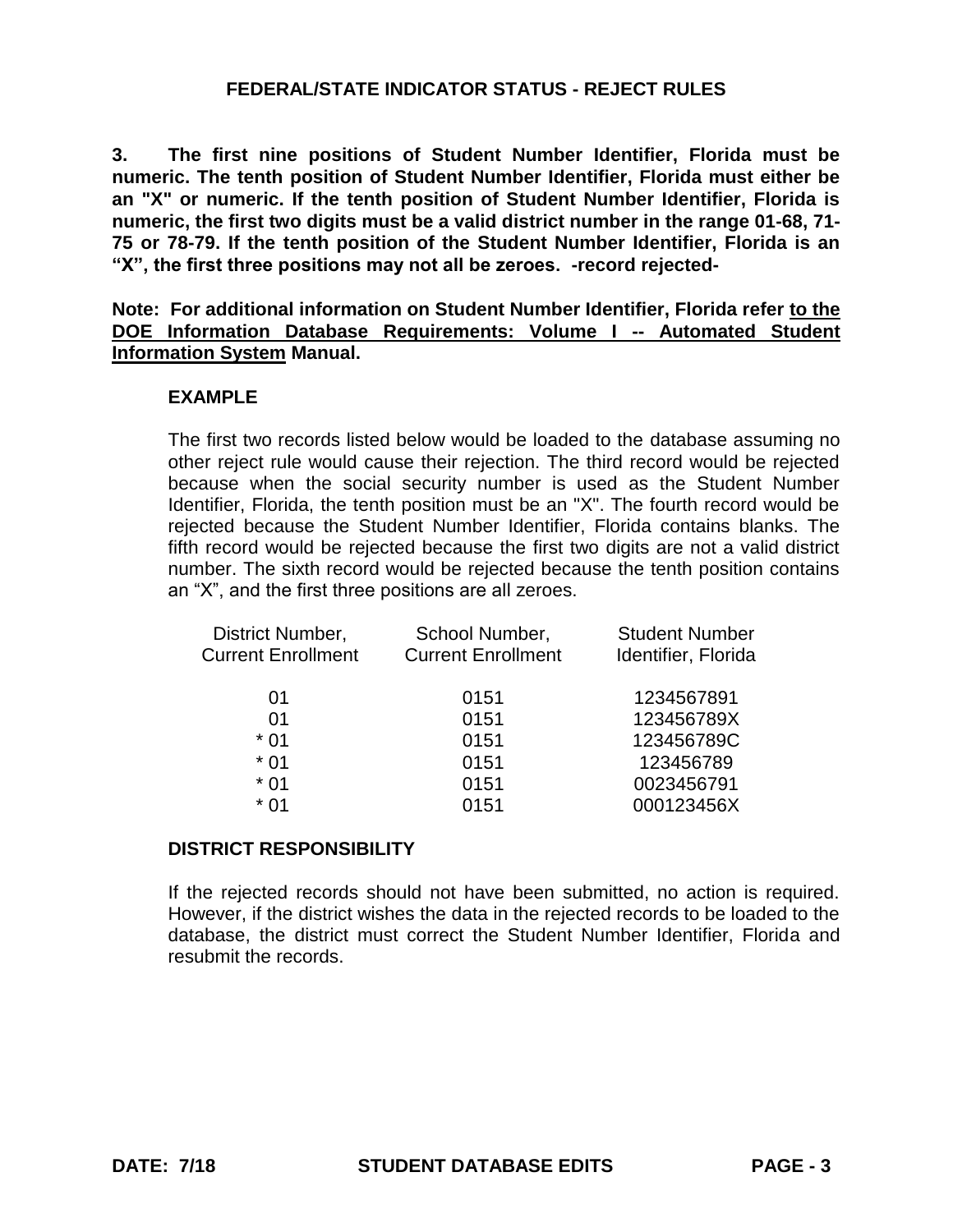## **4. Survey Period Code must be 2, 3 or 5 and must be correct for the submission specified by the district. -record rejected-**

#### **EXAMPLE**

The Survey Period Code as specified in the transmission JCL or in statements for tape transmission is identified as Survey Period "2". However, records on the transmission have a Survey Period Code "3". All updates, adds or deletes with this inconsistency would be rejected.

#### **DISTRICT RESPONSIBILITY**

The Survey Period Code must be corrected either on the records coming in or the transmission JCL and all records must be resubmitted.

## **5. Fiscal Year must be correct for the submission specified by the district. record rejected-**

### **EXAMPLE**

The Fiscal Year as specified in the transmission JCL or in statements for tape transmission is identified as the valid year for data submission. However, records on the transmission have the previous Fiscal Year coded. All updates, adds or deletes with this inconsistency will be rejected.

#### **DISTRICT RESPONSIBILITY**

The district must correct the Fiscal Year either on the records coming in or the transmission JCL and resubmit all records.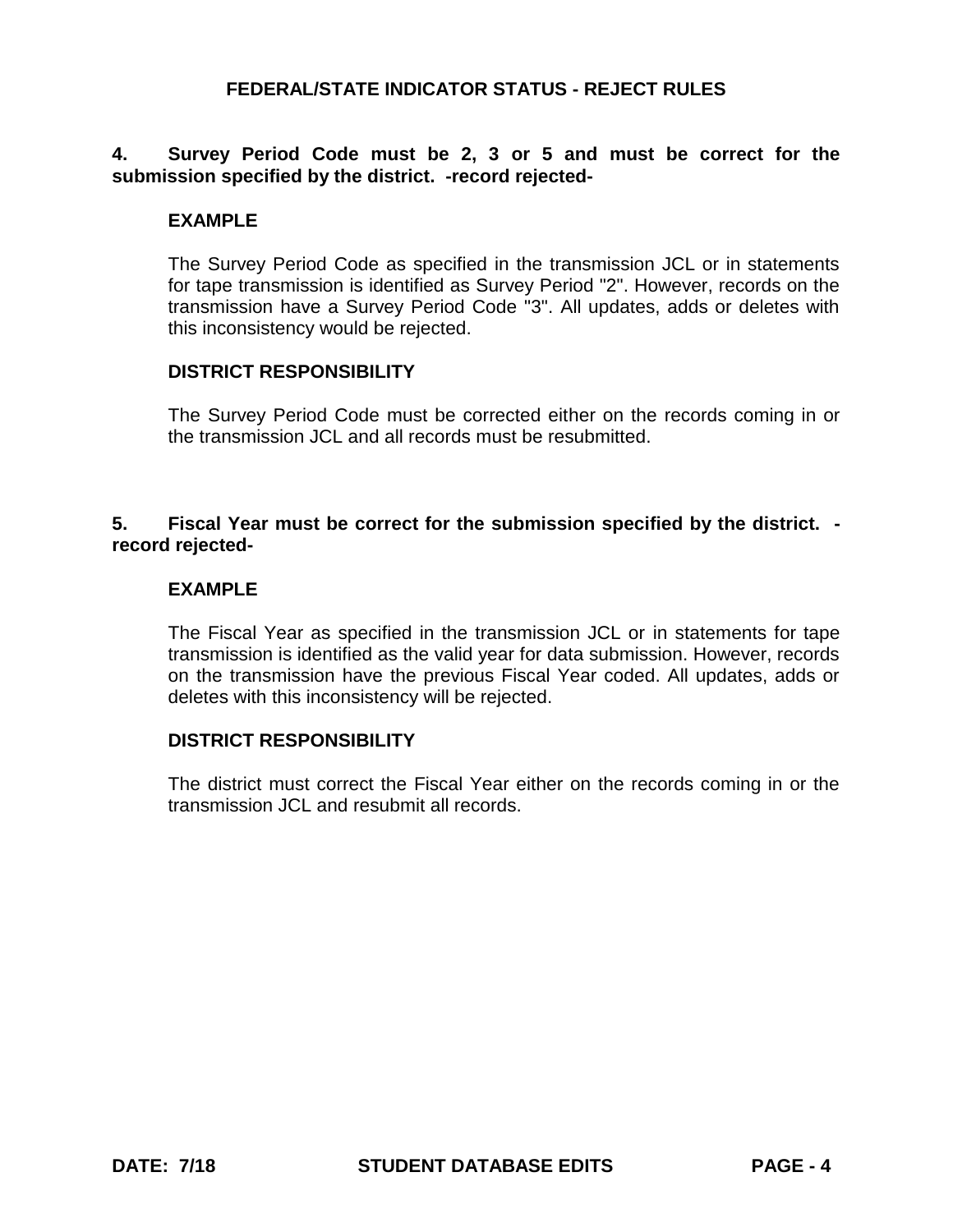**6. The Transaction Code must be A, C or D. For the original transmission, only A is valid. For subsequent batch/update submissions, if A is specified then the record must not already exist on the database; if C or D is specified then the record must exist on the database. -record rejected-**

### **EXAMPLE**

For all original transmissions, the Transaction Code must be "A". An original transaction is the first submission of a record during a survey period. After original transmission of records, changes to the record for elements other than the key elements must be done with a "C" as the Transaction Code. To delete a record, the Transaction Code must be a "D". To change key elements in a batch transaction, the record must FIRST be deleted with a "D" and then added with an "A". Records with an incorrect Transaction Code would be rejected.

### **DISTRICT RESPONSIBILITY**

If the rejected records should not have been submitted, no action is required. However, if the district wishes the data in the rejected records to be loaded to the database, the district must correct the Transaction Code and resubmit the records.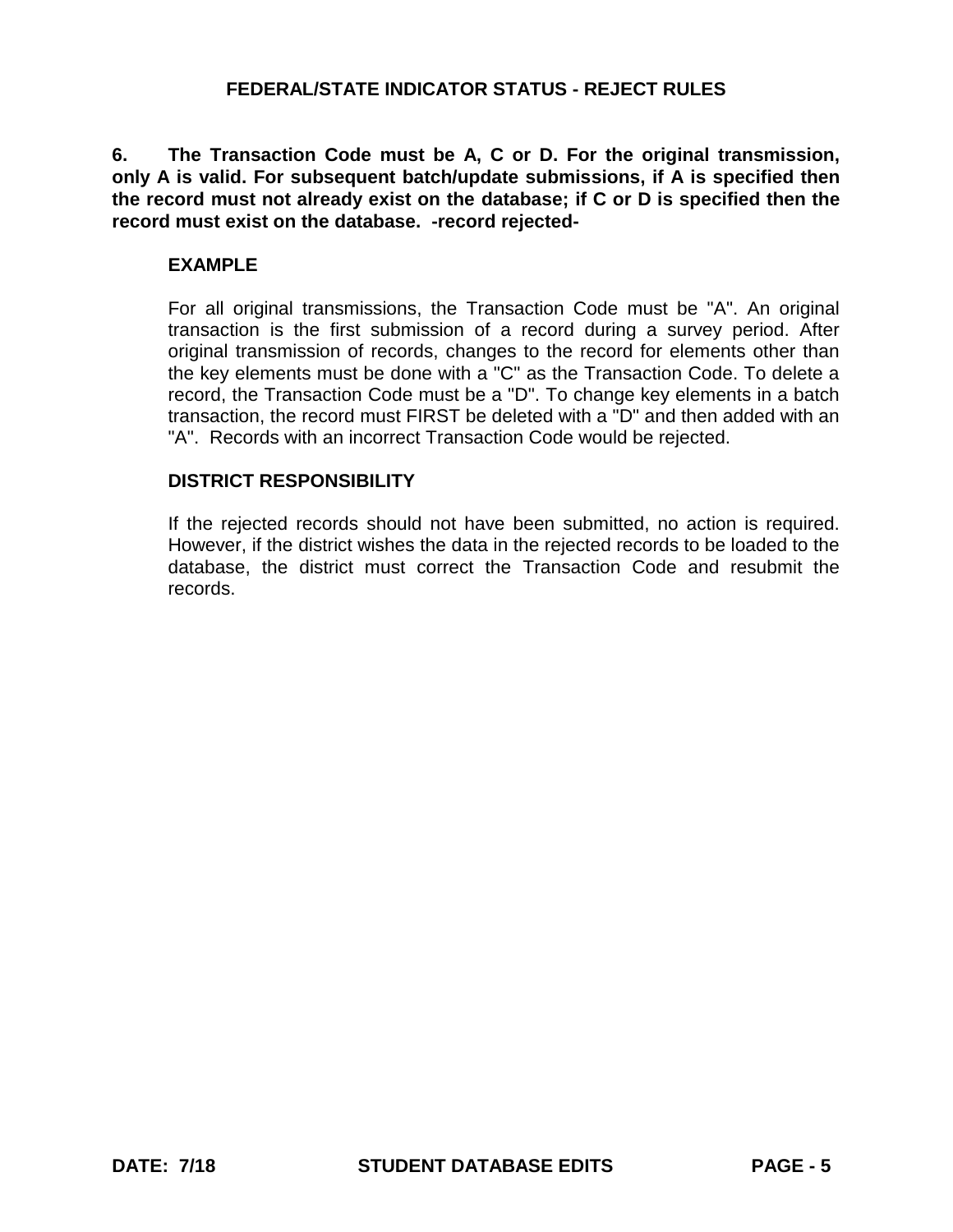**7. Each Federal/State Indicator record must be unique based on the keys of District Number, Current Enrollment; Student Number Identifier, Florida; Survey Period Code; and Fiscal Year. -first record accepted, all other duplicate records rejected-**

### **EXAMPLE**

The first, third and fourth records listed below would be loaded to the database assuming no other reject rule would cause their rejection. The second and fifth records would be rejected since they are duplicates (same Student Number Identifier, Florida) of the first and fourth records, respectively.

| District Number,          | <b>Student Number</b> | Survey      | <b>Fiscal</b> |
|---------------------------|-----------------------|-------------|---------------|
| <b>Current Enrollment</b> | Identifier, Florida   | Period Code | Year          |
| 01                        | 012345678X            | 2           | ****          |
| $*01$                     | 012345678X            | 2           | ****          |
| 01                        | 012345676X            | 2           | ****          |
| 01                        | 012345679X            | 2           | ****          |
| * በ1                      | 012345679X            | 2           | ****          |

\*\*\*\* = Valid fiscal year for data submission.

## **DISTRICT RESPONSIBILITY**

If the records that were accepted and loaded to the database are the correct ones, no action is required. However, if the district wishes the data in the rejected records to be loaded to the database, the district must delete any invalid records, correct any rejected records if necessary, and resubmit the corrected records.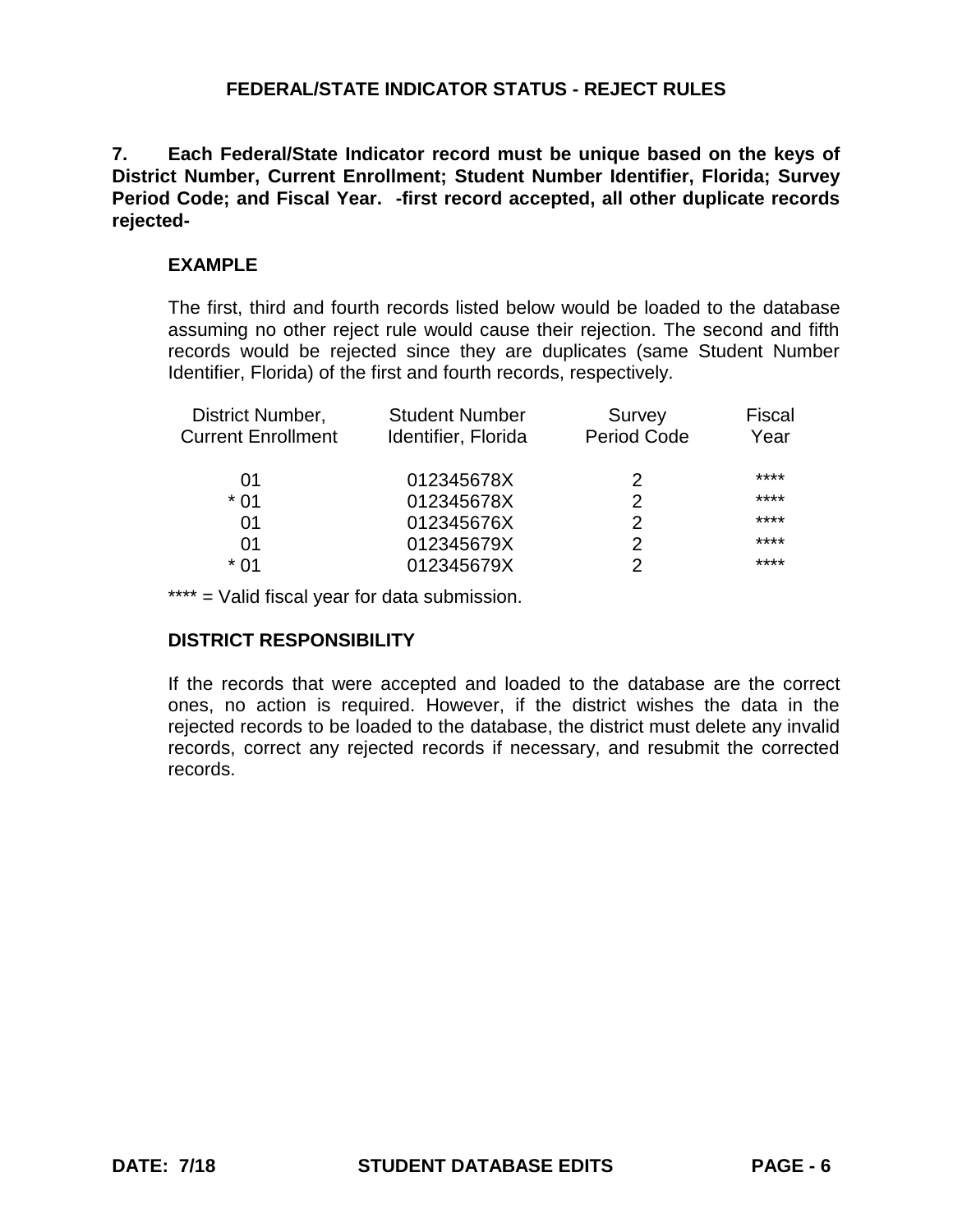**8. For Survey Period Code 3, Federally Connected Student Indicator code must be A, B, C or Z. For Survey Period Codes 2 and 5 Federally Connected Student Indicator code must be Z. -record rejected-**

## **EXAMPLE**

The first two records listed below would be loaded to the database assuming no other reject rule would cause their rejection. The third record would be rejected because the Federally Connected Student Indicator code is invalid. The fourth record would be rejected because the Survey Period Code is not 3.

| <b>District</b> | <b>Student</b> | Federally      |        |
|-----------------|----------------|----------------|--------|
| Number,         | <b>Number</b>  | Connected      | Survey |
| Current         | Identifier,    | <b>Student</b> | Period |
| Enrollment      | Florida        | Indicator      | Code   |
| 01              |                |                |        |
|                 | 123456789X     | А              | 3      |
| 01              | 123456790X     | 7              | 3      |
| $*01$           | 123456791X     | 2              | 3      |
| $*01$           | 123456791X     | R              | っ      |

#### **DISTRICT RESPONSIBILITY**

If the rejected records should not have been submitted, no action is required. However, if the district wishes the data in the rejected records to be loaded to the database, the district must correct the Federally Connected Student Indicator code or the Survey Period Code and resubmit the records.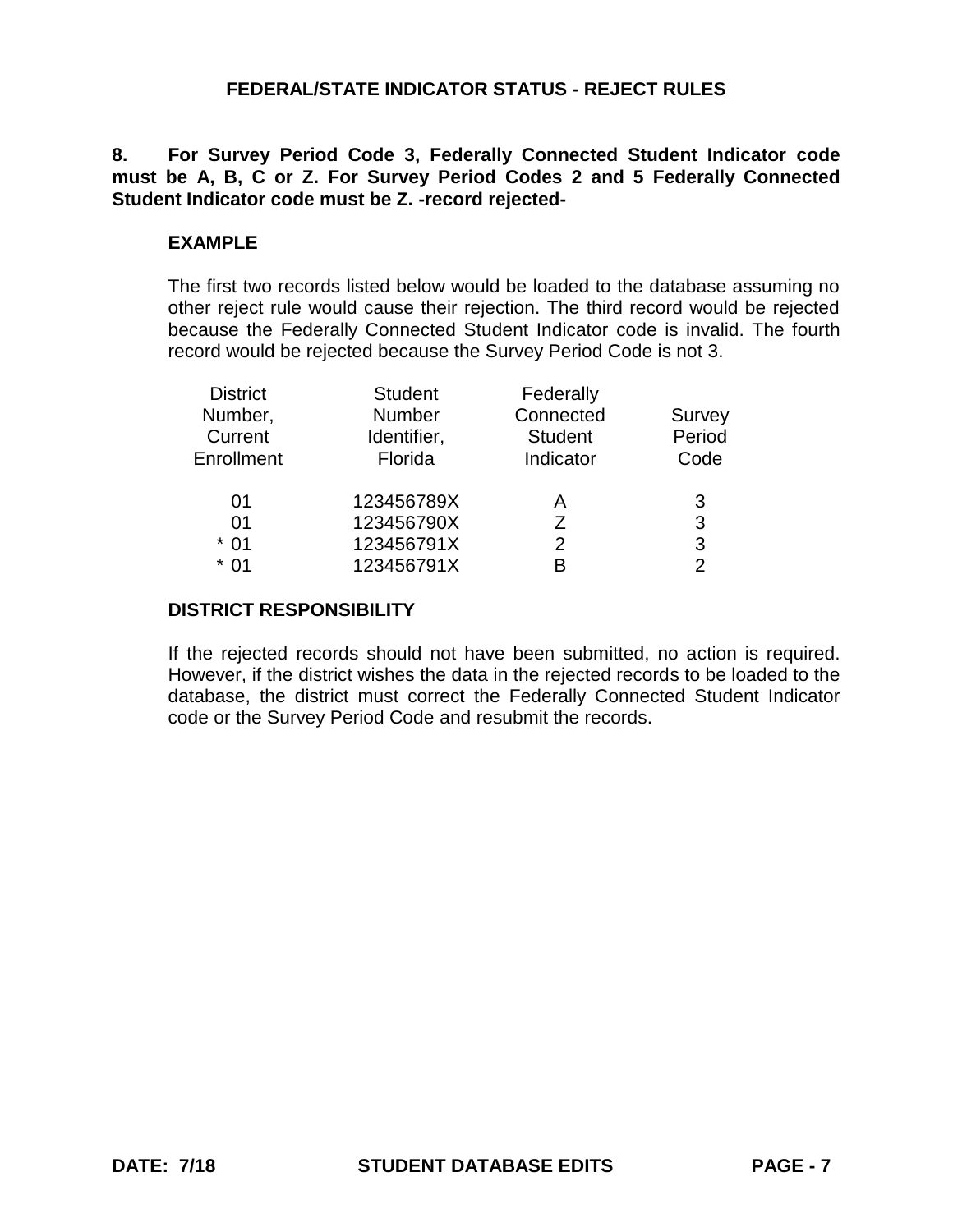# **9. Medical Complexity Exemption code must be A, B, C, D, E or Z. -record rejected-**

### **EXAMPLE**

The first two records listed below would be loaded to the database assuming no other reject rule would cause their rejection. The third record would be rejected because the Medical Complexity Exemption code is invalid.

| <b>District</b> | <b>Student</b> |               |
|-----------------|----------------|---------------|
| Number,         | <b>Number</b>  | Medical       |
| Current         | Identifier,    | Complexity    |
| Enrollment      | Florida        | Exemption     |
|                 |                |               |
| 01              | 123456789X     | Α             |
| 01              | 123456790X     | Ζ             |
| $*01$           | 123456791X     | $\mathcal{P}$ |
|                 |                |               |

#### **DISTRICT RESPONSIBILITY**

If the rejected record should not have been submitted, no action is required. However, if the district wishes the data in the rejected record to be loaded to the database, the district must correct the Medical Complexity Exemption code and resubmit the record.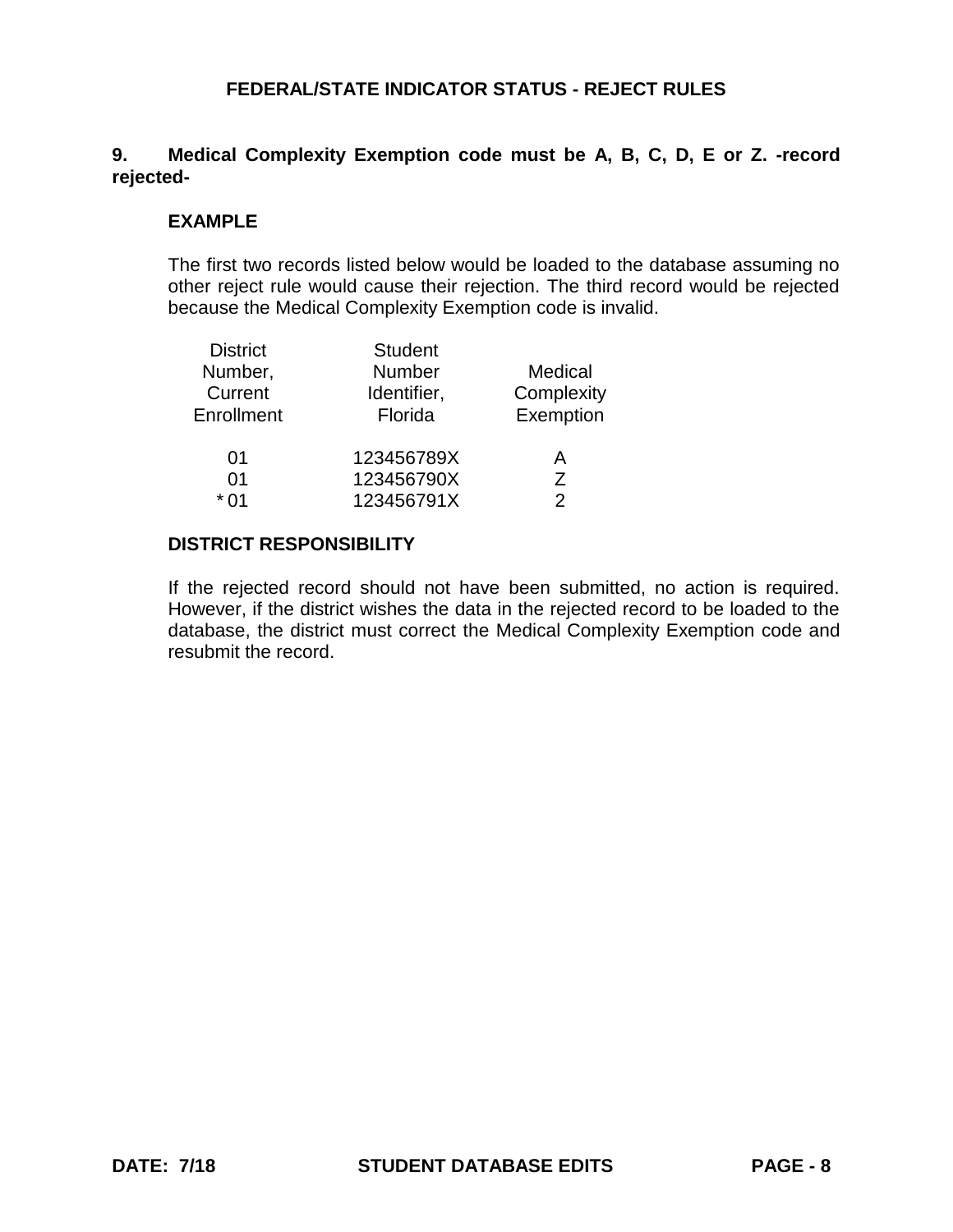### **10. Bullied or Harassed - Religion code must be Y, N or Z. -record rejected-**

#### **EXAMPLE**

The first two records listed below would be loaded to the database assuming no other reject rule would cause their rejection. The third record would be rejected because the Bullied or Harassed - Religion code is invalid.

|      | <b>District</b> | <b>Student</b> |                   |
|------|-----------------|----------------|-------------------|
|      | Number,         | <b>Number</b>  | <b>Bullied or</b> |
|      | Current         | Identifier,    | Harassed -        |
|      | Enrollment      | Florida        | Religion          |
|      | 01              | 123456789X     | Y                 |
|      | 01              | 123456790X     | N                 |
| * በ1 |                 | 123456791X     | 2                 |

#### **DISTRICT RESPONSIBILITY**

If the rejected record should not have been submitted, no action is required. However, if the district wishes the data in the rejected record to be loaded to the database, the district must correct the Bullied or Harassed - Religion code and resubmit the record.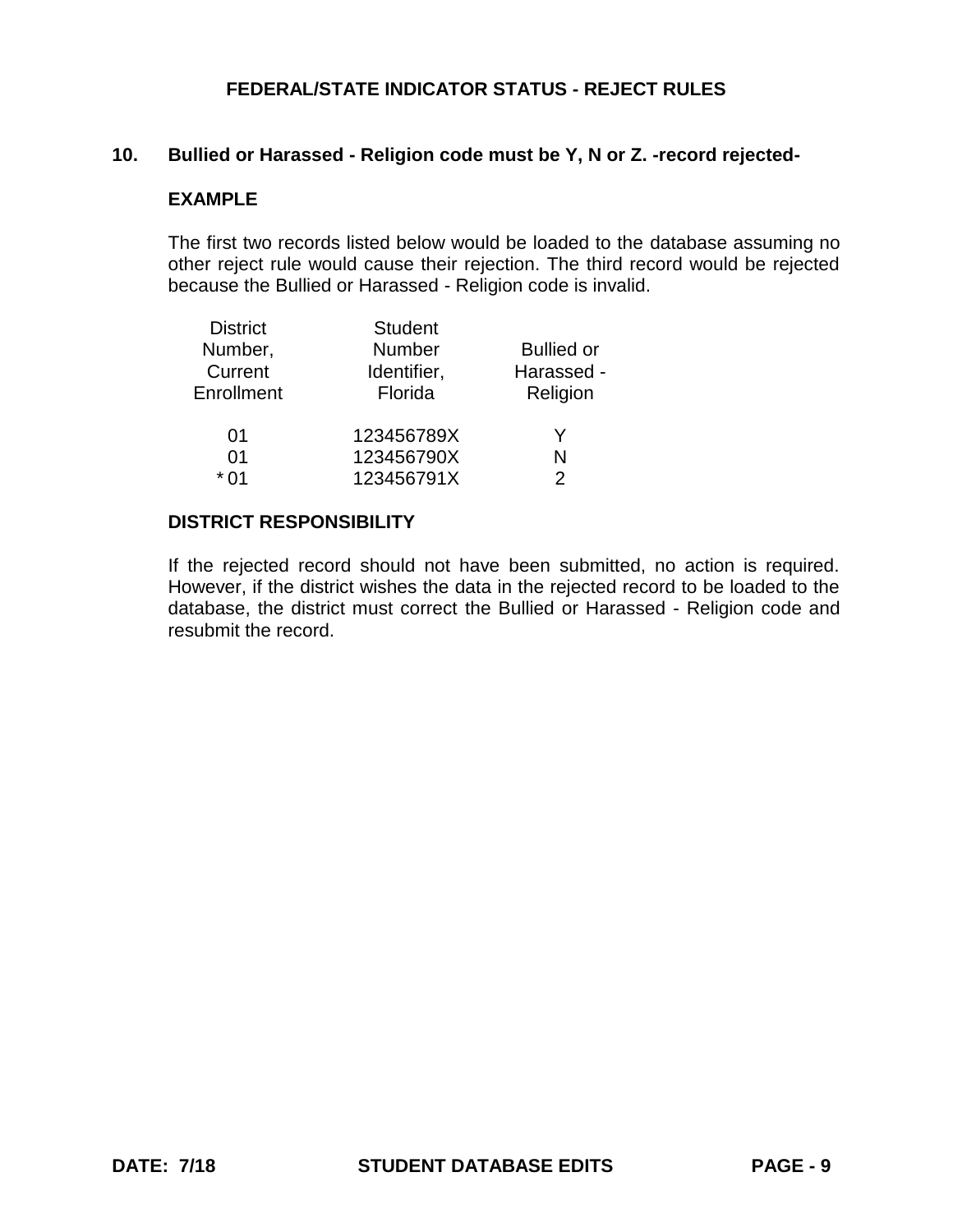## **11. Bullied or Harassed – Sexual Orientation code must be Y, N or Z. -record rejected-**

### **EXAMPLE**

The first two records listed below would be loaded to the database assuming no other reject rule would cause their rejection. The third record would be rejected because the Bullied or Harassed – Sexual Orientation code is invalid.

| <b>District</b> | <b>Student</b> |                           |
|-----------------|----------------|---------------------------|
| Number,         | <b>Number</b>  | <b>Bullied or</b>         |
| Current         | Identifier,    | Harassed -                |
| Enrollment      | Florida        | <b>Sexual Orientation</b> |
| 01              | 123456789X     |                           |
| 01              | 123456790X     | N                         |
| * 01            | 123456791X     | 2                         |
|                 |                |                           |

## **DISTRICT RESPONSIBILITY**

If the rejected record should not have been submitted, no action is required. However, if the district wishes the data in the rejected record to be loaded to the database, the district must correct the Bullied or Harassed – Sexual Orientation code and resubmit the record.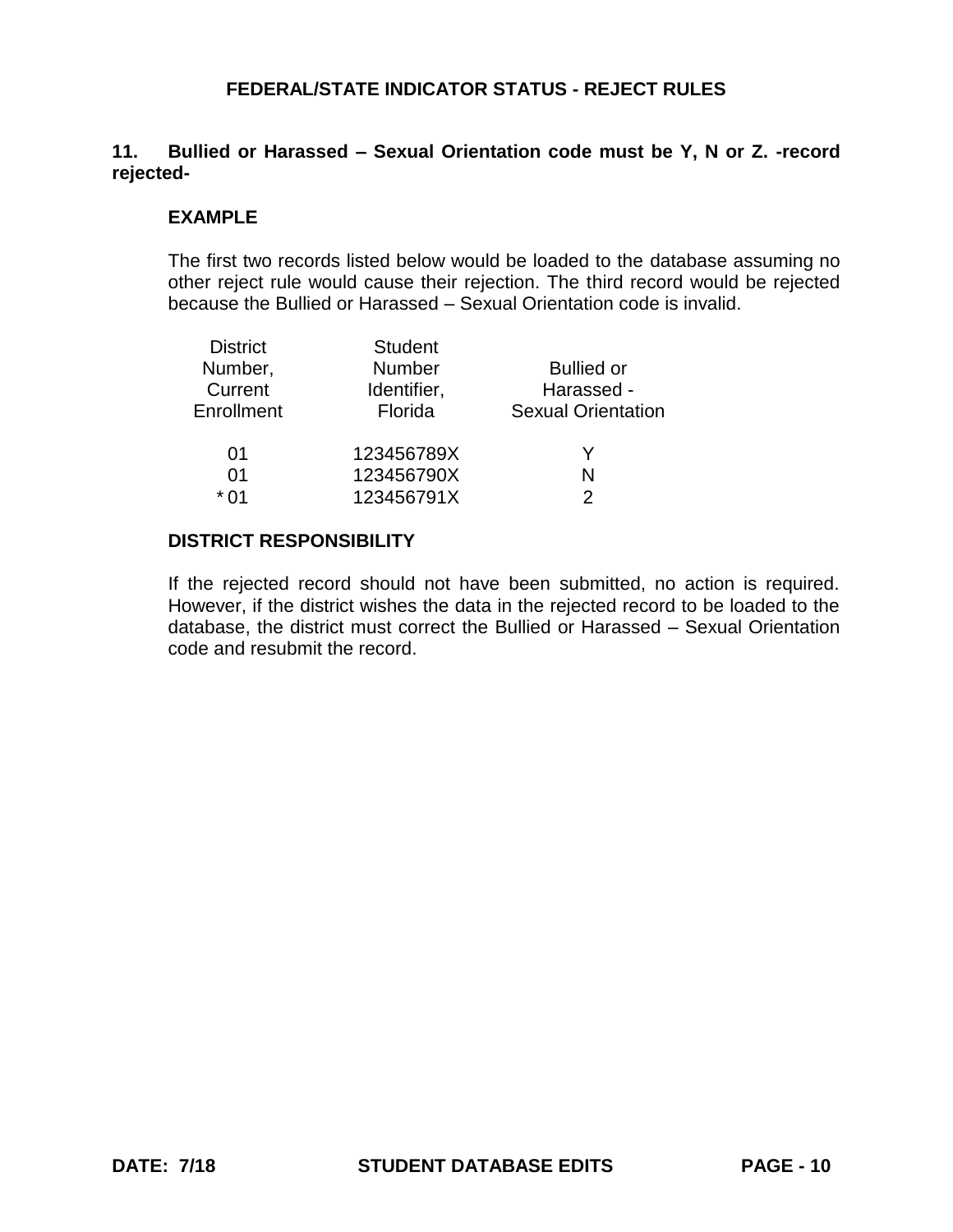### **12. Immigrant Student code must be Y, N or Z. -record rejected-**

### **EXAMPLE**

The first two records listed below would be loaded to the database assuming no other reject rule would cause their rejection. The third record would be rejected because the Immigrant Student code is invalid. The fourth record would be rejected because the Immigrant Student code is blank.

| <b>District</b><br>Number,<br>Current<br>Instruction/<br>Service | <b>Student</b><br>Number<br>Identifier,<br>Florida | Immigrant<br><b>Student</b> |
|------------------------------------------------------------------|----------------------------------------------------|-----------------------------|
| 01                                                               | 123456789X                                         | Y                           |
| 01                                                               | 123456790X                                         | N                           |
| $*01$                                                            | 123456791X                                         | 2                           |
| * ∩1                                                             | 123457891X                                         |                             |

#### **DISTRICT RESPONSIBILITY**

If the rejected records should not have been submitted, no action is required. However, if the district wishes the data in the rejected records to be loaded to the database, the district must correct the Immigrant Student code and resubmit the record.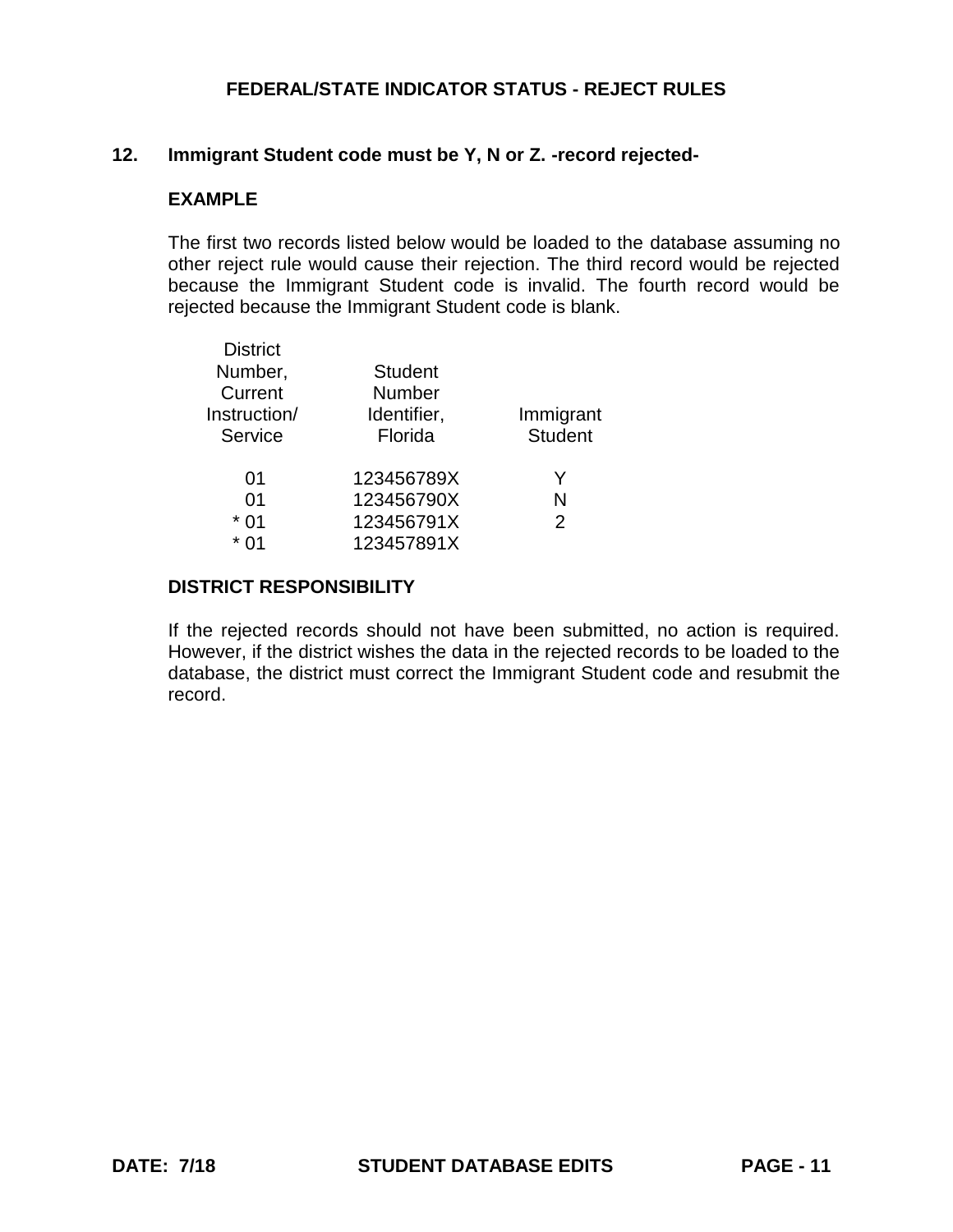## **13. If Immigrant Student code is Z, then the School Number, Current Enrollment must be 3518. -record rejected-**

#### **EXAMPLE**

The first three records listed below would be loaded to the database assuming no other reject rule would cause their rejection. The fourth record would be rejected because the Immigrant Student code is Z and the School Number, Current Enrollment is not 3518.

| <b>District</b> |                |            |                |
|-----------------|----------------|------------|----------------|
| Number,         | <b>Student</b> | School     |                |
| Current         | Number         | Number,    |                |
| Instruction/    | Identifier,    | Current    | Immigrant      |
| Service         | Florida        | Enrollment | <b>Student</b> |
| 01              | 123456789X     | 1234       | Y              |
| 01              | 123456790X     | 2345       | N              |
| 01              | 123456791X     | 3518       | Ζ              |
| $*01$           | 123457891X     | 4567       | 7              |
|                 |                |            |                |

### **DISTRICT RESPONSIBILITY**

If the rejected record should not have been submitted, no action is required. However, if the district wishes the data in the rejected record to be loaded to the database, the district must correct the Immigrant Student code and resubmit the record.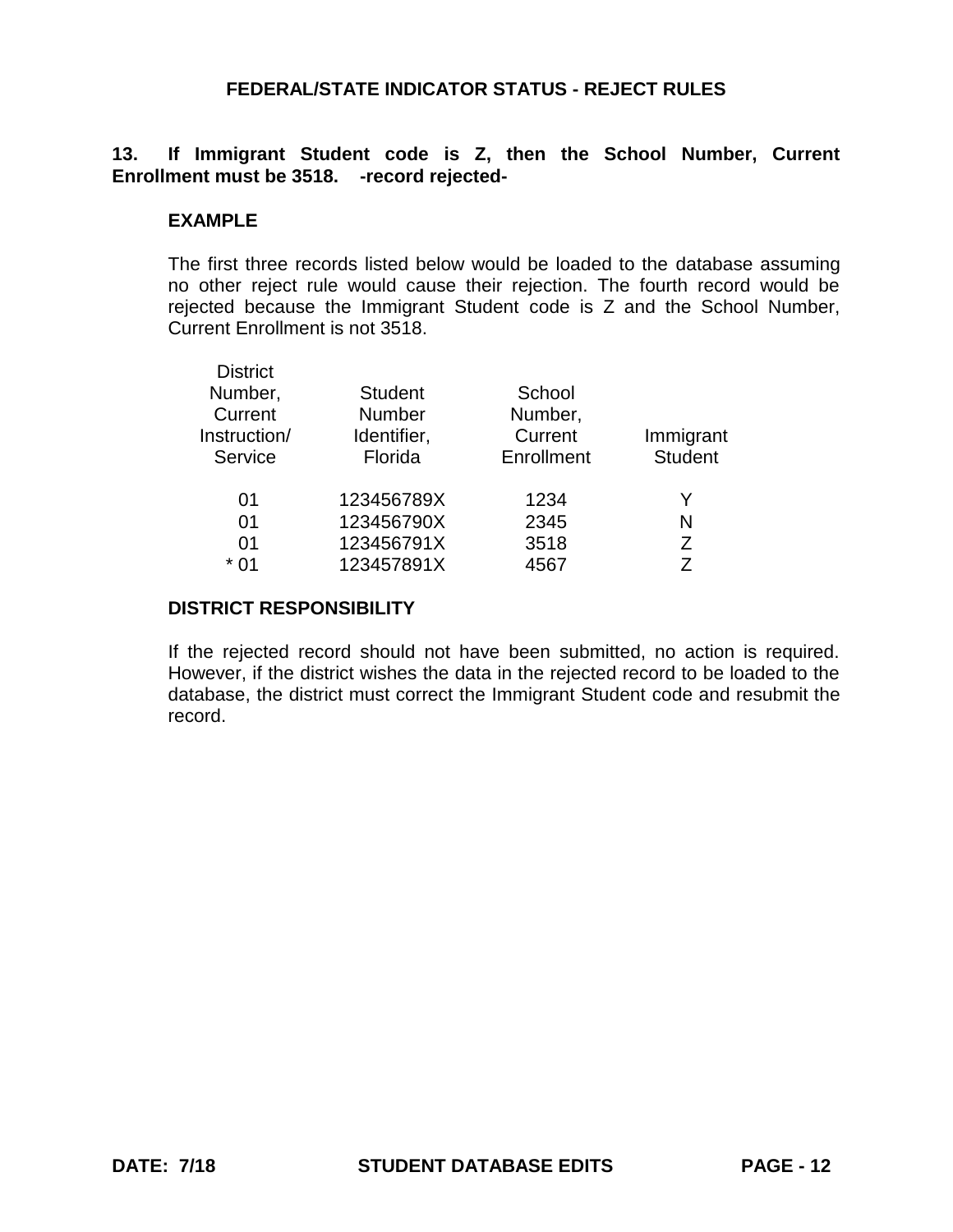# **14. For Survey Period Codes 2 and 3, Dropout Prevention/Juvenile Justice Programs must be A, D, E, J, N, P, R, U, W or Z. For Survey Period Code 5, Dropout Prevention/Juvenile Justice Programs must be Z. -record rejected-**

## **EXAMPLE**

The second and third records listed below would be loaded to the database assuming no other reject rule would cause their rejection. The first and fifth records are rejected for invalid codes. The fourth record would be rejected because the Dropout Prevention/Juvenile Justice Programs field is blank.

| <b>Student Number</b><br>Identifier, Florida | <b>Dropout Prevention/</b><br>Juvenile Justice<br>Programs |
|----------------------------------------------|------------------------------------------------------------|
| * 6301234560                                 | R                                                          |
| 6301234561                                   | A                                                          |
| 6301234562                                   | U                                                          |
| * 6301234564                                 |                                                            |
| * 6301234565                                 | K                                                          |
|                                              |                                                            |

### **DISTRICT RESPONSIBILITY**

If the rejected records should not have been submitted, no action is required. However, if the district wishes the data in the rejected records to be loaded to the database, the district must correct the Dropout Prevention/Juvenile Justice Programs codes and resubmit the records.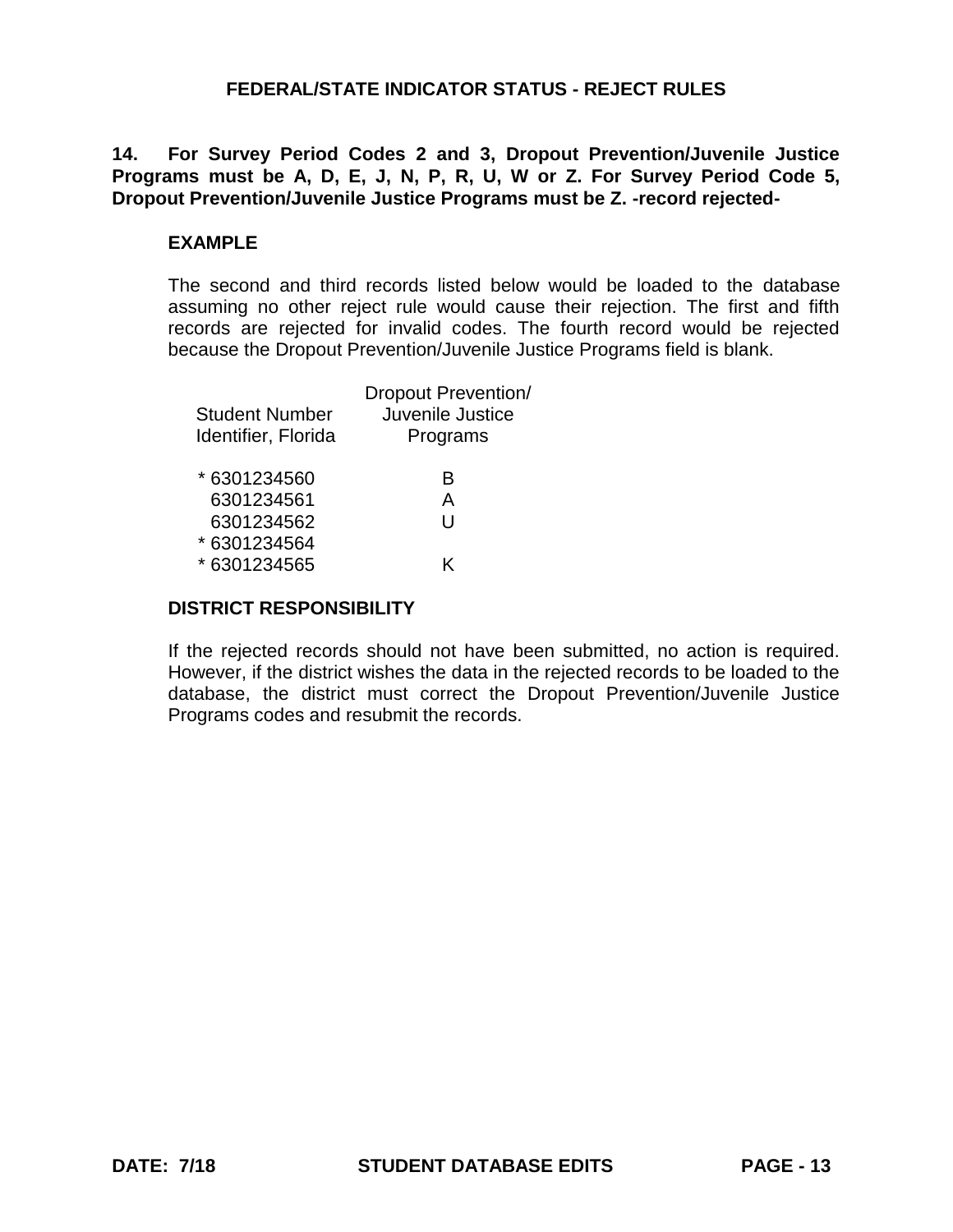**15. The Student Number Identifier, Local may be any combination of letters, numbers and blanks. (All blanks are allowable.) It must be left-justified with trailing blanks. -record rejected-**

## **EXAMPLE**

The first three records listed below would be loaded to the database assuming no other edit would cause their rejection. The fourth record would be rejected because the Student Number Identifier, Local contains a symbol (@). The fifth record would be rejected because it is right-justified rather than left-justified.

| <b>District</b> | <b>Student</b> |
|-----------------|----------------|
| Number,         | Number         |
| Current         | Identifier,    |
| Enrollment      | Local          |
| 01              | 0123456789     |
| 01              | ABC123DEF9     |
| 01              | 3001 28K       |
| 01              | 2121@xyz       |
| 01              | 123456         |
|                 |                |

#### **DISTRICT RESPONSIBILITY**

If the rejected record should not have been submitted, no action is required. However, if the district wishes the data in the rejected record to be loaded to the database, the district must correct the Student Number Identifier, Local and resubmit the record.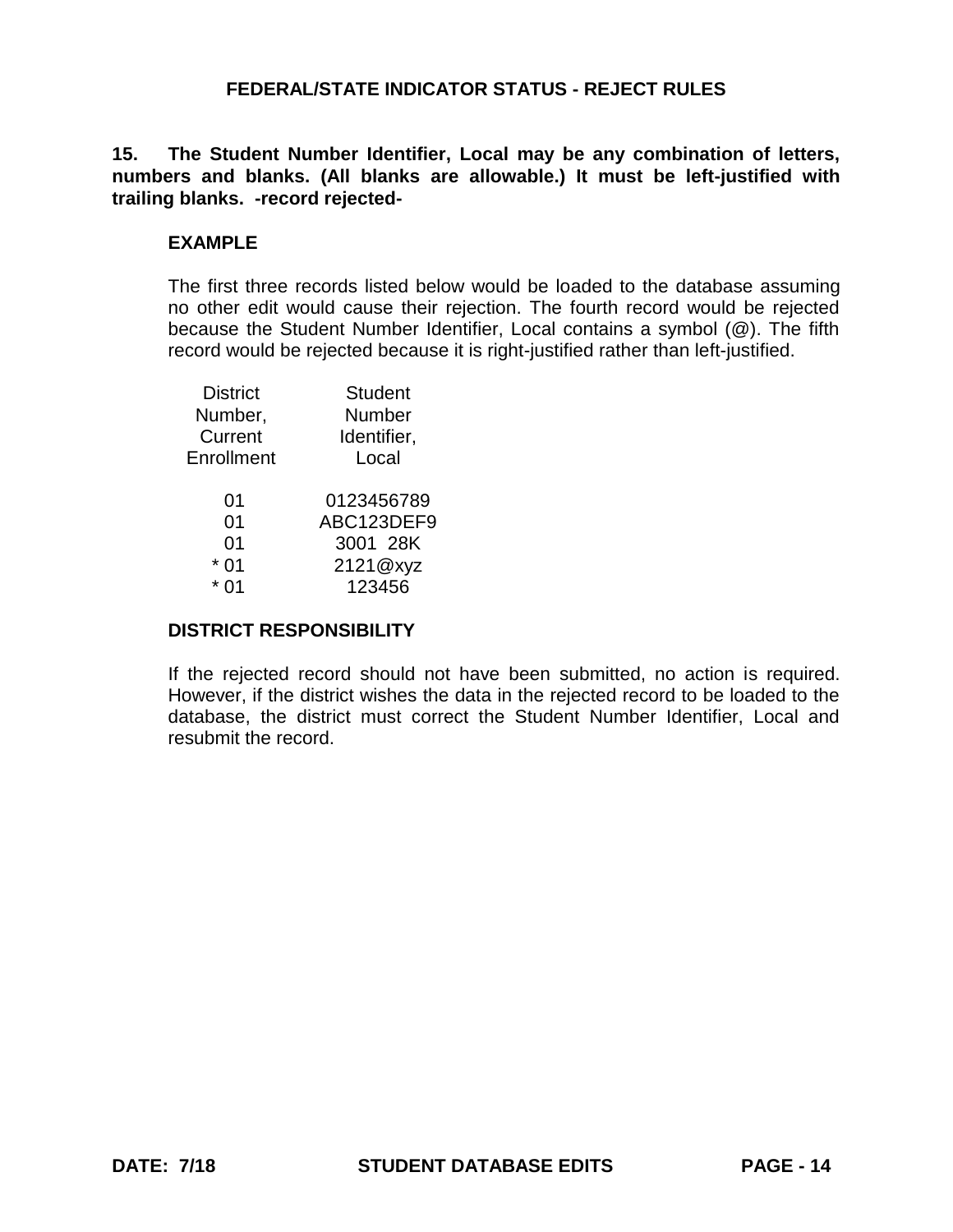## **20. Test Accommodations code must be A, C, D, I, L, M, P, Q, R, S, T, U, V, X, Y or Z. record rejected-**

#### **EXAMPLE**

The first record listed below would be added to the database assuming no other reject rule caused its rejection. The second record would be rejected because the Test Accommodations code is invalid.

| <b>District</b><br>Number, | <b>Student</b><br>Number | Survey |                |
|----------------------------|--------------------------|--------|----------------|
| Current                    | Identifier,              | Period | Test           |
| Enrollment                 | Florida                  | Code   | Accommodations |
| 01                         | 012345678X               | 2      |                |
| * በ1                       | 012345679X               | 3      |                |

### **DISTRICT RESPONSIBILITY**

If the rejected record should not have been submitted, no action is required. However, if the district wishes data in the rejected record to be loaded to the database, the district must correct the Test Accommodations code and resubmit the record.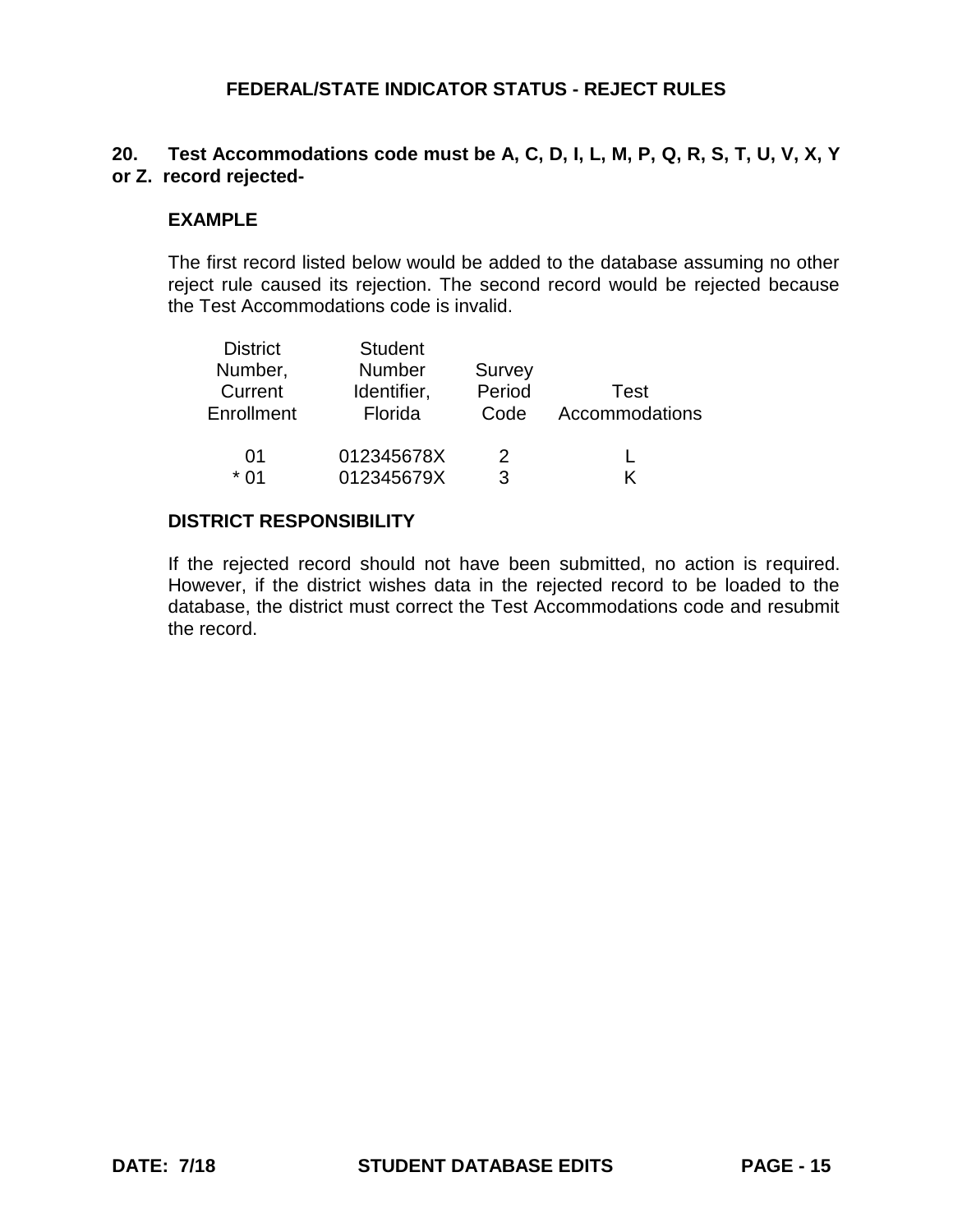# **21. For Survey Period Codes 2, 3 and 5, Immunization Status must be 0, 1, 2, 3, 4, 8, W, X or Y. -record rejected-**

## **EXAMPLE**

The first record listed below would be rejected because the Immunization Status code is invalid. The second record would be rejected because the Immunization Status code was left blank.

| District Number,<br>Current<br>Enrollment | <b>Student</b><br><b>Number</b><br>Identifier,<br>Florida | Survey<br>Period<br>Code | Immunization<br><b>Status</b> |
|-------------------------------------------|-----------------------------------------------------------|--------------------------|-------------------------------|
| * በ1                                      | 012345678X                                                | 2                        | 9                             |
| * በ1                                      | 012345679X                                                | 2                        |                               |

### **DISTRICT RESPONSIBILITY**

If the rejected records should not have been submitted, no action is required. However, if the district wishes the data in the rejected records to be loaded to the database, the district must correct Immunization Status codes and resubmit the records.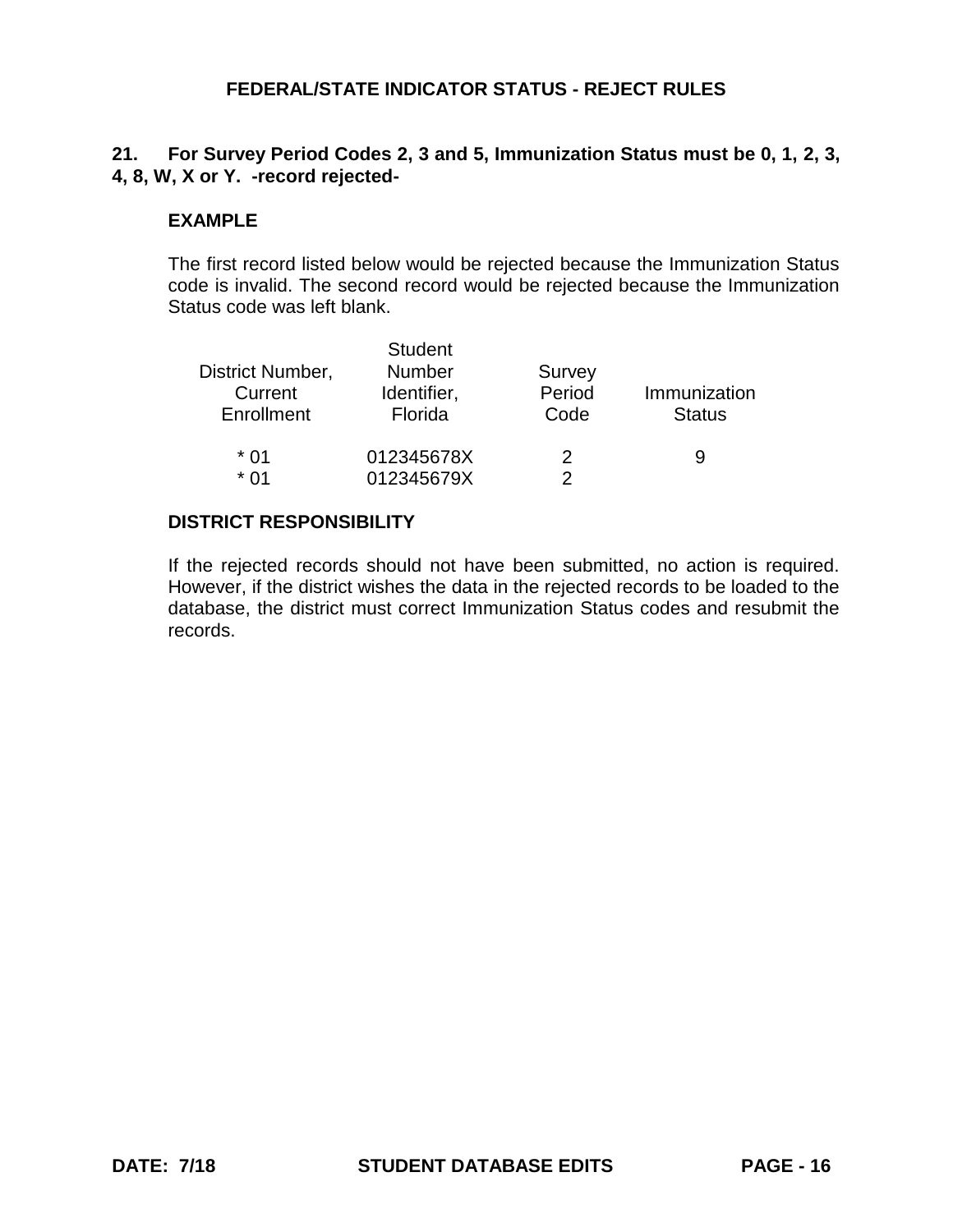**22. Career and Professional Academy Identifier (Second) must exist on Appendix Y of the DOE Information Database Requirements: Volume I -- Automated Student Information System Manual as a valid number for the District Number, Current Instruction/Service: CAPE (Second) or it must be ZZZ. -record rejected-**

### **EXAMPLE**

The fifth record listed below would be loaded to the database assuming no other reject rule would cause its rejection. The first four records would be rejected because Career and Professional Academy Identifiers are not valid codes listed in Appendix Y.

| District Number,           |                       |                             |
|----------------------------|-----------------------|-----------------------------|
| Current                    |                       | Career and                  |
| <b>Instruction/Service</b> | <b>Student Number</b> | <b>Professional Academy</b> |
| CAPE (Second)              | Identifier, Florida   | <b>Identifier</b>           |
|                            |                       |                             |
| $*01$                      | 012345675X            | 562                         |
| $*01$                      | 012345676X            | 258                         |
| $*01$                      | 012345677X            | 458                         |
| $*01$                      | 012345678X            | 589                         |
|                            | 012345679X            | 002                         |
|                            |                       |                             |

## **DISTRICT RESPONSIBILITY**

If the rejected records should not have been submitted, no action is required. However, if the district wishes the data in the rejected records to be loaded to the database, the district must correct the Career and Professional Academy Identifier codes and resubmit the records.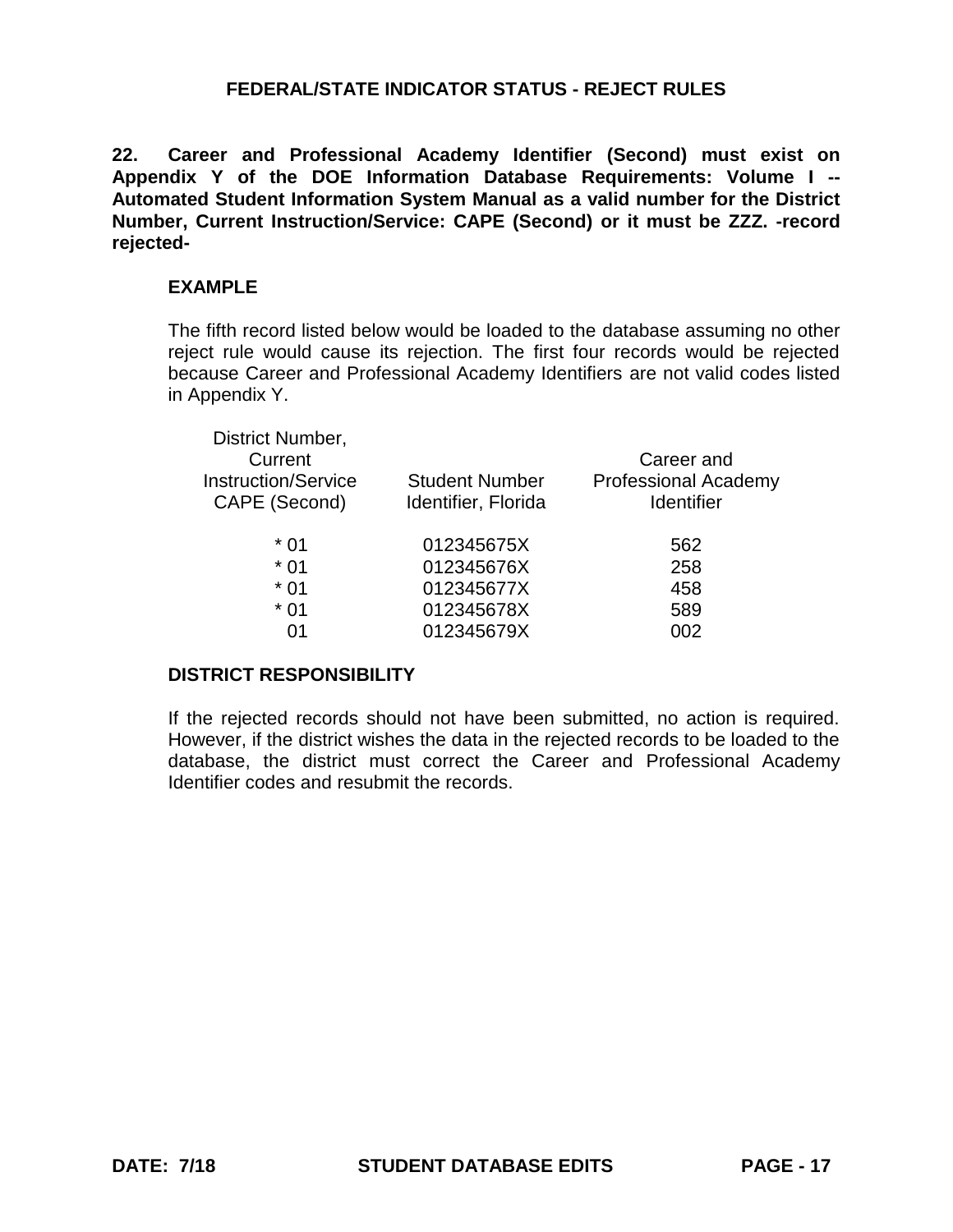**23. The combination of District Number, Current Instruction/Service: CAPE (First) and Career and Professional Academy Identifier (First) must not be the same as the combination of District Number, Current Instruction/Service: CAPE (Second) and Career and Professional Academy Identifier (Second) unless both Career and Professional Academy Identifiers are ZZZ. -record rejected**-

### **EXAMPLE**

The first two records listed below would be loaded to the database assuming no other reject rule would cause their rejection. The third record would be rejected because District Number, Current Instruction/Service: CAPE (First) combined with Career and Professional Academy Identifier (First) are the same as District Number, Current Instruction/Service: CAPE (Second) combined with Career and Professional Academy Identifier (Second)

| <b>District</b><br>Number,<br>Current<br>Enrollment | <b>Student</b><br><b>Number</b><br><b>Identifier</b><br>Florida | <b>District</b><br>Number,<br>Current<br>Instr/Serv<br>CAPE $(1st)$ | Career<br>and<br>Professional<br>Academy<br>Identifier $(1st)$ | <b>District</b><br>Number,<br>Current<br>Instr/Serv<br>CAPE $(2^{nd})$ | Career<br>and<br>Professional<br>Academy<br>Identifier (2nd) |
|-----------------------------------------------------|-----------------------------------------------------------------|---------------------------------------------------------------------|----------------------------------------------------------------|------------------------------------------------------------------------|--------------------------------------------------------------|
| 01                                                  | 012345678X                                                      | 01                                                                  | 002                                                            | 01                                                                     | 003                                                          |
| 01                                                  | 601254693X                                                      | 01                                                                  | 001                                                            | 02                                                                     | 001                                                          |
| $*01$                                               | 019876545X                                                      | 01                                                                  | 001                                                            | 01                                                                     | 001                                                          |
| 01                                                  | 014576545X                                                      | 00                                                                  | ZZZ                                                            | 00                                                                     | ZZZ                                                          |

## **DISTRICT RESPONSIBILITY**

If the rejected record should not have been submitted, no action is required. However, if the district wishes the data in the rejected record to be loaded to the database, the district must correct the Career and Professional Academy Identifier code or the District Number, Current Instruction/Service: CAPE and resubmit the record.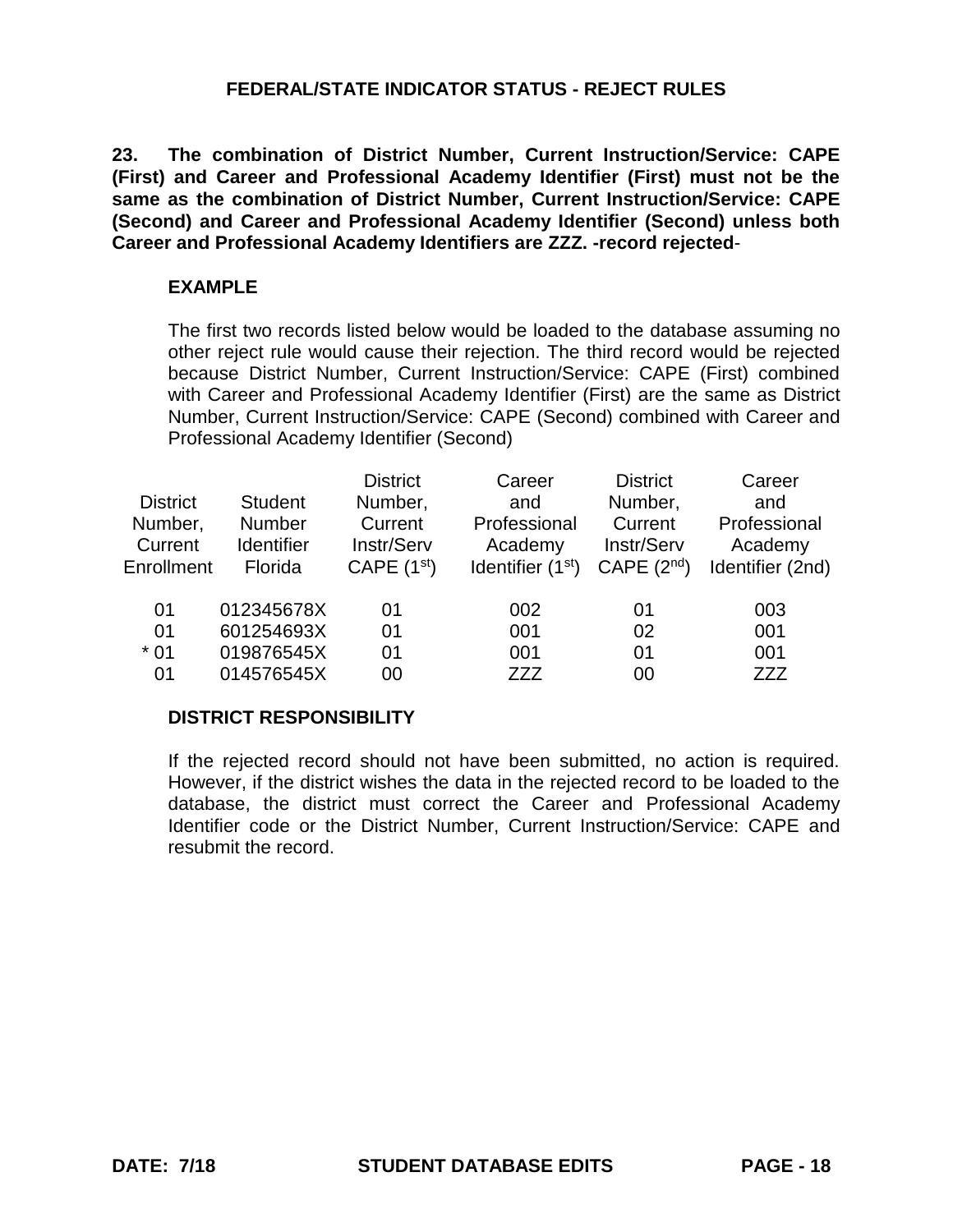**24. Career and Professional Academy Identifier (First) must not be ZZZ if Career and Professional Academy Identifier (Second) is entered with a valid number that exists on Appendix Y of the DOE Information Database Requirements: Volume I -- Automated Student Information System Manual. -record rejected-**

### **EXAMPLE**

The first two records listed below would be loaded to the database assuming no other reject rule would cause its rejection. The third record would be rejected because Career and Professional Academy Identifier (First) must not be ZZZ if Career and Professional Academy Identifier (Second) is entered with a valid number.

| <b>District</b> | <b>Student</b>    | Career and       | Career and       |
|-----------------|-------------------|------------------|------------------|
| Number,         | Number            | Professional     | Professional     |
| Current         | <b>Identifier</b> | Academy          | Academy          |
| Enrollment      | Florida           | Identifier (1st) | Identifier (2nd) |
| 01              | 012345678X        | 002              | 777              |
| 01              | 601254693X        | ZZZ              | 777              |
| * 01            | 019876545X        | 777              | 001              |

#### **DISTRICT RESPONSIBILITY**

If the rejected records should not have been submitted, no action is required. However, if the district wishes the data in the rejected records to be loaded to the database, the district must correct the Career and Professional Academy Identifier codes and resubmit the records.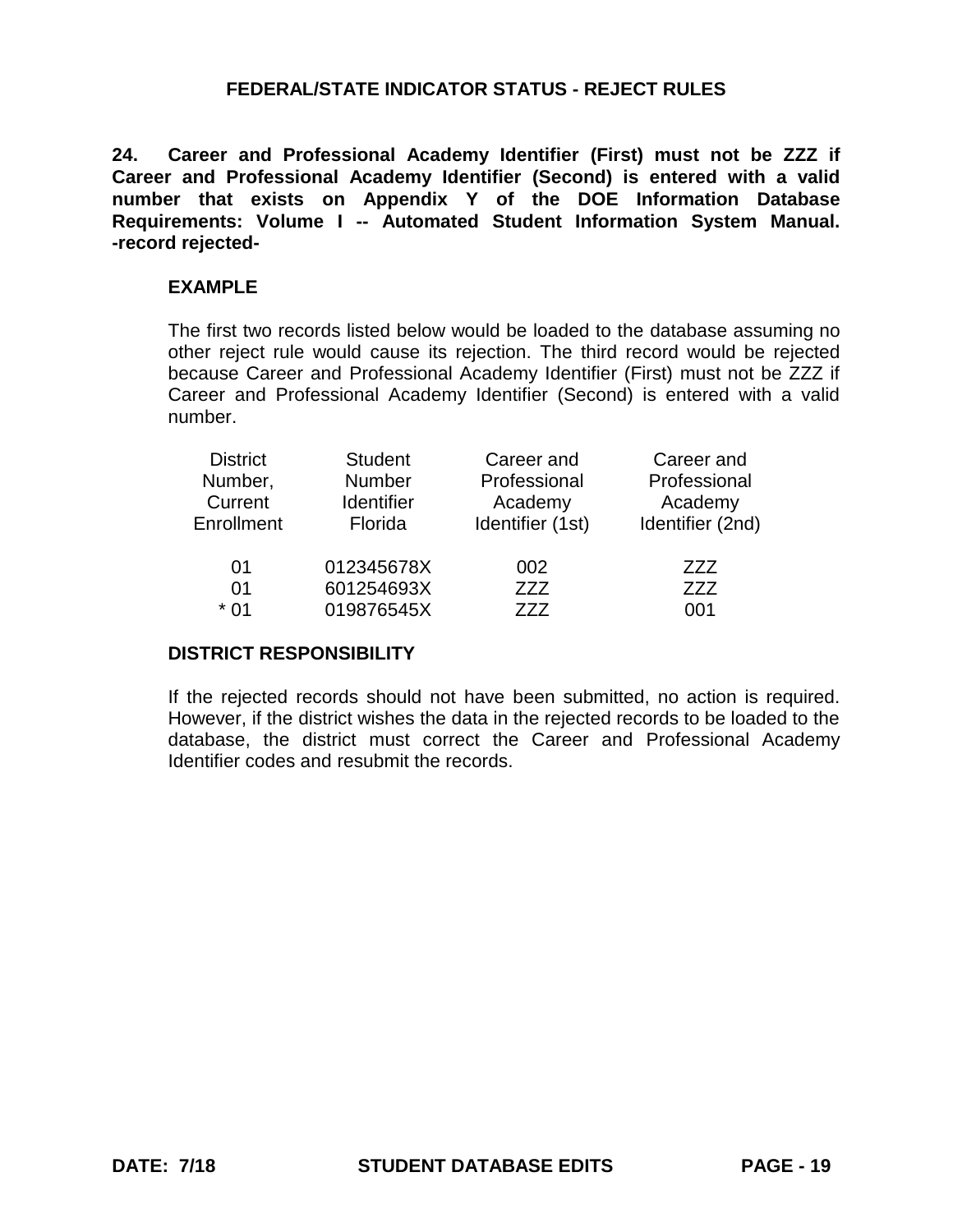## **25. If Survey Period Code is 2, 3 or 5, Homelessness Cause code must be D, E, F, H, M, N, O, S, T, U, W or Z. -record rejected-**

### **EXAMPLE**

The first two records listed below would be loaded to the database assuming no other reject rule would cause their rejection. The third record would be rejected because the code for Homelessness Cause is not valid.

| <b>District Number</b>    | <b>Student Number</b> | Homelessness |
|---------------------------|-----------------------|--------------|
| <b>Current Enrollment</b> | Identifier, Florida   | Cause        |
| 05                        | 123456789X            | w            |
| 05                        | 123456790X            | D            |
| * 05                      | 123456791X            |              |

## **DISTRICT RESPONSIBILITY**

If the rejected record should not have been submitted, no action is required. However, if the district wishes the data in the rejected record to be loaded to the database, the district must correct the Homelessness Cause code and resubmit the record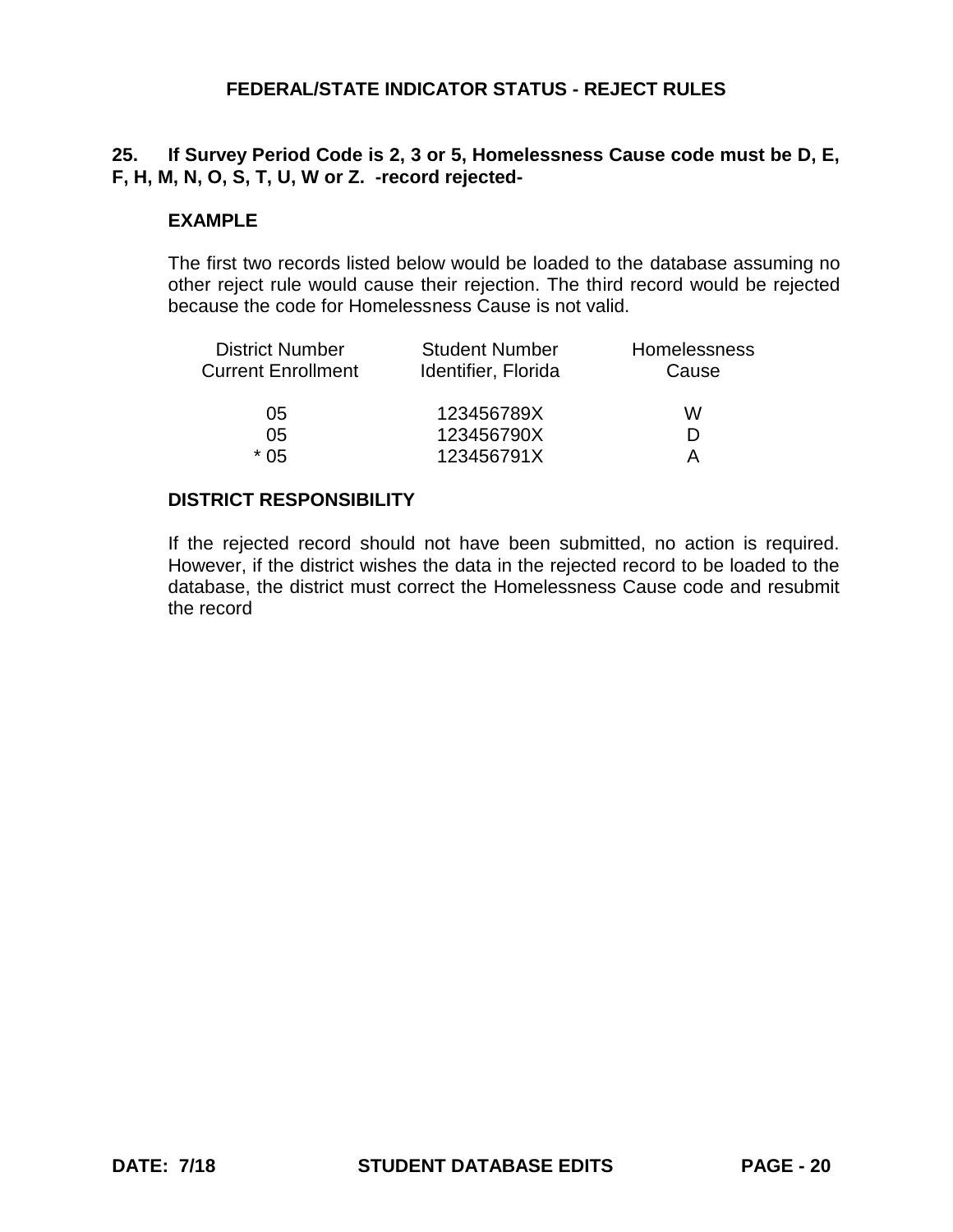**26. If Homeless Student, PK-12 code is A, B, D or E, Homelessness Cause must be D, E, F, H, M, N, O, S, T, U or W. If Homeless Student, PK-12 code is N, Homelessness Cause must be Z. - record rejected-**

## **EXAMPLE**

The first two records listed below would be loaded to the database assuming no other reject rule would cause their rejection. The third record would be rejected because the code for Homelessness Cause is not valid for a homeless student.

| <b>Homeless</b><br>Student,<br><b>PK-12</b> | <b>Homelessness</b><br>Cause |
|---------------------------------------------|------------------------------|
| Н.                                          | S                            |
| A                                           |                              |
|                                             |                              |
|                                             |                              |

### **DISTRICT RESPONSIBILITY**

If the rejected record should not have been submitted, no action is required. However, if the district wishes the data in the rejected record to be loaded to the database, the district must correct the Homelessness Cause code or the Homeless Student, PK-12 code and resubmit the record.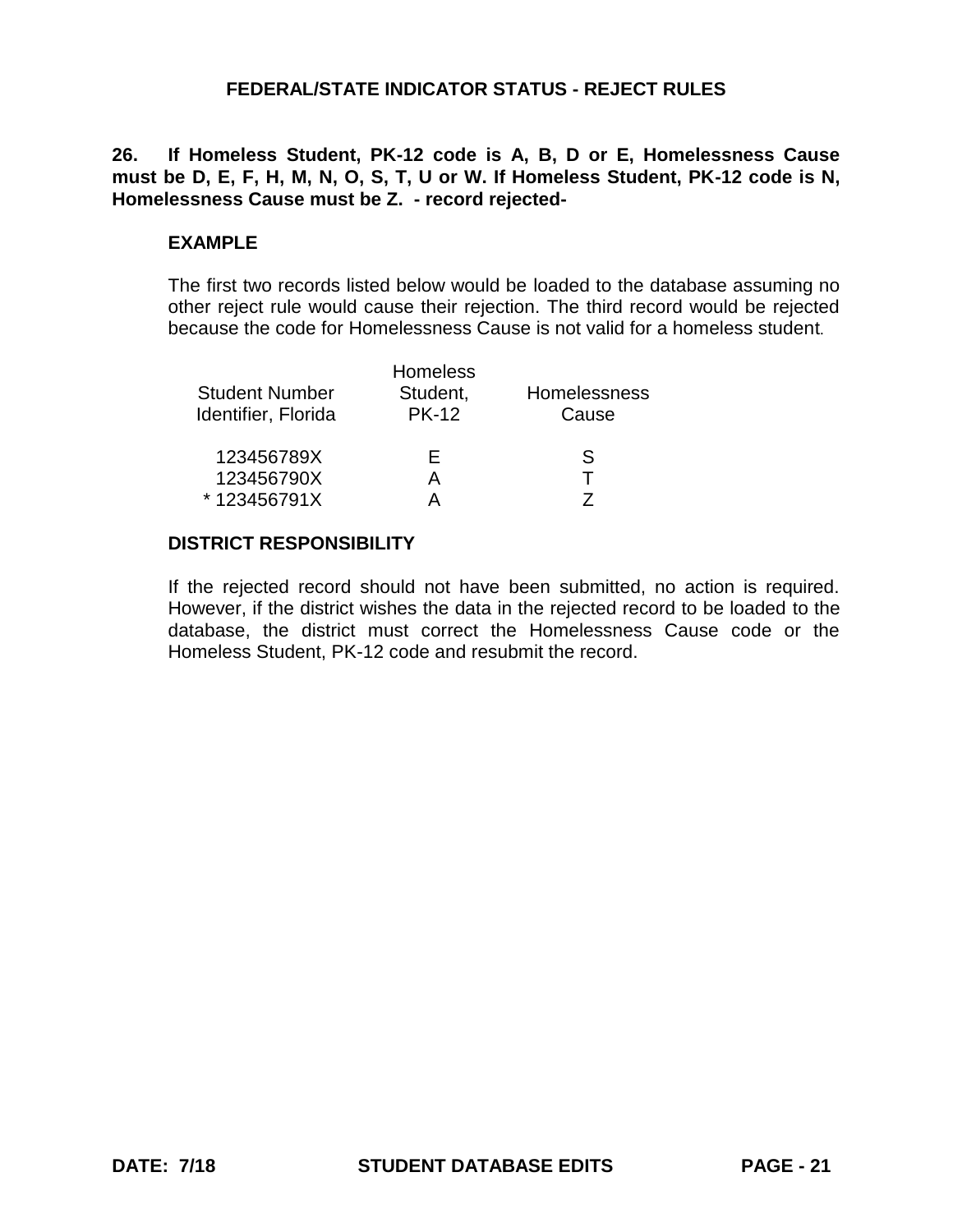## **27. District Number, Current Instruction/Service: CAPE (First) must be numeric, in the range 00-68 or 71-75. -record rejected-**

## **EXAMPLE**

The first two records listed below would be loaded to the database assuming no other reject rule would cause their rejection. The third and fourth records would be rejected since the District Number, Current Instruction/Service: CAPE (First) is not in the appropriate range.

| District Number,<br>Current Instruction/<br>Service: CAPE (First) | <b>Student Number</b><br>Identifier, Florida |
|-------------------------------------------------------------------|----------------------------------------------|
| 01                                                                | 012345677X                                   |
| ΩO                                                                | 012345678X                                   |
| 85<br>*                                                           | 012345679X                                   |
| * 77                                                              | 012345676X                                   |
|                                                                   |                                              |

# **DISTRICT RESPONSIBILITY**

If the rejected records should not have been submitted, no action is required. However, if the district wishes the data in the rejected records to be loaded to the database, the district must correct the District Number, Current Instruction/Service: CAPE (First) and resubmit the records.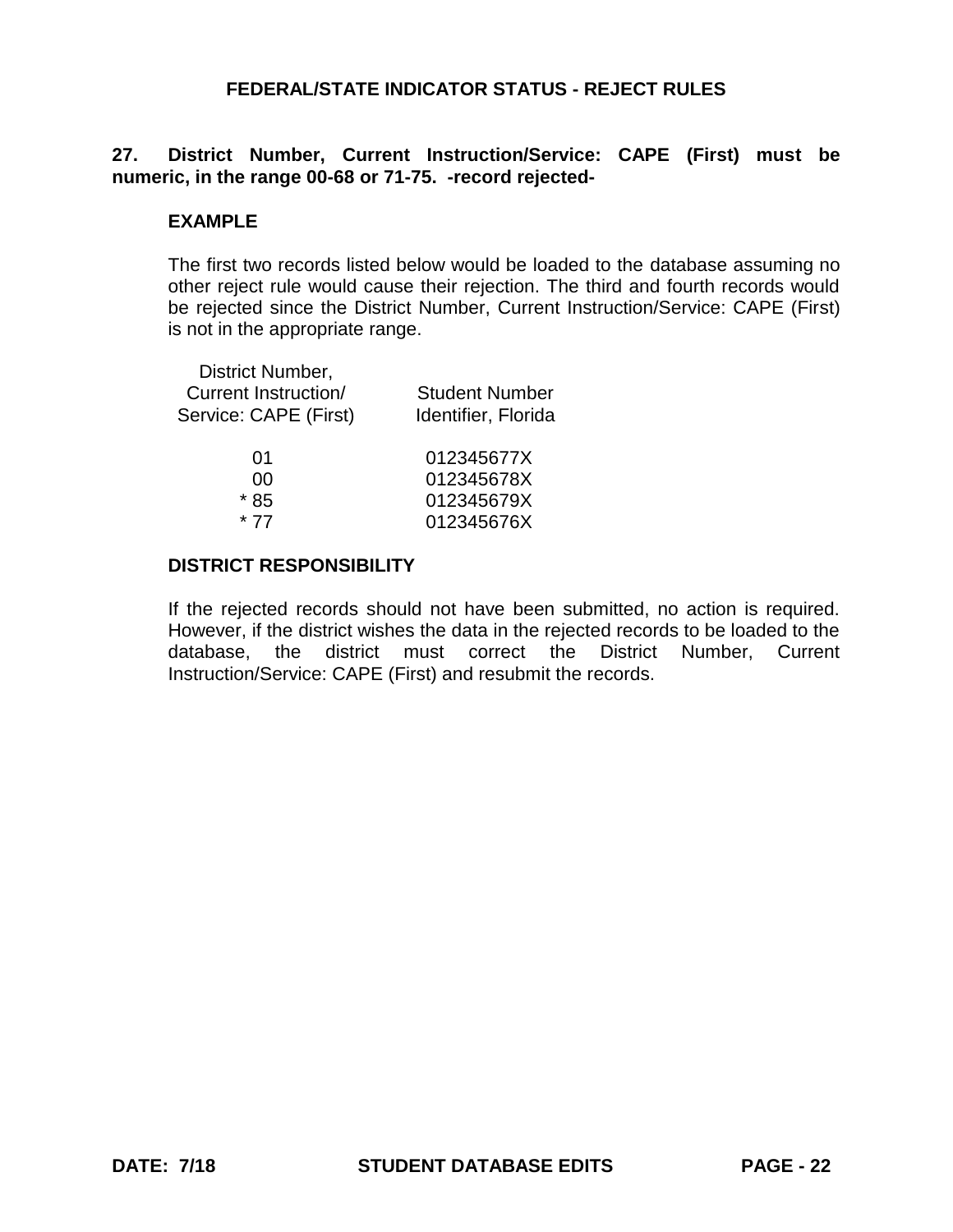# **28. District Number, Current Instruction/Service: CAPE (Second) must be numeric, in the range 00-68 or 71-75. -record rejected-**

### **EXAMPLE**

The first two records listed below would be loaded to the database assuming no other reject rule would cause their rejection. The third and fourth records would be rejected since the District Number, Current Instruction/Service: CAPE (Second) is not in the appropriate range.

| District Number,<br><b>Current Instruction/</b><br>Service: CAPE (Second) | <b>Student Number</b><br>Identifier, Florida |
|---------------------------------------------------------------------------|----------------------------------------------|
| 01                                                                        | 012345677X                                   |
| n۵                                                                        | 012345678X                                   |
| * 85                                                                      | 012345679X                                   |
| * 77                                                                      | 012345676X                                   |

# **DISTRICT RESPONSIBILITY**

If the rejected records should not have been submitted, no action is required. However, if the district wishes the data in the rejected records to be loaded to the database, the district must correct the District Number, Current Instruction/Service: CAPE (Second) and resubmit the records.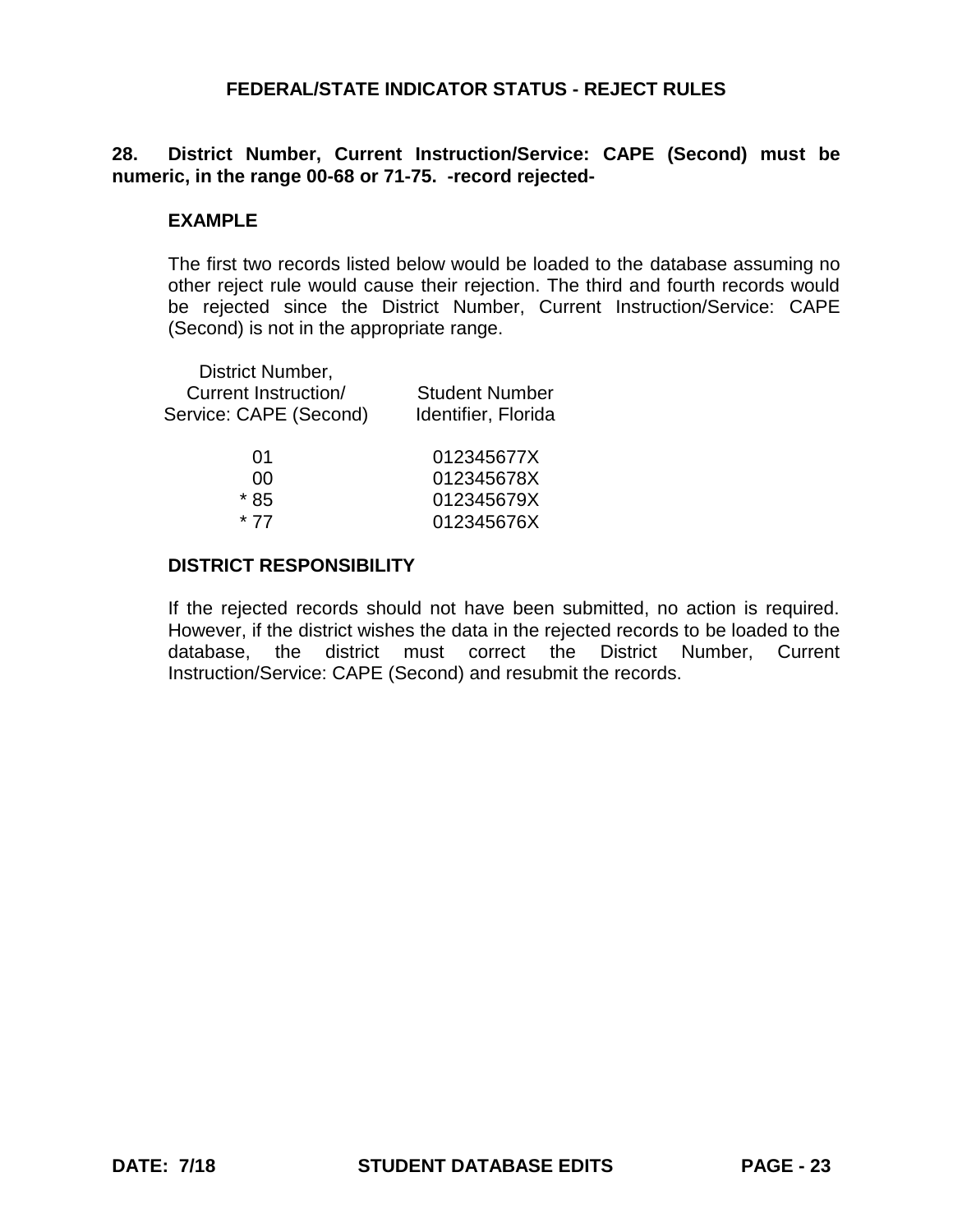**29. If Career and Professional Academy Identifier (First) is not ZZZ then District Number, Current Instruction/Service: CAPE (First) must not be 00. If District Number, Current Instruction/Service: CAPE (First) is not 00 then Career and Professional Academy Identifier (First) must not be ZZZ. -record rejected-**

### **EXAMPLE**

The first two records listed below would be loaded to the database assuming no other reject rule would cause their rejection. The third record would be rejected because it contains a valid Career and Professional Academy Identifier (First) code but the District Number Current Instruction/Service (First) is 00.

|                 |                | <b>District</b> | Career            |
|-----------------|----------------|-----------------|-------------------|
|                 |                | <b>Number</b>   | and               |
| <b>District</b> | <b>Student</b> | Current         | Professional      |
| Number,         | <b>Number</b>  | Instruction/    | Academy           |
| Current         | Identifier     | Service:        | <b>Identifier</b> |
| Enrollment      | Florida        | CAPE (First)    | (First)           |
| 01              | 012345678X     | 01              | 002               |
| 01              | 601254693X     | 03              | 001               |
| * 01            | 019876545X     | 00              | 001               |
|                 |                |                 |                   |

## **DISTRICT RESPONSIBILITY**

If the rejected record should not have been submitted, no action is required. However, if the district wishes the data in the rejected record to be loaded to the database, the district must correct the Career and Professional Academy Identifier code or the District Number, Current Instruction/Service: CAPE (First) and resubmit the record.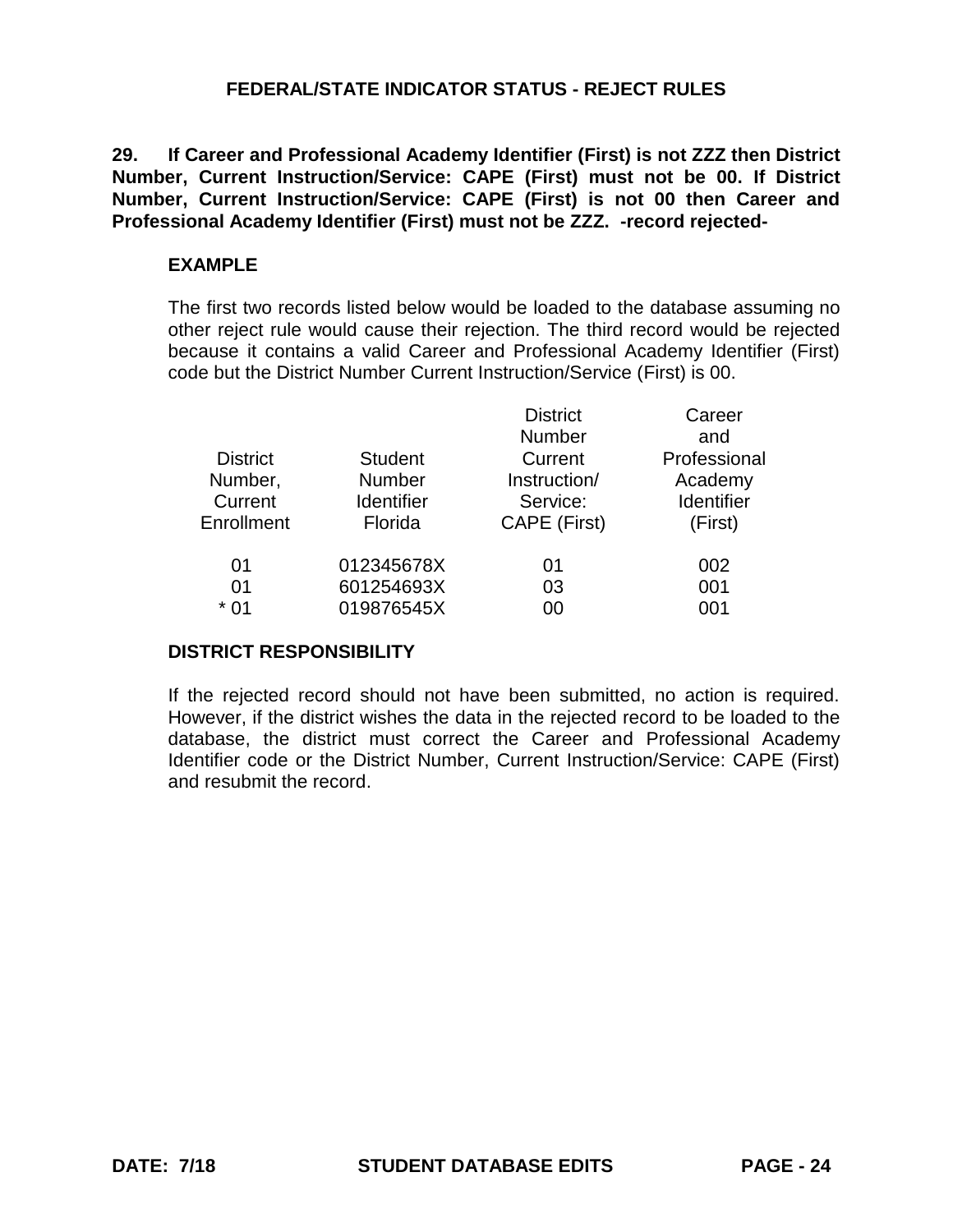**30. If Career and Professional Academy Identifier (Second) is not ZZZ then District Number, Current Instruction/Service: CAPE (Second) must not be 00. If District Number, Current Instruction/Service: CAPE (Second) is not 00 then Career and Professional Academy Identifier (Second) must not be ZZZ. -record rejected-**

### **EXAMPLE**

The first two records listed below would be loaded to the database assuming no other reject rule would cause their rejection. The third record would be rejected because it contains a valid Career and Professional Academy Identifier (Second) code but the District Number Current Instruction/Service (Second) is 00.

|                 |                   | <b>District</b> | Career            |
|-----------------|-------------------|-----------------|-------------------|
|                 |                   | <b>Number</b>   | and               |
| <b>District</b> | <b>Student</b>    | Current         | Professional      |
| Number,         | Number            | Instruction/    | Academy           |
| Current         | <b>Identifier</b> | Service:        | <b>Identifier</b> |
| Enrollment      | Florida           | CAPE (Second)   | (Second)          |
| 01              | 012345678X        | 01              | 002               |
| 01              | 601254693X        | 03              | 001               |
| $*01$           | 019876545X        | 00              | 001               |

#### **DISTRICT RESPONSIBILITY**

If the rejected record should not have been submitted, no action is required. However, if the district wishes the data in the rejected record to be loaded to the database, the district must correct the Career and Professional Academy Identifier code or the District Number, Current Instruction/Service: CAPE (Second) and resubmit the record.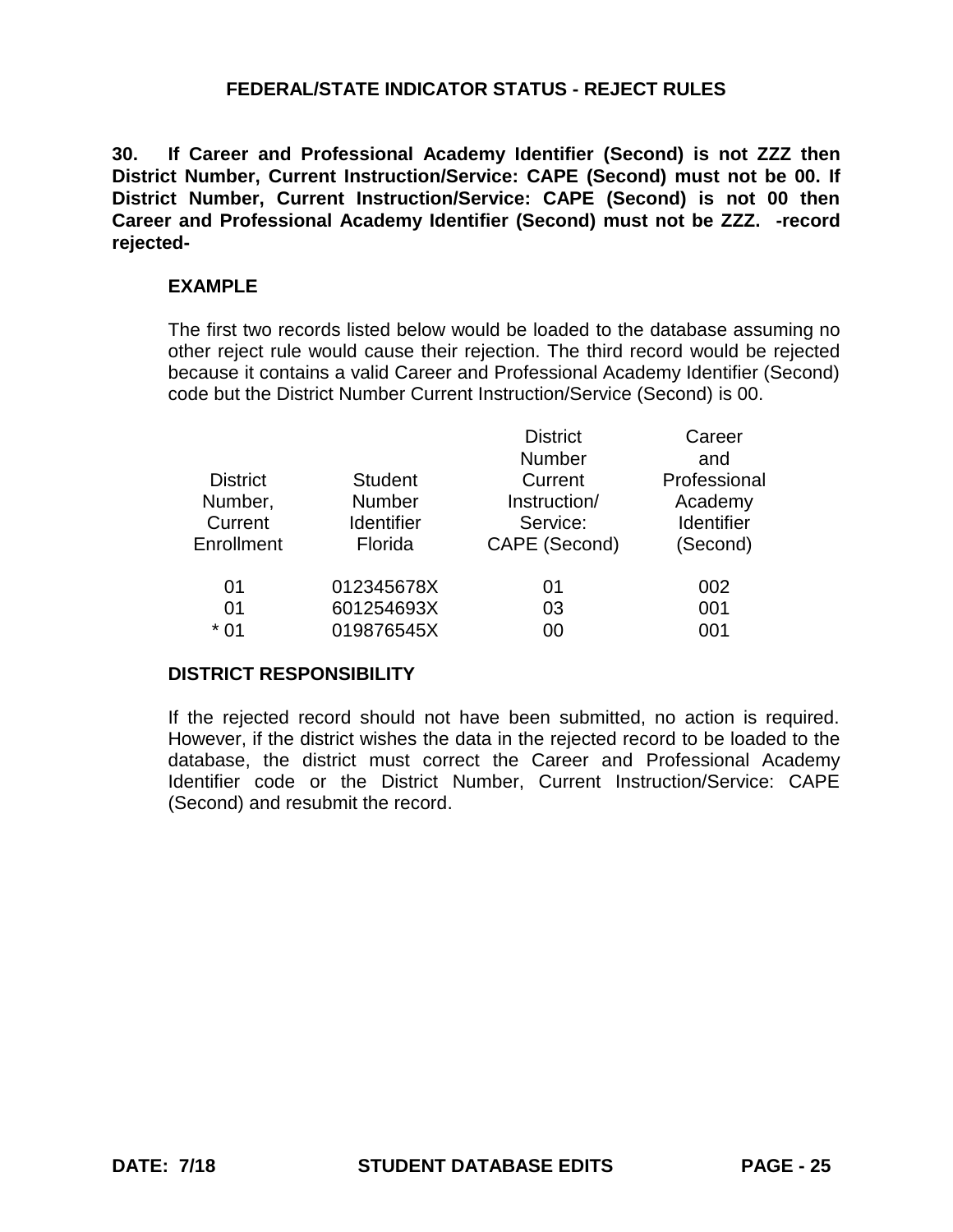# **31. School-Related Arrests code must be Y or N. -record rejected-**

### **EXAMPLE**

The first two records listed below would be loaded to the database assuming no other reject rule would cause their rejection. The third record would be rejected because the School-Related Arrests code is invalid.

| <b>District</b> |                       |                |
|-----------------|-----------------------|----------------|
| Number,         | <b>Student Number</b> |                |
| Current         | Identifier,           | School-Related |
| Enrollment      | Florida               | Arrests        |
| 01              | 123456789X            |                |
| 01              | 123456790X            | N              |
| * በ1            | 123456791X            |                |

### **DISTRICT RESPONSIBILITY**

If the rejected record should not have been submitted, no action is required. However, if the district wishes the data in the rejected record to be loaded to the database, the district must correct the School-Related Arrests code and resubmit the record.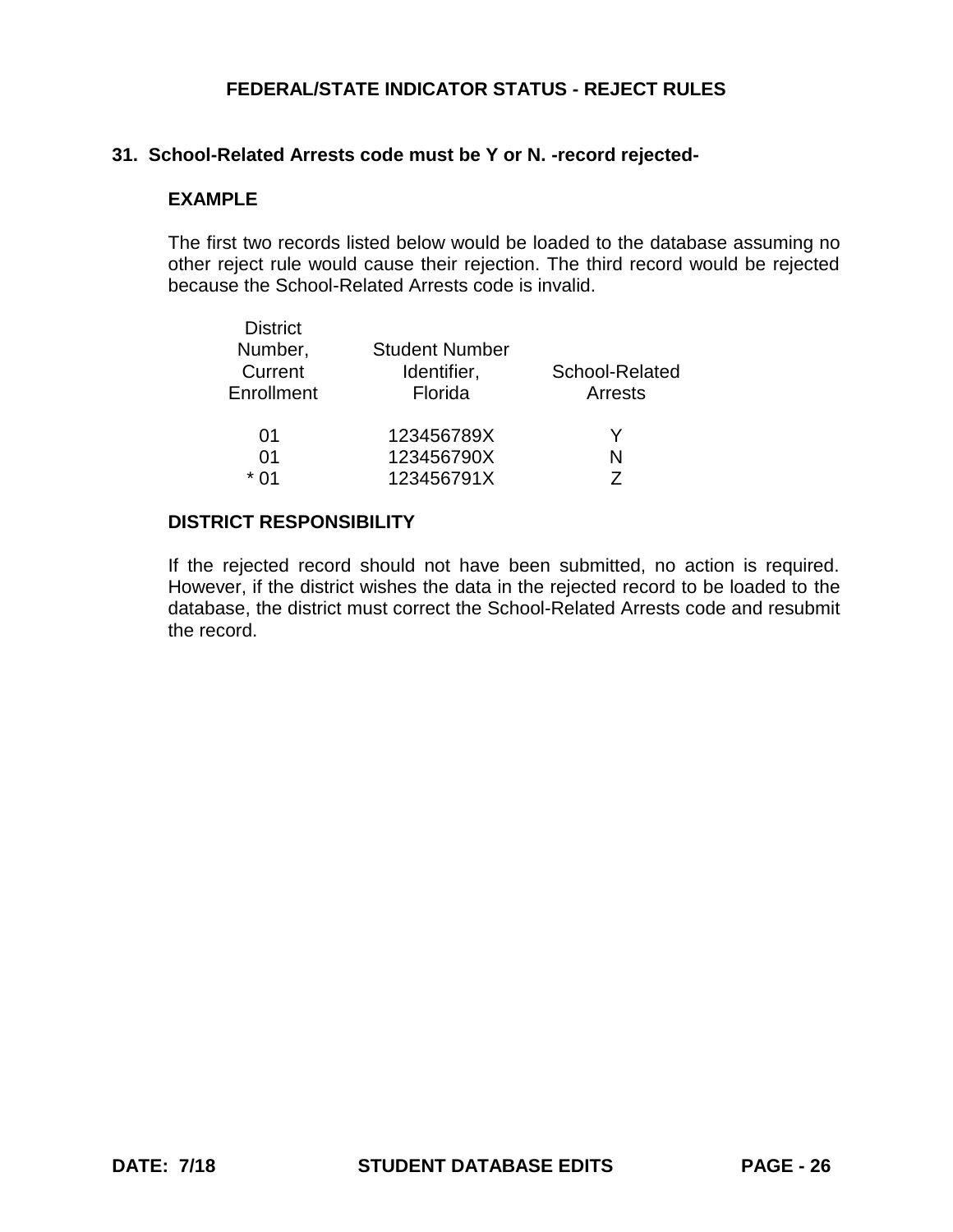# **39. For Survey Period Codes 2, 3 and 5, the Section 504 Eligible code must be Y, N, I or Z. -record rejected-**

## **EXAMPLE**

Both records listed below would be rejected because the Section 504 Eligible codes are invalid.

| <b>District</b> | <b>Student</b> |        |             |
|-----------------|----------------|--------|-------------|
| Number,         | <b>Number</b>  | Survey |             |
| Current         | Identifier,    | Period | Section 504 |
| Enrollment      | Florida        | Code   | Eligible    |
| $*01$           | 012345678X     | 2      | S           |
| * በ1            | 012345679X     | 2      | F           |

### **DISTRICT RESPONSIBILITY**

If the rejected records should not have been submitted, no action is required. However, if the district wishes the data in the rejected records to be loaded to the database, the district must correct the Section 504 Eligible codes and resubmit the records.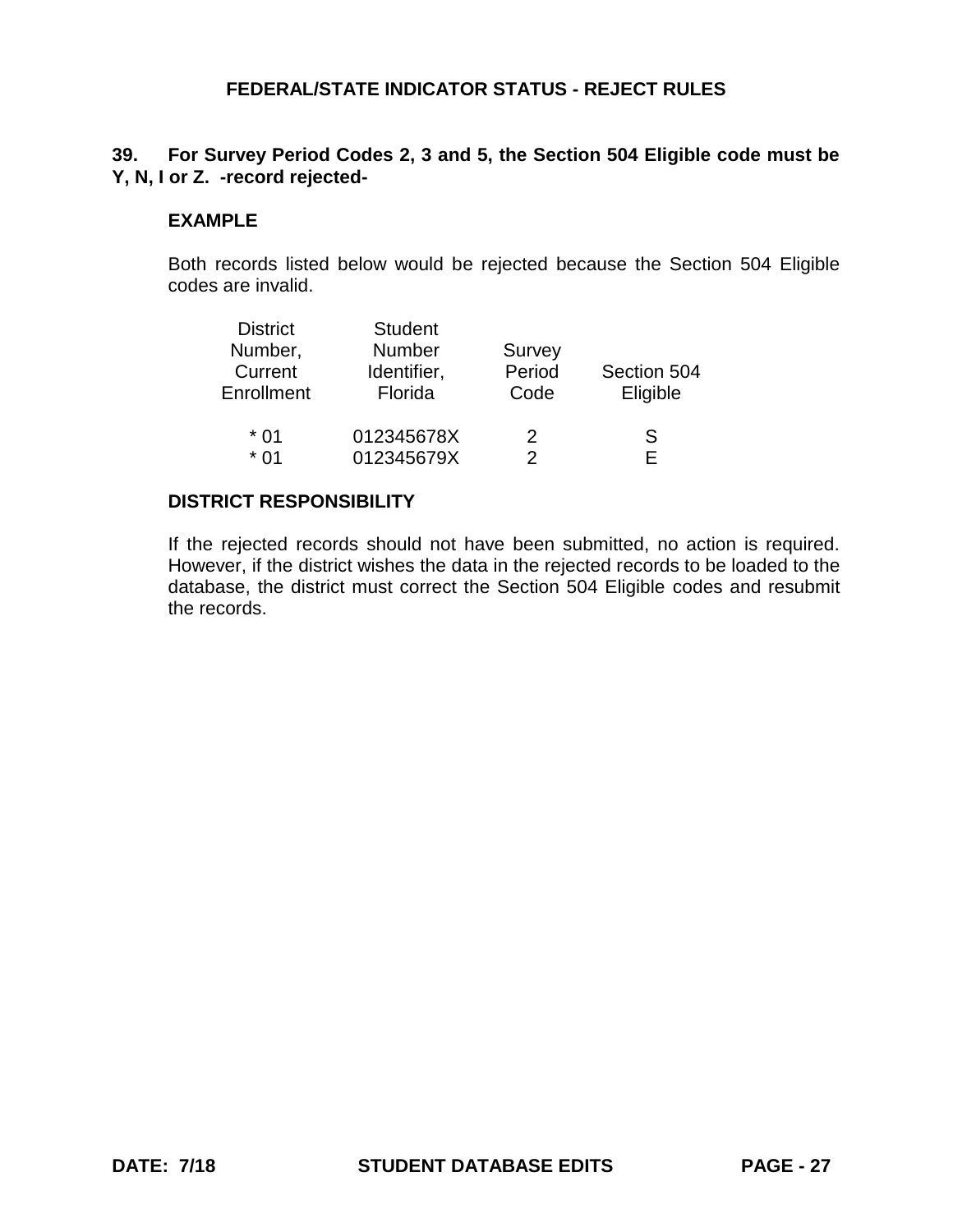**40. If the School Number, Current Enrollment is not N998 or N999, then it must exist on the Master School Identification File as a valid active school number in the district of enrollment. -record rejected-**

## **EXAMPLE**

The record listed below would be rejected because the School Number, Current Enrollment is not valid and active on the Master School Identification File for the District Number, Current Enrollment.

| District Number,          | School Number,            | <b>Student Number</b> |
|---------------------------|---------------------------|-----------------------|
| <b>Current Enrollment</b> | <b>Current Enrollment</b> | Identifier, Florida   |
| * በ1                      | 0351                      | 012345678X            |

### **DISTRICT RESPONSIBILITY**

If the rejected record should not have been submitted, no action is required. However, if the district wishes the data in the rejected record to be loaded to the database, the district must correct the School Number, Current Enrollment and resubmit the record.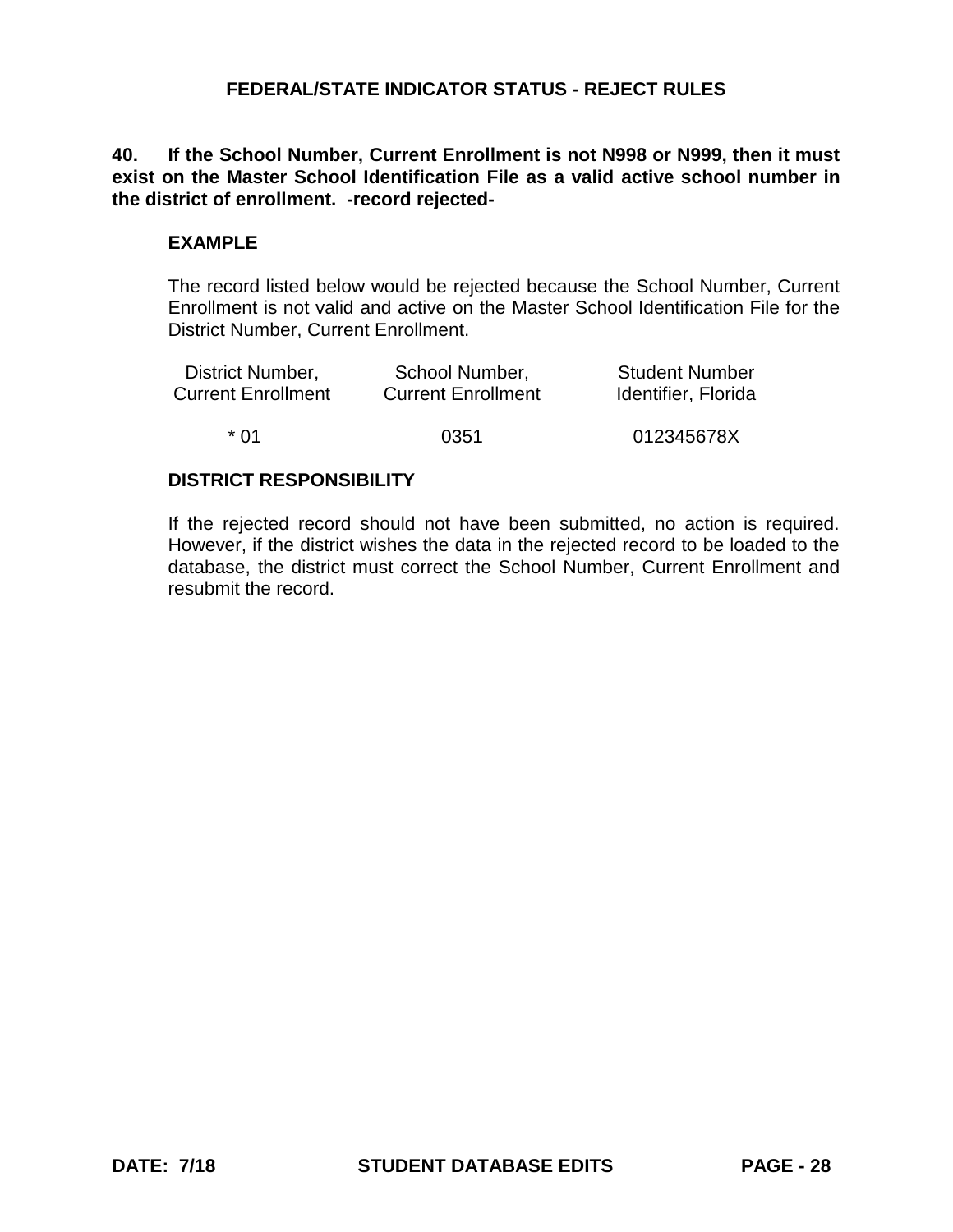## **41. For Survey Period Codes 2, 3 and 5, the Homeless Student, PK-12 code must be A, B, D, E or N. -record rejected-**

### **EXAMPLE**

The first two records listed below would be loaded to the database assuming no other reject rule would cause their rejection. The third record would be rejected because the code for Homeless Student, PK-12 is not valid.

| District Number,     |                       | Homeless     |
|----------------------|-----------------------|--------------|
| Current Instruction/ | <b>Student Number</b> | Student,     |
| Service              | Identifier, Florida   | <b>PK-12</b> |
| 05                   | 123456789X            | А            |
| 05                   | 123456790X            |              |
| * በ5                 | 123456791X            |              |

### **DISTRICT RESPONSIBILITY**

If the rejected record should not have been submitted, no action is required. However, if the district wishes the data in the rejected record to be loaded to the database, the district must correct the Homeless Student, PK-12 code and resubmit the record.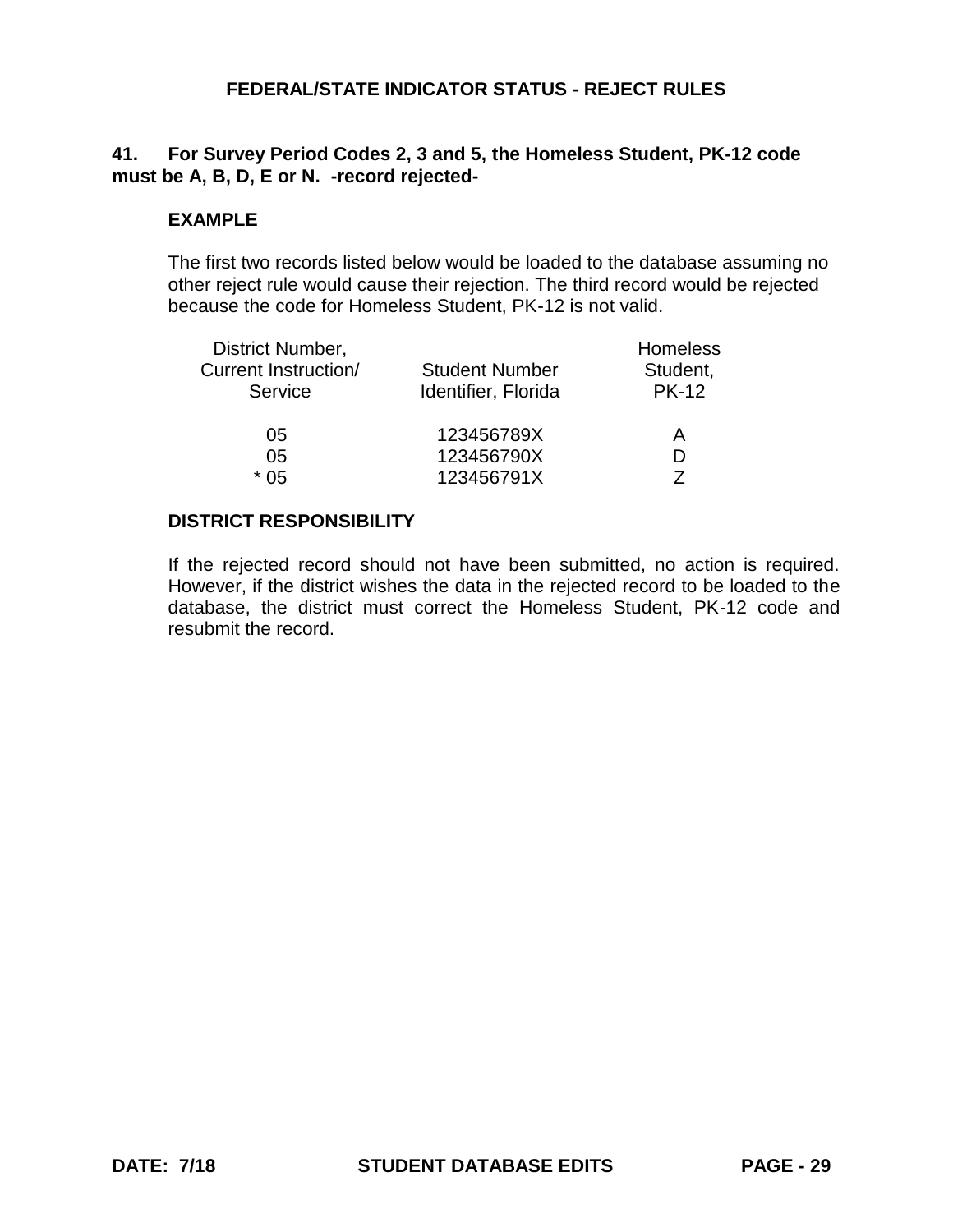# **42. For Survey Period Codes 2, 3 and 5, Homeless Unaccompanied Youth code must be Y, N, or Z. -record rejected-**

### **EXAMPLE**

The first two records listed below would be loaded to the database assuming no other reject rule would cause their rejection. The third record would be rejected because the code for Homeless Unaccompanied Youth is not valid.

| District Number,                |                                              | <b>Homeless</b>        |
|---------------------------------|----------------------------------------------|------------------------|
| Current Instruction/<br>Service | <b>Student Number</b><br>Identifier, Florida | Unaccompanied<br>Youth |
| 05                              | 123456789X                                   |                        |
| 05                              | 123456790X                                   | N                      |
| * በ5                            | 123456791X                                   |                        |

## **DISTRICT RESPONSIBILITY**

If the rejected record should not have been submitted, no action is required. However, if the district wishes the data in the rejected record to be loaded to the database, the district must correct the Homeless Unaccompanied Youth code and resubmit the record.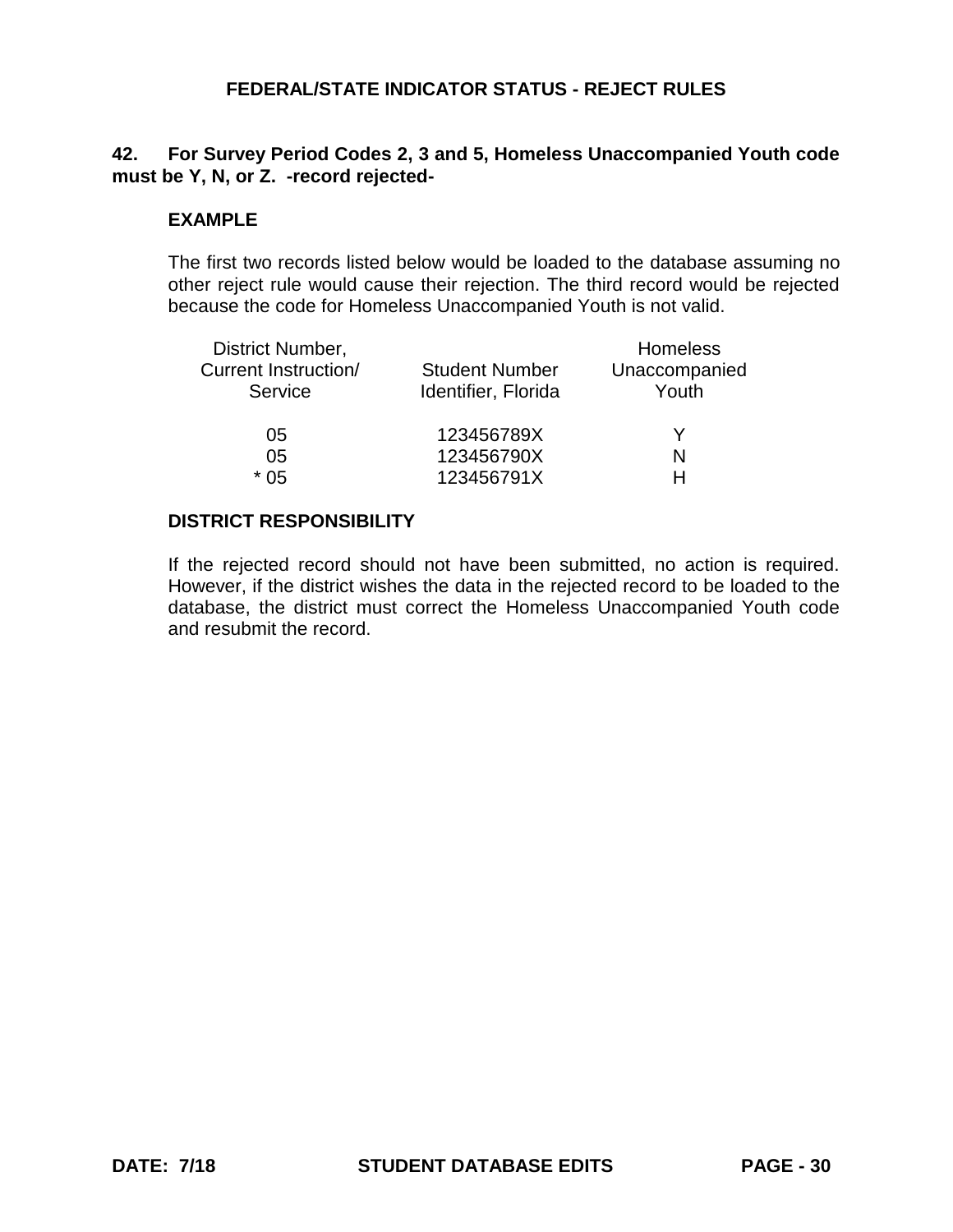**43. If Homeless Student, PK-12 code is A, B, D or E, then Unaccompanied Youth must be Y or N. If Homeless Student, PK-12 code is N, then Unaccompanied Youth must be Z. -record rejected-**

## **EXAMPLE**

The first two records listed below would be loaded to the database assuming no other reject rule would cause their rejection. The third record would be rejected because the code for Homeless Student, PK-12 is not valid for a homeless student.

| <b>Student Number</b><br>Identifier, Florida | <b>Homeless</b><br>Student,<br><b>PK-12</b> | Unaccompanied<br>Youth |
|----------------------------------------------|---------------------------------------------|------------------------|
| 123456789X                                   | ⊢                                           | N                      |
| 123456790X                                   | А                                           |                        |
| *123456791X                                  |                                             |                        |

## **DISTRICT RESPONSIBILITY**

If the rejected record should not have been submitted, no action is required. However, if the district wishes the data in the rejected record to be loaded to the database, the district must correct the appropriate field and resubmit the record.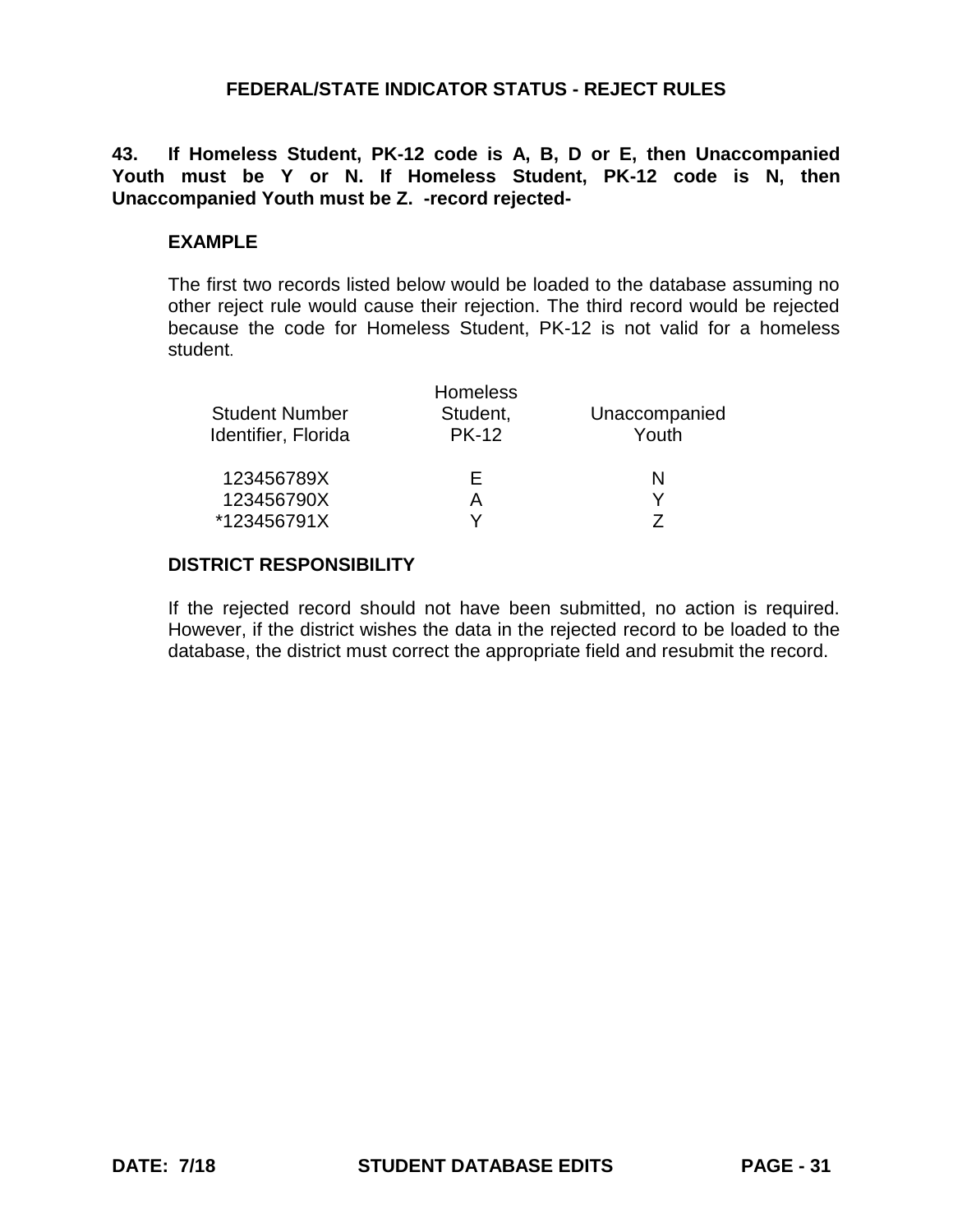## **44. For Survey Period Code 5, Fund Source code must be I or Z. For Survey Period Codes 2 or 3, Fund Source code must be Z. -record rejected-**

### **EXAMPLE**

The first record listed below would be added to the database assuming no other reject rule would cause its rejection. The second record would be rejected because the Fund Source code is not valid.

|                       | Survey |        |
|-----------------------|--------|--------|
| <b>Student Number</b> | Period | Fund   |
| Identifier, Florida   | Code   | Source |
| 123456789X            | 5      |        |
| *223456789X           | 5      | R      |

## **DISTRICT RESPONSIBILITY**

If the rejected record should not have been submitted, no action is required. However, if the district wishes the data in the rejected record to be loaded to the database, the district must correct the Fund Source and resubmit the record.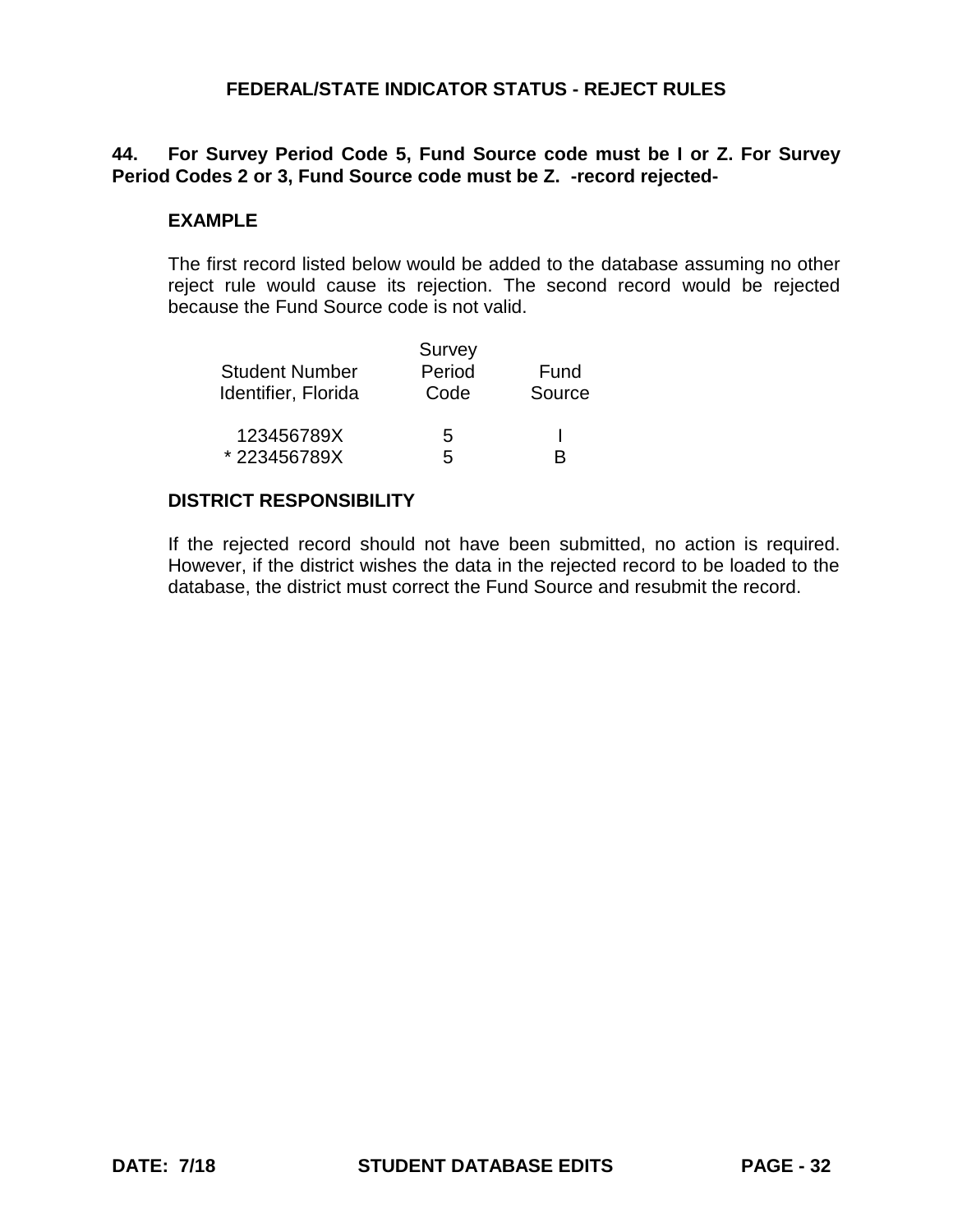**45. Career and Professional Academy Identifier (First) must exist on Appendix Y of the DOE Information Database Requirements: Volume I -- Automated Student Information System Manual as a valid number for the District Number, Current Instruction/Service: CAPE (First) or it must be ZZZ. -record rejected-**

## **EXAMPLE**

The fifth record listed below would be loaded to the database assuming no other reject rule would cause its rejection. The first four records would be rejected because Career and Professional Academy Identifiers are not valid codes listed in Appendix Y.

| District Number,           |                       |                             |
|----------------------------|-----------------------|-----------------------------|
| Current                    |                       | Career and                  |
| <b>Instruction/Service</b> | <b>Student Number</b> | <b>Professional Academy</b> |
| CAPE (First)               | Identifier, Florida   | <b>Identifier</b>           |
| $*01$                      | 012345675X            | 562                         |
| $*01$                      | 012345676X            | 258                         |
| $*01$                      | 012345677X            | 458                         |
| $*01$                      | 012345678X            | 589                         |
| 01                         | 012345679X            | 002                         |

## **DISTRICT RESPONSIBILITY**

If the rejected records should not have been submitted, no action is required. However, if the district wishes the data in the rejected records to be loaded to the database, the district must correct the Career and Professional Academy Identifier codes and resubmit the records.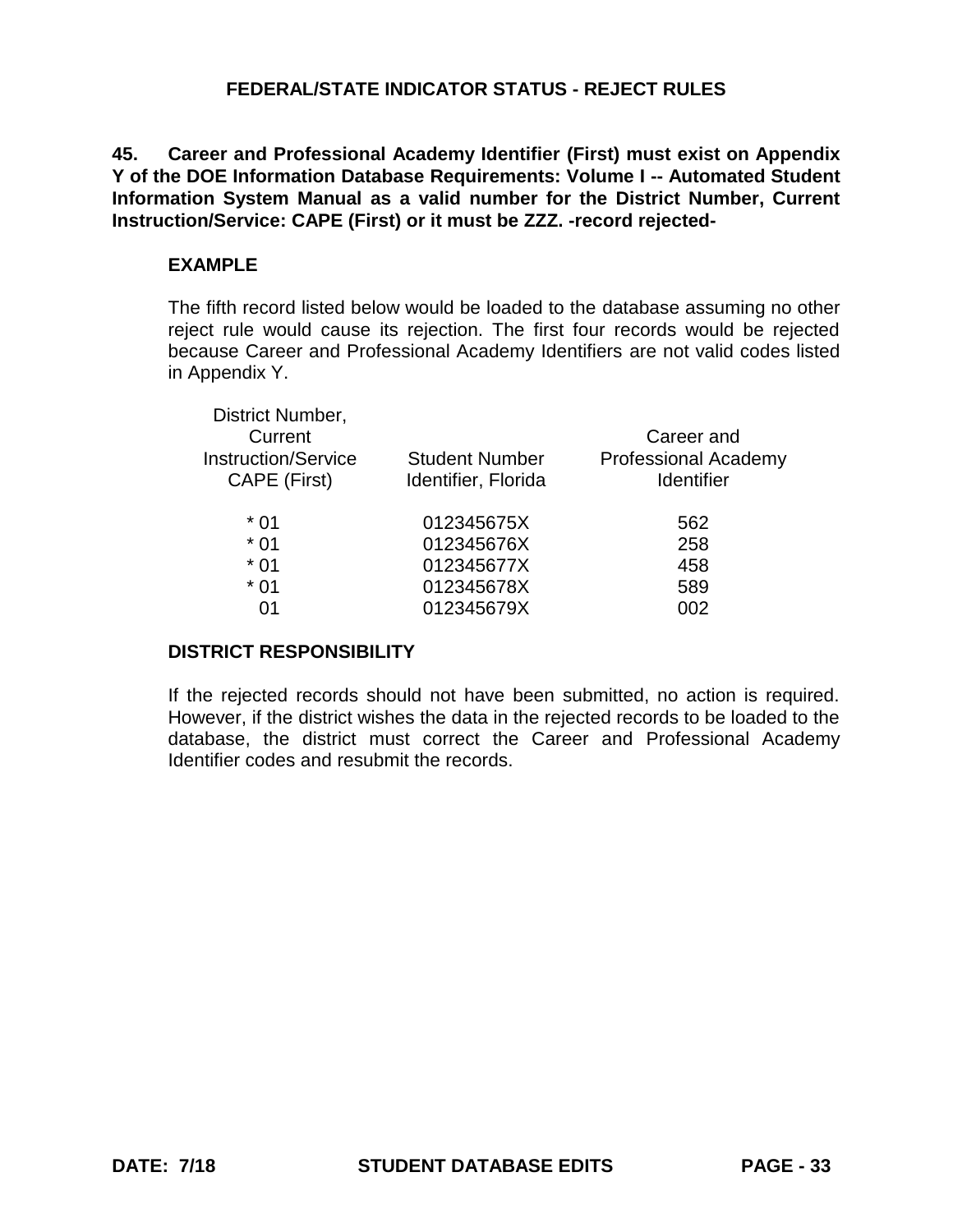#### **46. Military Family Student code must be Y, N or Z. -record rejected-**

#### **EXAMPLE**

The first two records listed below would be loaded to the database assuming no other reject rule would cause their rejection. The third record would be rejected because the Military Family Student code is invalid. The fourth record would be rejected because the Military Family Student code is blank.

| District,  | <b>Student</b> |                |
|------------|----------------|----------------|
| Number     | <b>Number</b>  | Military       |
| Current    | Identifier,    | Family         |
| Enrollment | Florida        | <b>Student</b> |
| 01         | 123456789X     | Y              |
| 01         | 123456790X     | N              |
| $*01$      | 123456791X     | 2              |
| * በ1       | 123457891X     |                |
|            |                |                |

## **DISTRICT RESPONSIBILITY**

If the rejected records should not have been submitted, no action is required. However, if the district wishes the data in the rejected records to be loaded to the database, the district must correct the Military Family Student codes and resubmit the records.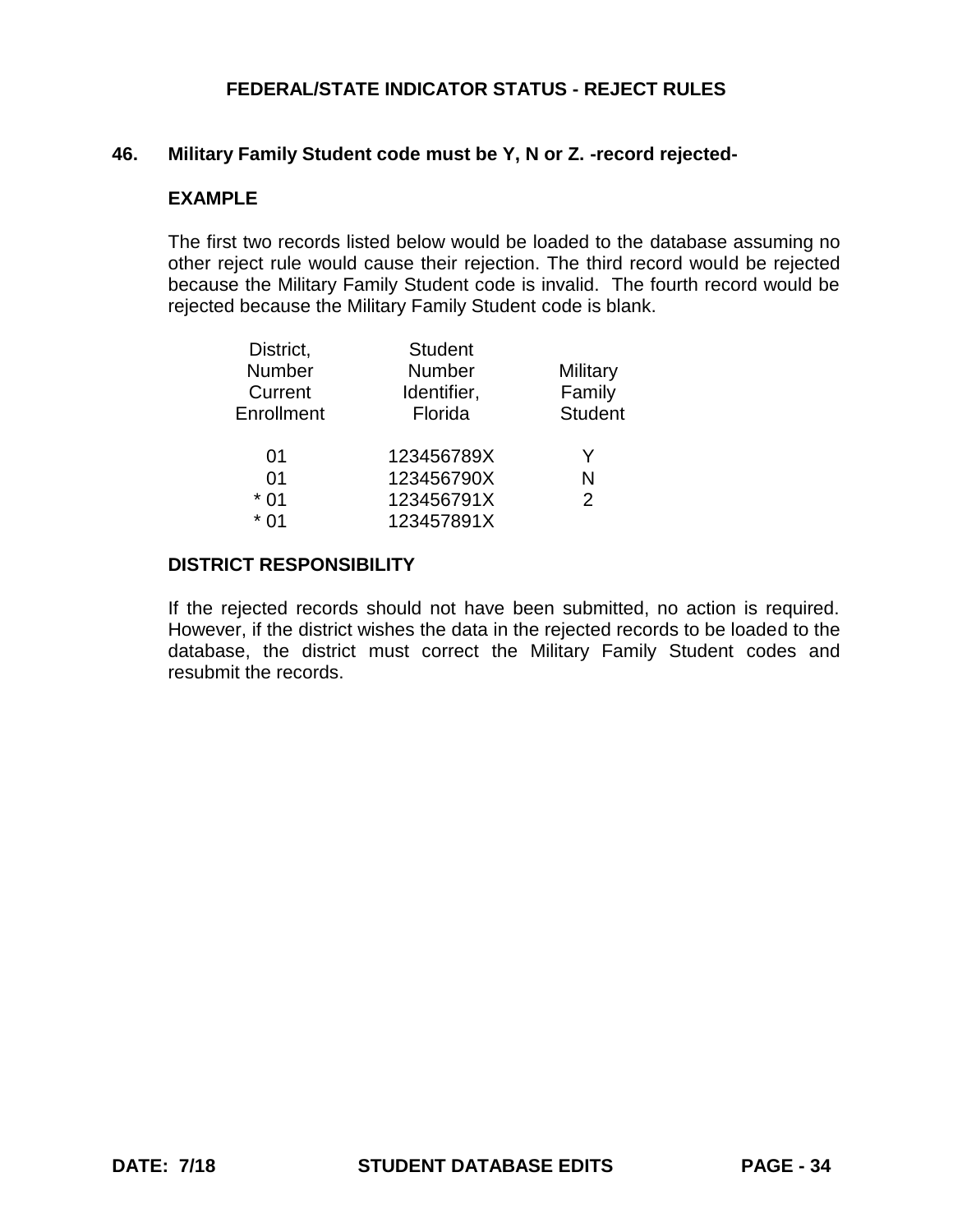## **48. If Survey Period Code is 2, 3 or 5, then the Physical Education Waiver code must be Y, N or Z. -record rejected-**

### **EXAMPLE**

The first record listed below would be rejected because the Physical Education Waiver code is blank. The second record would be rejected because the Physical Education Waiver code is not valid. The third record is correct and will be accepted unless there are other errors in the record to cause it to be rejected.

| <b>District</b> | <b>Student</b> |        |           |
|-----------------|----------------|--------|-----------|
| Number,         | <b>Number</b>  | Survey | Physical  |
| Current         | Identifier,    | Period | Education |
| Enrollment      | Florida        | Code   | Waiver    |
| $*01$           | 012345678X     | 2      |           |
| $*01$           | 019876545X     | 2      | w         |
| 01              | 019876545X     |        | 7         |

#### **DISTRICT RESPONSIBILITY**

If the rejected records should not have been submitted, no action is required. However, if the district wishes data in the rejected records to be loaded to the database, the district must correct the Physical Education Waiver code and resubmit the records.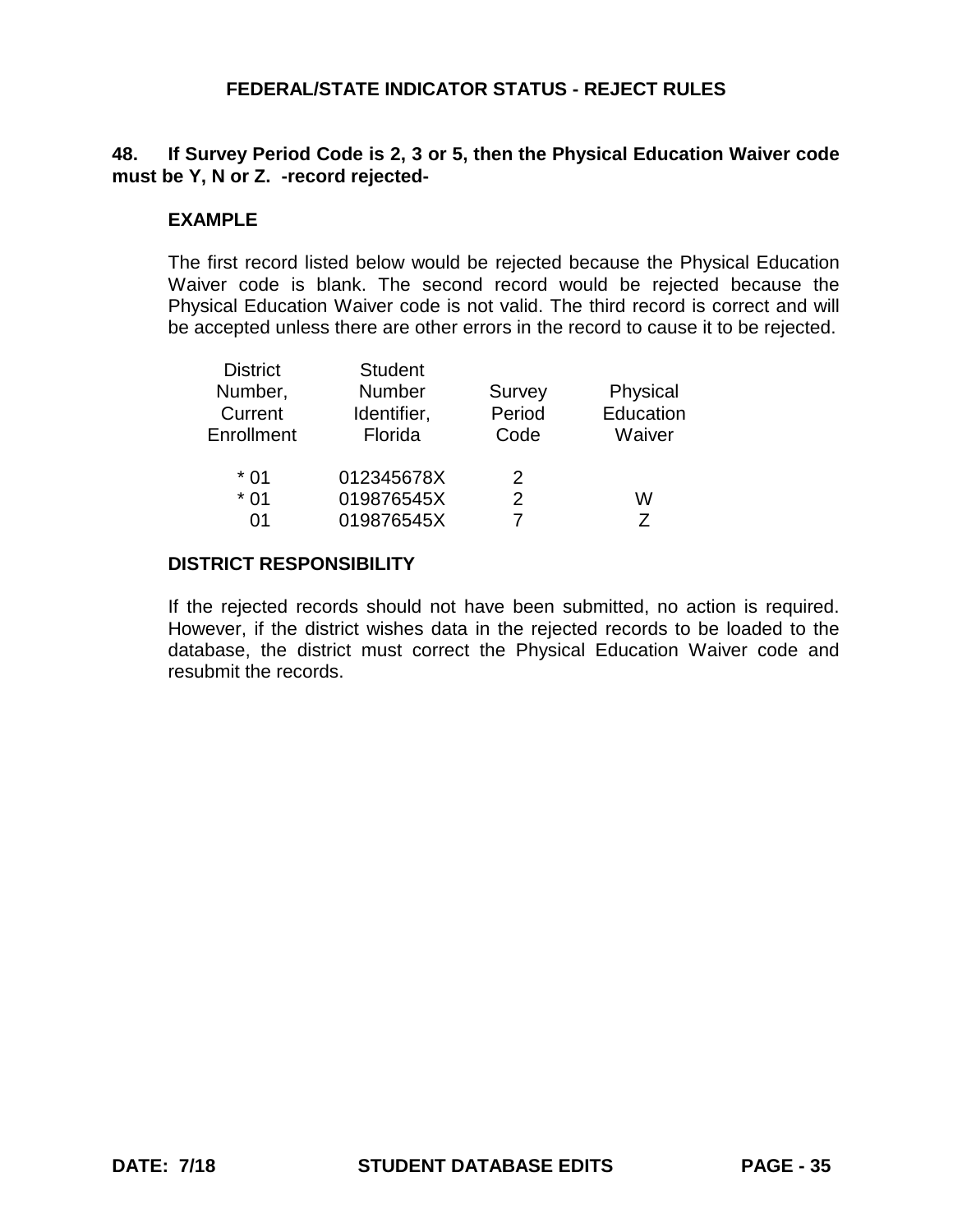### **49. Bullied or Harassed - Disability code must be Y, N or Z. -record rejected-**

#### **EXAMPLE**

The first two records listed below would be loaded to the database assuming no other reject rule would cause their rejection. The third record would be rejected because the Bullied or Harassed - Disability code is invalid.

| <b>District</b> | <b>Student</b> |                   |
|-----------------|----------------|-------------------|
| Number,         | Number         | <b>Bullied or</b> |
| Current         | Identifier,    | Harassed          |
| Enrollment      | Florida        | - Disability      |
| 01              | 123456789X     | Y                 |
| 01              | 123456790X     | N                 |
| * በ1            | 123456791X     | 2                 |

#### **DISTRICT RESPONSIBILITY**

If the rejected record should not have been submitted, no action is required. However, if the district wishes the data in the rejected record to be loaded to the database, the district must correct the Bullied or Harassed - Disability code and resubmit the record.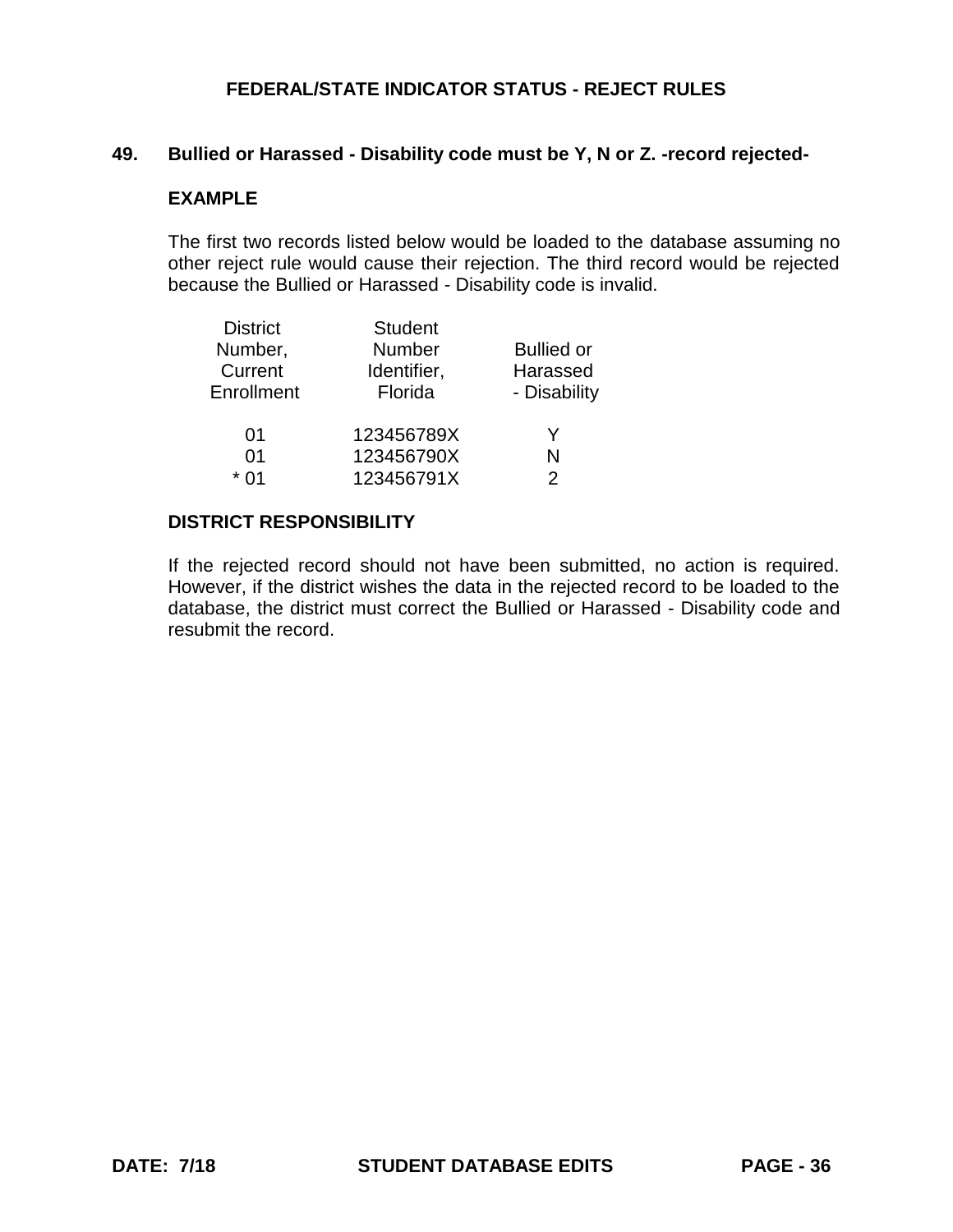### **4A. Bullied or Harassed - Race code must be Y, N or Z. -record rejected-**

#### **EXAMPLE**

The first two records listed below would be loaded to the database assuming no other reject rule would cause their rejection. The third record would be rejected because the Bullied or Harassed - Race code is invalid.

| <b>District</b> | <b>Student</b> |                   |
|-----------------|----------------|-------------------|
| Number,         | Number         | <b>Bullied or</b> |
| Current         | Identifier,    | Harassed          |
| Enrollment      | Florida        | - Race            |
| 01              | 123456789X     | Y                 |
| 01              | 123456790X     | N                 |
| * በ1            | 123456791X     |                   |

#### **DISTRICT RESPONSIBILITY**

If the rejected record should not have been submitted, no action is required. However, if the district wishes the data in the rejected record to be loaded to the database, the district must correct the Bullied or Harassed - Race code and resubmit the record.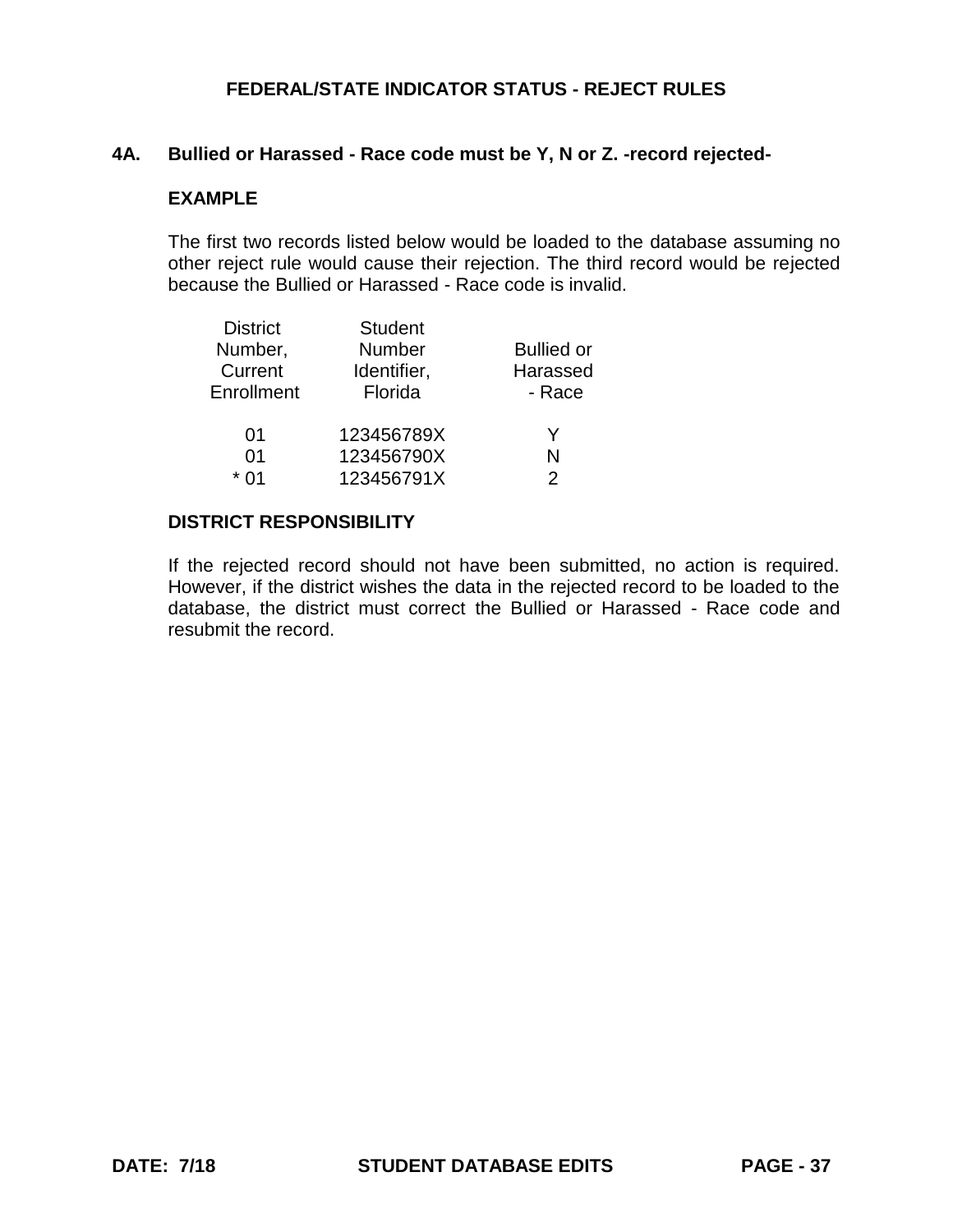### **4B. Bullied or Harassed - Sex code must be Y, N or Z. -record rejected-**

#### **EXAMPLE**

The first two records listed below would be loaded to the database assuming no other reject rule would cause their rejection. The third record would be rejected because the Bullied or Harassed - Sex code is invalid.

| <b>District</b> | <b>Student</b> |                   |
|-----------------|----------------|-------------------|
| Number,         | Number         | <b>Bullied or</b> |
| Current         | Identifier,    | Harassed          |
| Enrollment      | Florida        | - Sex             |
| 01              | 123456789X     | Y                 |
| 01              | 123456790X     | N                 |
| * በ1            | 123456791X     |                   |

#### **DISTRICT RESPONSIBILITY**

If the rejected record should not have been submitted, no action is required. However, if the district wishes the data in the rejected record to be loaded to the database, the district must correct the Bullied or Harassed - Sex code and resubmit the record.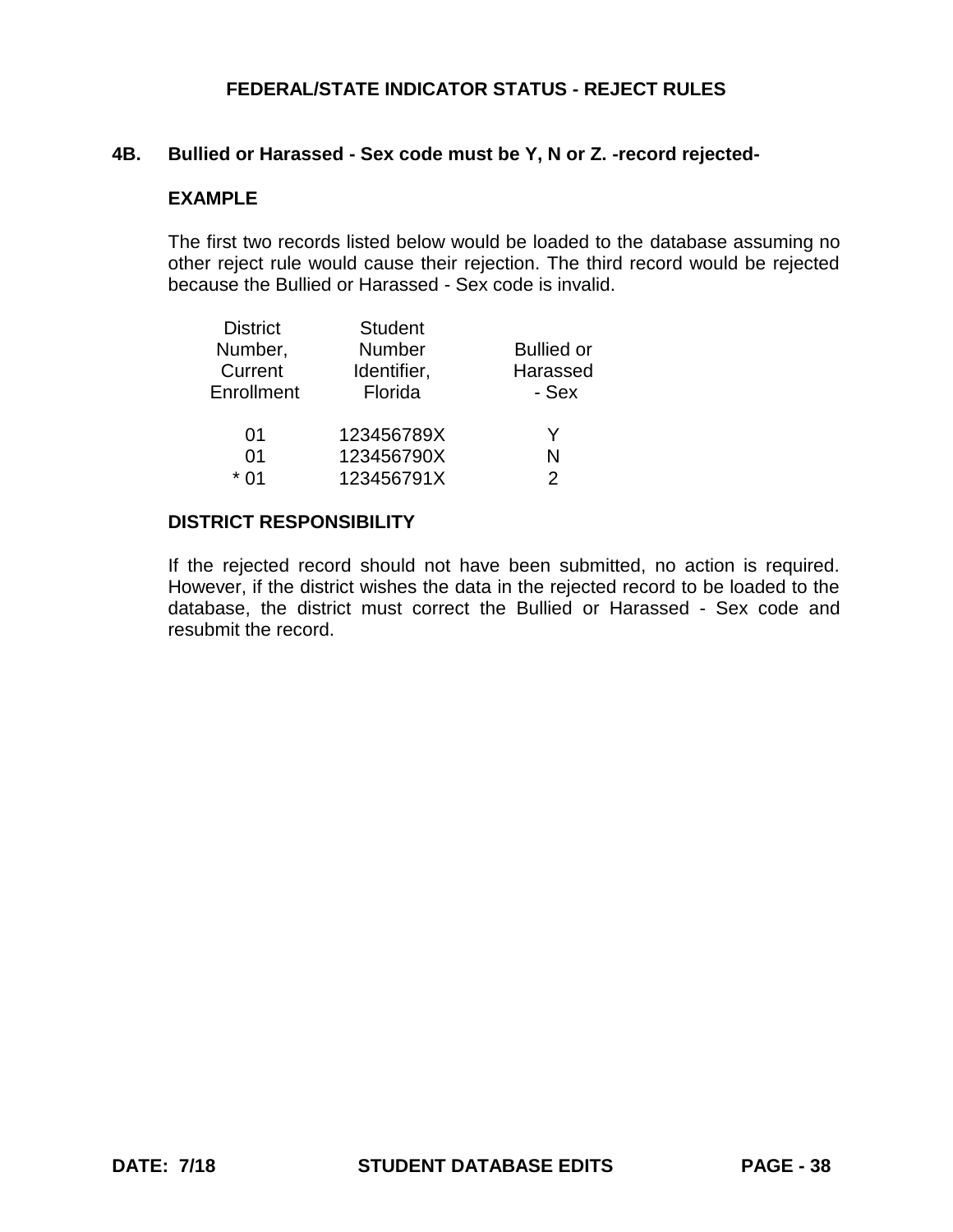**4C. Florida Education Identifier (FLEID) is alphanumeric and must be entered as "FL" in the first 2 positions followed by twelve numeric digits. No blanks, spaces or all zeros for the twelve numeric digits are allowable. -record rejected-**

### **EXAMPLE**

The first two records listed below would be loaded to the database assuming no other reject rule would cause their rejection. The third record would be rejected because the Florida Education Identifier (FLEID) is not a valid FLEID.

| District Number,          | <b>Student Number</b> | <b>Florida Education</b> |
|---------------------------|-----------------------|--------------------------|
| <b>Current Enrollment</b> | Identifier, Florida   | <b>Identifier</b>        |
| 01                        | 012345677X            | FL340945895734           |
| O1                        | 012345678X            | FL004583948567           |
| * በ1                      | 012345679X            | FL000000000000           |

### **DISTRICT RESPONSIBILITY**

If the rejected record should not have been submitted, no action is required. However, if the district wishes the data in the rejected record to be loaded to the database, the district must correct the Florida Education Identifier and resubmit the record for processing.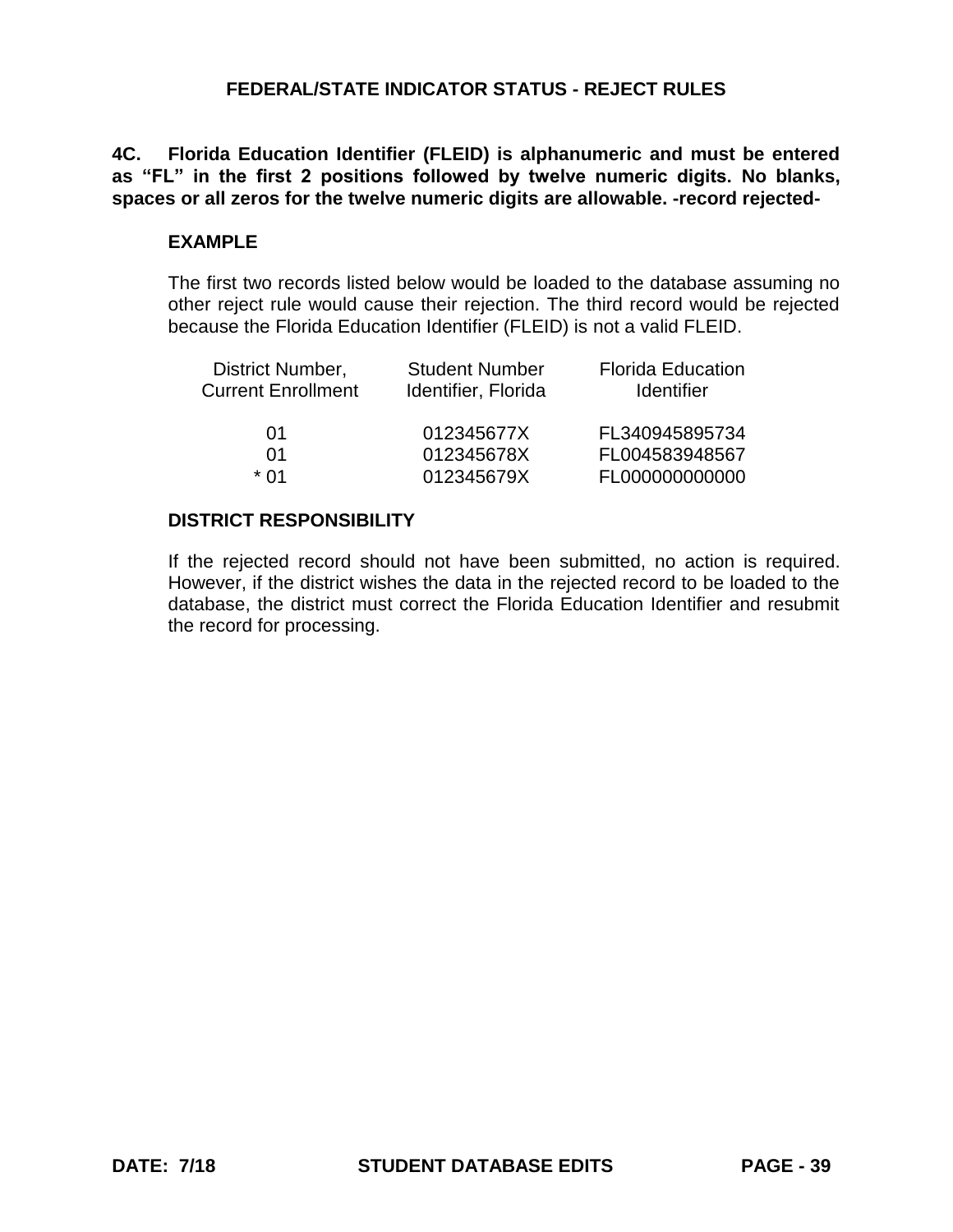**50. Each Federal/State Indicator Status record must have a matching Student Demographic record based on both District Number, Current Enrollment and District Number, Current Instruction/Service (Student Demographic) and District Number, Current Enrollment (Federal/State Indicator Status); Student Number Identifier, Florida; Survey Period Code and Fiscal Year. -state validation-**

### **EXAMPLE**

The Federal/State Indicator Status record listed below which is marked with an asterisk would cause a message to be generated because it does not have a matching Student Demographic record.

#### *Federal/State Indicator Status records*

| <b>District</b> | <b>Student</b> | School     |               |        |
|-----------------|----------------|------------|---------------|--------|
| Number,         | <b>Number</b>  | Number,    | Survey        |        |
| Current         | Identifier,    | Current    | Period        | Fiscal |
| Enrollment      | Florida        | Enrollment | Code          | Year   |
| $*01$           | 012345678X     | 0021       | 2             | ****   |
| 01              | 019876545X     | 0021       | 2             | ****   |
| 01              | 429876546X     | 0021       | $\mathcal{P}$ | ****   |

*Student Demographic records*

District

| LISUIGU      |                |            |        |        |
|--------------|----------------|------------|--------|--------|
| Number,      | <b>Student</b> | School     |        |        |
| Current      | <b>Number</b>  | Number,    | Survey |        |
| Instruction/ | Identifier,    | Current    | Period | Fiscal |
| Service      | Florida        | Enrollment | Code   | Year   |
| 01           | 019876545X     | 0021       | 2      | ****   |
| 01           | 429876546X     | 0021       | 2      | ****   |
|              |                |            |        |        |

\*\*\*\* = Valid fiscal year for data submission.

## **DISTRICT RESPONSIBILITY**

The district must delete the Federal/State Indicator Status record or add a Student Demographic record to match the above key fields.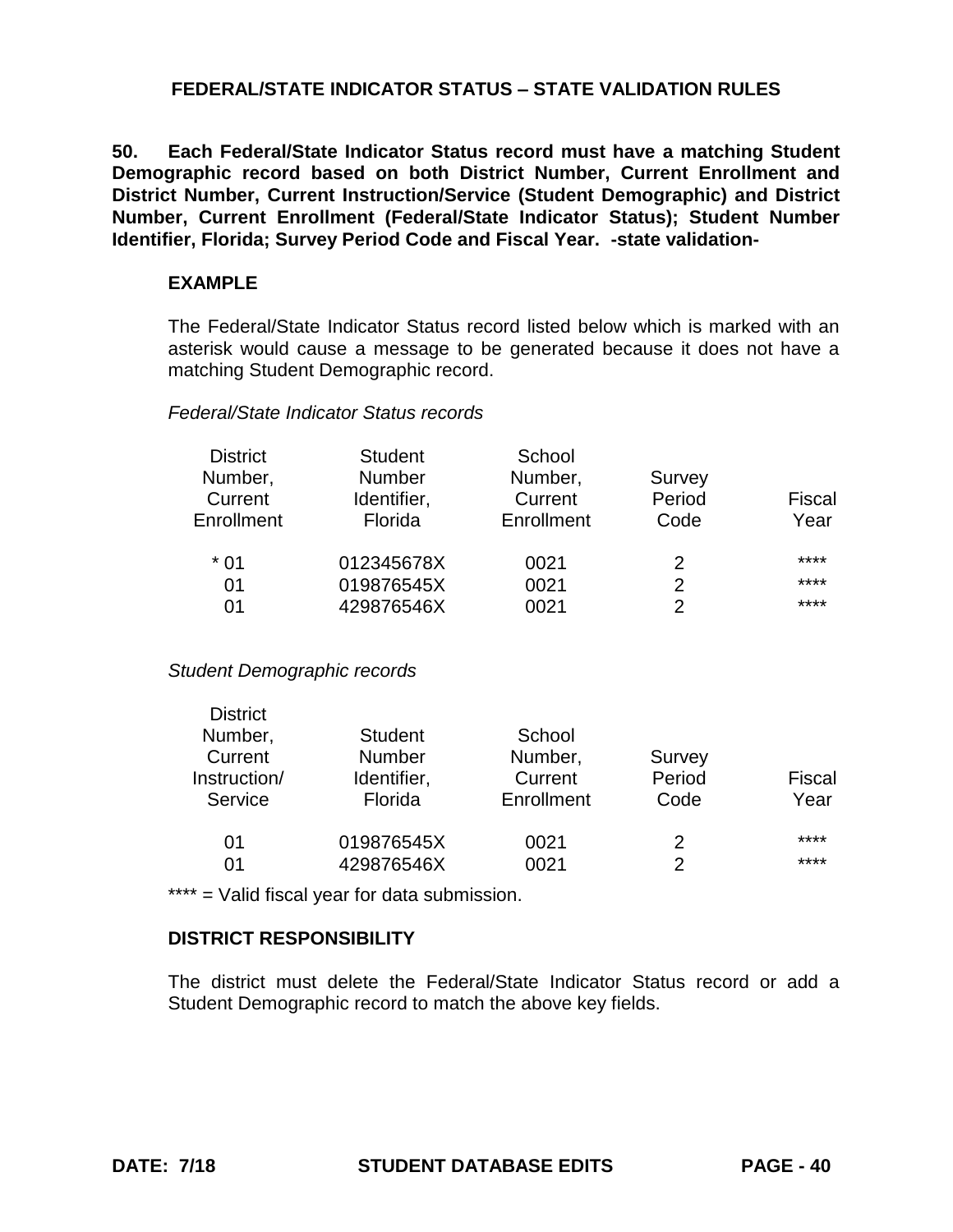**51. If Survey Period Code is 2 or 3 and Grade Level is KG on the matching Student Demographic Information record and if there is at least one matching Student Course Schedule record for the student, then the Immunization Status code must be 0, 1, 2, 3, 4, W, X or Y. The Student Demographic Information and Student Course Schedule matches are based on both District Number, Current Enrollment and District Number, Current Instruction/Service (Student Demographic and Student Course Schedule) and District Number, Current Enrollment (Federal/State Indicator Status); Student Number Identifier, Florida; Survey Period Code and Fiscal Year. -state validation-**

### **EXAMPLE**

Both Federal/State Indicator Status records listed below would cause a message to be generated because the Immunization Status codes are invalid for Grade Level KG.

*Student Demographic records*

| <b>Student Number</b> |                    |
|-----------------------|--------------------|
| Identifier, Florida   | <b>Grade Level</b> |
| 0.40015070V           | $\sim$             |

| 012345678X | KG. |
|------------|-----|
| 267429345X | KG. |

*Federal/State Indicator Status records*

| <b>Student Number</b> | Immunization  |
|-----------------------|---------------|
| Identifier, Florida   | <b>Status</b> |
|                       |               |
| * 012345678X          | ิค            |
| *267429345X           |               |

## **DISTRICT RESPONSIBILITY**

The district must correct the records so that the appropriate relationship exists between Grade Level and Immunization Status.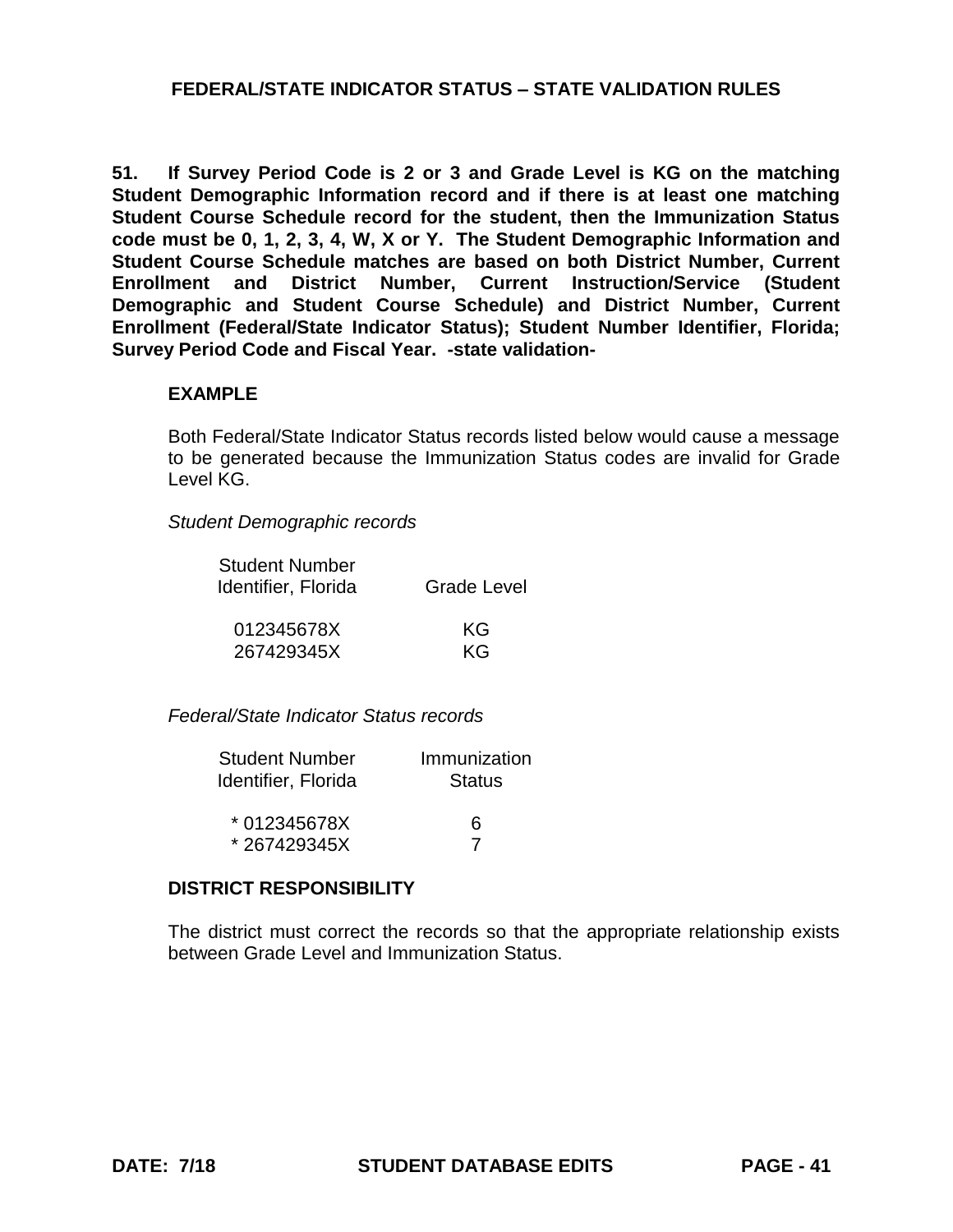**52. If Career and Professional Academy Identifier (First) is not ZZZ then Grade Level on the matching Student Demographic Information record must be 06-12. The match is based on both District Number, Current Enrollment and District Number, Current Instruction/Service (Student Demographic) and District Number, Current Enrollment (Federal/State Indicator Status); Student Number Identifier, Florida; Survey Period Code and Fiscal Year. -state validation -**

## **EXAMPLE**

The first record listed below which is marked with an asterisk would cause a message to be generated because the correct relationship does not exist between Grade Level and Career and Professional Academy Identifier (First). The second record would not cause a message to be generated.

### *Federal/State Indicator Status records*

| <b>District</b> | <b>Student</b> | School     |        |             |
|-----------------|----------------|------------|--------|-------------|
| Number,         | Number         | Number,    | Survey | <b>CAPE</b> |
| Current         | Identifier,    | Current    | Period | Academy     |
| Enrollment      | Florida        | Enrollment | Code   | ID (First)  |
|                 |                |            |        |             |
| $*01$           | 019876545X     | 0151       | 2      | 001         |
| 01              | 429876546X     | 0151       | 2      | 001         |

#### *Student Demographic Information records*

| <b>District</b> |                |            |        |       |
|-----------------|----------------|------------|--------|-------|
| Number,         | <b>Student</b> | School     |        |       |
| Current         | Number         | Number,    | Survey |       |
| Instruction/    | Identifier,    | Current    | Period | Grade |
| Service         | Florida        | Enrollment | Code   | Level |
| $*01$           | 019876545X     |            | 2      |       |
|                 |                | 0151       |        | 05    |
| 01              | 429876546X     | 0151       |        | 11    |

#### **DISTRICT RESPONSIBILITY**

The district must correct the record so that the appropriate relationship exists between Career and Professional Academy Identifier (First) and Grade Level.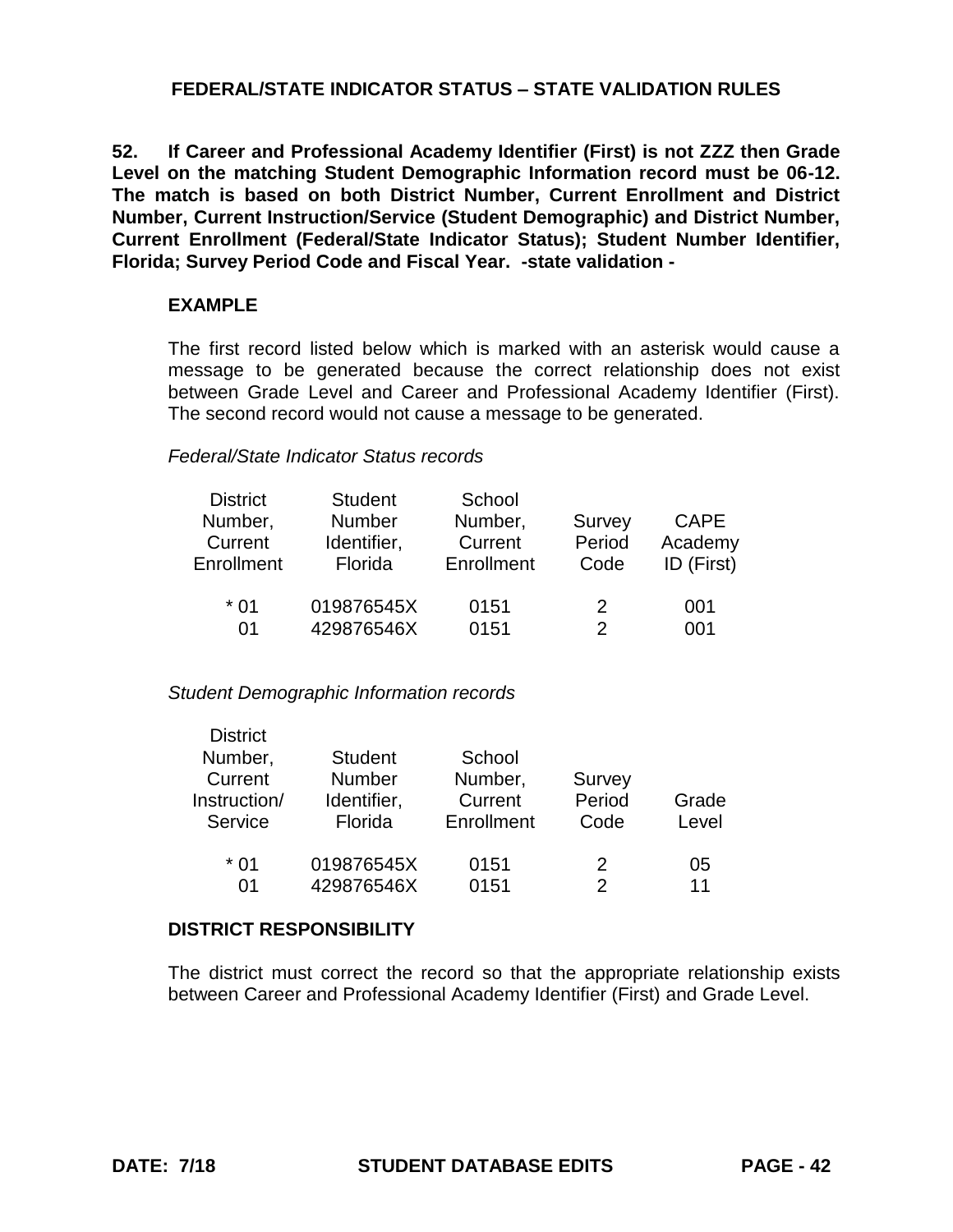**59. If Dropout Prevention/Juvenile Justice Programs code is D then Grade Level on the matching Student Demographic Information record must not equal PK or KG. The match is based on both District Number, Current Enrollment and District Number, Current Instruction/Service (Student Demographic) and District Number, Current Enrollment (Federal/State Indicator Status); Student Number Identifier, Florida; Survey Period Code and Fiscal Year. -state validation-**

### **EXAMPLE**

The Federal/State Indicator Status record listed below which is marked with an asterisk would cause a message to be generated because the correct relationship does not exist between Dropout Prevention/Juvenile Justice Programs and Grade Level.

### *Federal/State Indicator Status records*

| <b>District</b><br>Number,<br>Current<br>Enrollment | <b>Student</b><br><b>Number</b><br>Identifier,<br>Florida | School<br>Number,<br>Current<br>Enrollment | Survey<br>Period<br>Code | Fiscal<br>Year | <b>Dropout</b><br>Prevention<br>Juvenile Justice<br>Program |
|-----------------------------------------------------|-----------------------------------------------------------|--------------------------------------------|--------------------------|----------------|-------------------------------------------------------------|
| 01                                                  | 019876545X                                                | 0021                                       | 2                        | ****           | D                                                           |
| $*01$                                               | 429876546X                                                | 0021                                       |                          | ****           | D                                                           |

#### *Student Demographic Information records*

| <b>District</b> | <b>Student</b> | School     |        |      |       |
|-----------------|----------------|------------|--------|------|-------|
| <b>Number</b>   | <b>Number</b>  | Number,    | Survey |      |       |
| Current         | Identifier,    | Current    | Period |      | Grade |
| Enrollment      | Florida        | Enrollment | Code   | Year | Level |
| 01              | 019876545X     | 0021       | 2      | **** | 08    |
| 01              | 429876546X     | 0021       | っ      | **** | РK    |

\*\*\*\* = Valid fiscal year for data submission.

## **DISTRICT RESPONSIBILITY**

The district must correct the records so that the appropriate relationship exists between Dropout Prevention/Juvenile Justice Programs and Grade Level.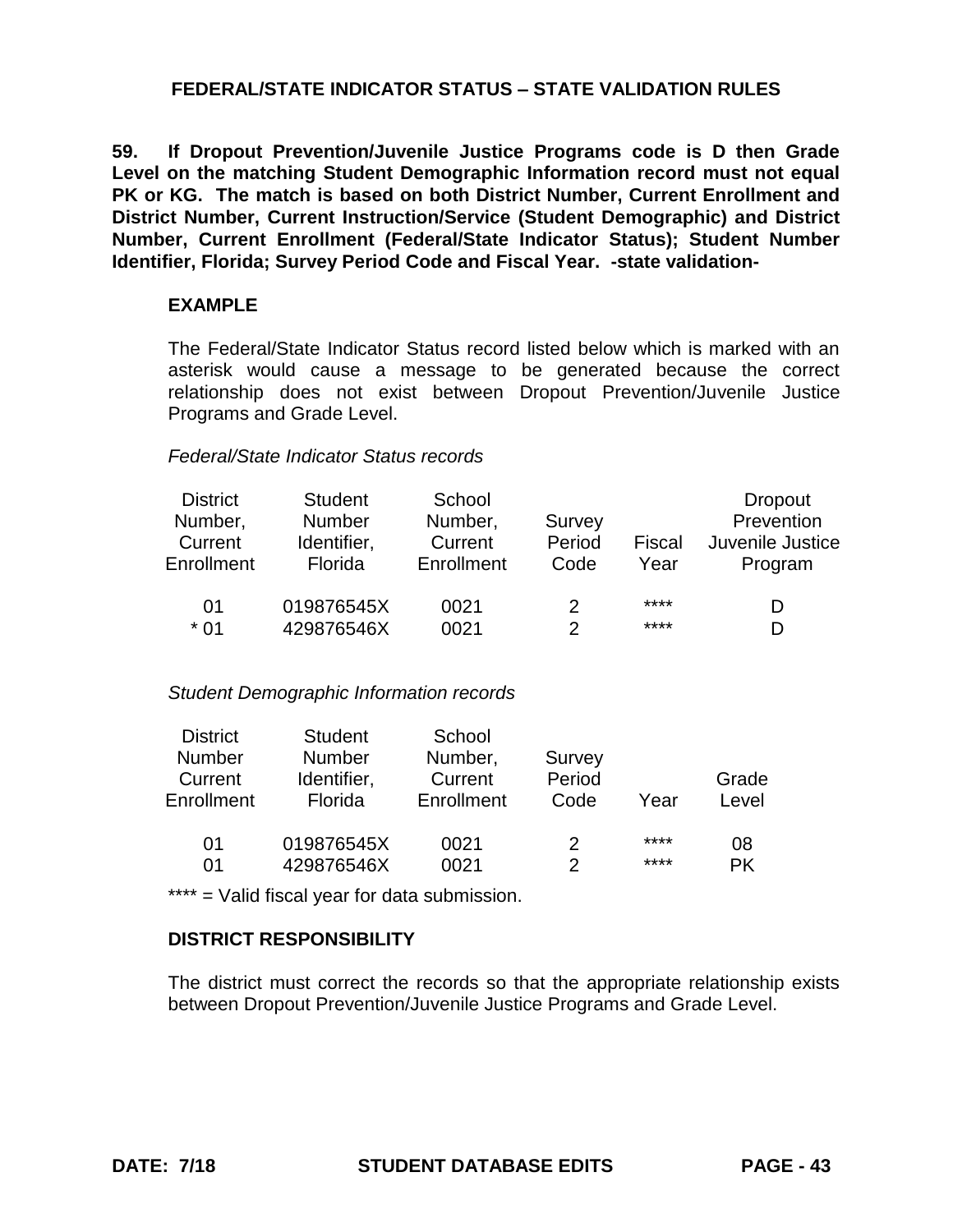**60. If Grade Level on the Student Demographic Information record is PK, then Military Family Student code must be Z. The records should be matched using the following elements: District Number, Current Enrollment (Federal/State Indicator Status) and both District Number, Current Instruction/Service and District Number, Current Enrollment (Student Demographic Information); Fiscal Year/Year; Survey Period Code and Student Number Identifier, Florida. -state validation-**

### **EXAMPLE**

The first record listed below which is marked with an asterisk would cause a message to be generated because the correct relationship does not exist between Grade Level and Military Family Student code.

#### *Federal/State Indicator Status records*

| <b>District</b> | <b>Student</b> | School     |        |                |
|-----------------|----------------|------------|--------|----------------|
| Number,         | <b>Number</b>  | Number,    | Survey | Military       |
| Current         | Identifier,    | Current    | Period | Family         |
| Enrollment      | Florida        | Enrollment | Code   | <b>Student</b> |
| * 01            | 019876545X     | 0021       | 2      | Y              |
| 01              | 429876546X     | 0021       | 2      | 7              |

#### *Student Demographic Information records*

| <b>District</b>            | <b>Student</b> | School     |        |       |
|----------------------------|----------------|------------|--------|-------|
| Number,                    | <b>Number</b>  | Number,    | Survey |       |
| Current                    | Identifier,    | Current    | Period | Grade |
| <b>Instruction/Service</b> | Florida        | Enrollment | Code   | Level |
|                            |                |            |        |       |
| * በ1                       | 019876545X     | 0021       | 2      | PK.   |
| ሰ1                         | 429876546X     | 0021       | 2      | PK.   |

#### **DISTRICT RESPONSIBILITY**

The district must review the records and correct the record that is in error so that the appropriate relationship exists between Military Family Student and Grade Level.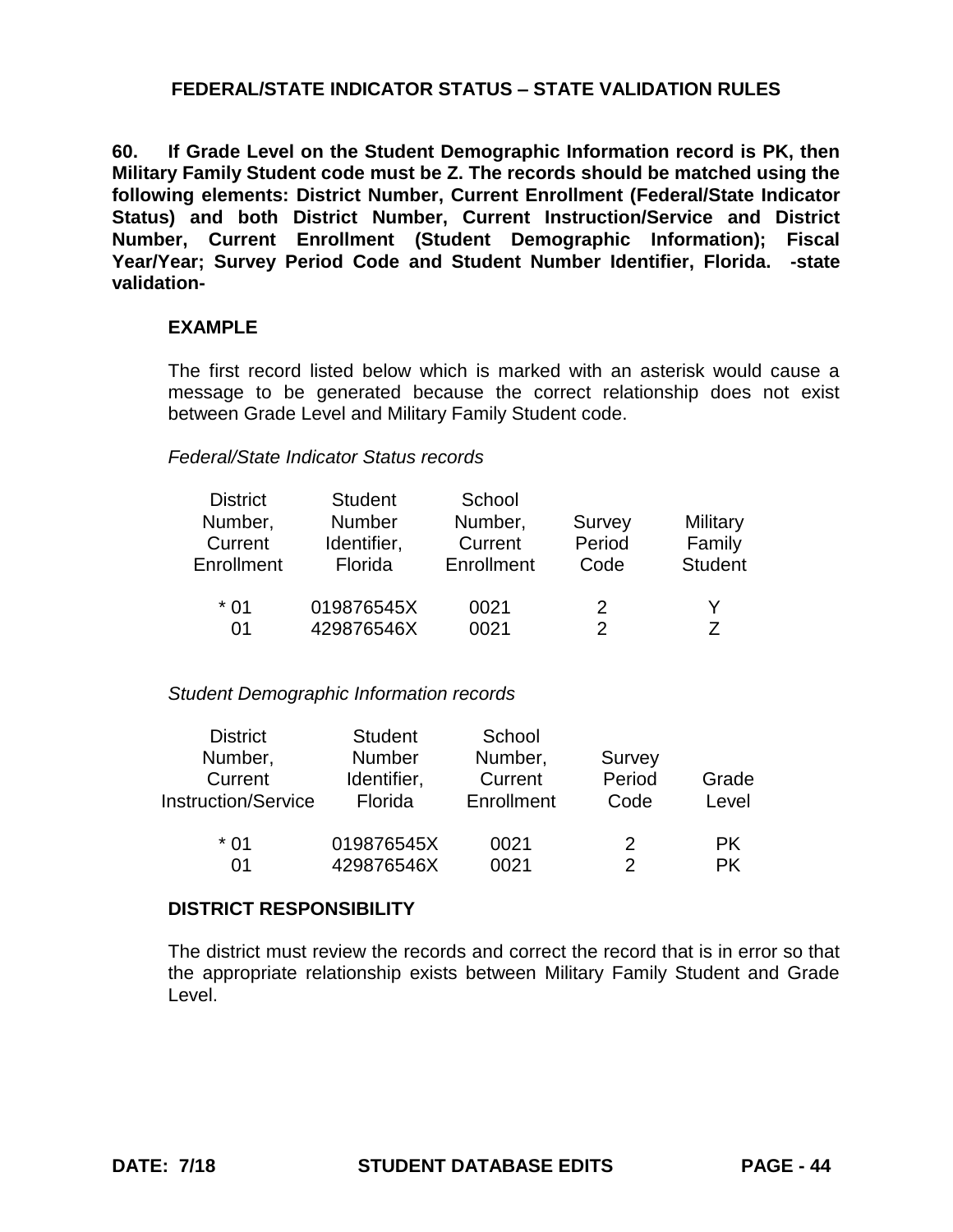**61. If Survey Period Code is 2 or 3 and Grade Level is 07 on the matching Student Demographic Information record and if there is at least one matching Student Course Schedule record for the student, then Immunization Status code must be 0, 2, 3, 4, 8, W, X or Y. The Student Demographic Information and Student Course Schedule matches are based on both District Number, Current Enrollment and District Number, Current Instruction/Service (Student Demographic and Student Course Schedule) and District Number, Current Enrollment (Federal/State Indicator Status); Student Number Identifier, Florida; Survey Period Code and Fiscal Year. -state validation-**

### **EXAMPLE**

The first Federal/State Indicator Status record listed below with an asterisk would cause a message to be generated because the Immunization Status code is invalid for Grade Level 07.

*Student Demographic records*

| <b>Student</b><br>Number |       |
|--------------------------|-------|
| Identifier,              | Grade |
| Florida                  | Level |
| 012345678X               | 07    |
| 019876545X               | ሰ7    |

*Federal/State Indicator Status records*

| Student      |               |
|--------------|---------------|
| Number       |               |
| Identifier,  | Immunization  |
| Florida      | <b>Status</b> |
|              |               |
| * 012345678X | 1             |
| 019876545X   | R             |

## **DISTRICT RESPONSIBILITY**

The district must review both records and correct the record that is in error so that the appropriate relationship exists between Grade Level and Immunization Status.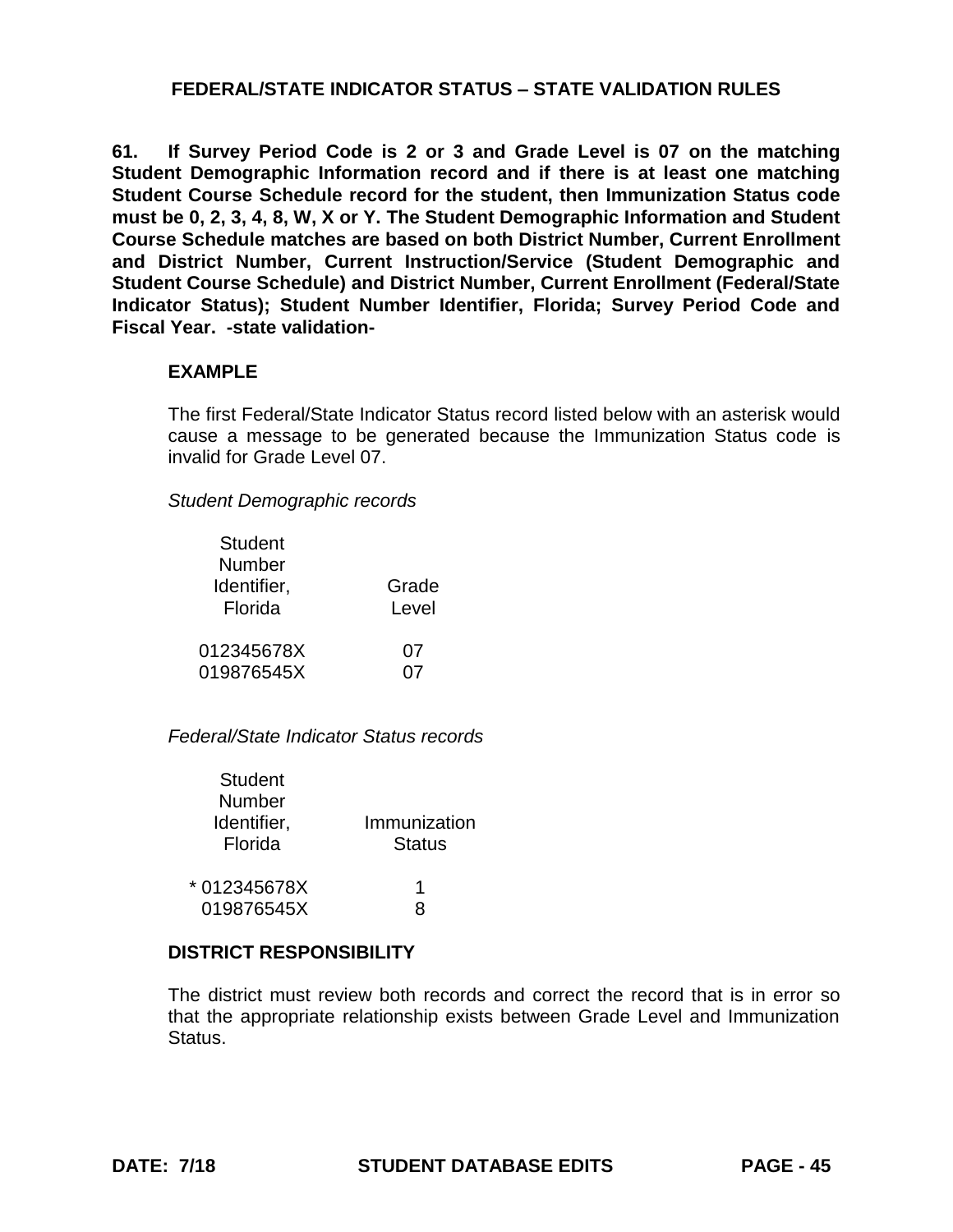**63. If Grade Level equals PK or 9-12 on the matching Student Demographic Information record, then the Physical Education Waiver code must be Z. If Survey Period Code is 2, 3 or 5 and if Grade Level equals KG-8 on the matching Student Demographic Information record, then the Physical Education Waiver code must be Y or N. The match should be made using the following elements: District Number, Current Enrollment (Federal/State Indicator Status) and both District Number, Current Enrollment and District Number, Current Instruction/Service (Student Demographic Information); Survey Period Code; Year and Student Number Identifier, Florida. –state validation-**

### **EXAMPLE**

The first two records listed below would cause an error message to be generated because the Physical Education Waiver code is not valid for the Grade Level. The third set of records contains the correct relationship.

### *Federal/State Indicator Status Records*

| <b>District</b> | <b>Student</b> |               |           |
|-----------------|----------------|---------------|-----------|
| Number,         | Number         | Survey        | Physical  |
| Current         | Identifier,    | Period        | Education |
| Enrollment      | Florida        | Code          | Waiver    |
|                 |                |               |           |
| $*01$           | 012345678X     | 2             | Y         |
| $*01$           | 019876545X     | $\mathcal{P}$ | Z         |
| ሰ1              | 019876546X     | 2             | 7         |

#### *Student Demographic Information Records*

| <b>District</b>            | <b>Student</b> |               |       |
|----------------------------|----------------|---------------|-------|
| Number,                    | <b>Number</b>  | Survey        |       |
| Current                    | Identifier,    | Period        | Grade |
| <b>Instruction/Service</b> | Florida        | Code          | Level |
|                            |                |               |       |
| * 01                       | 012345678X     | 2             | 10    |
| $*01$                      | 019876545X     | $\mathcal{P}$ | 3     |
| ሰ1                         | 019876546X     | 2             |       |

#### **DISTRICT RESPONSIBILITY**

The district should review the Grade Levels and Physical Education Waiver codes and correct the ones that are in error.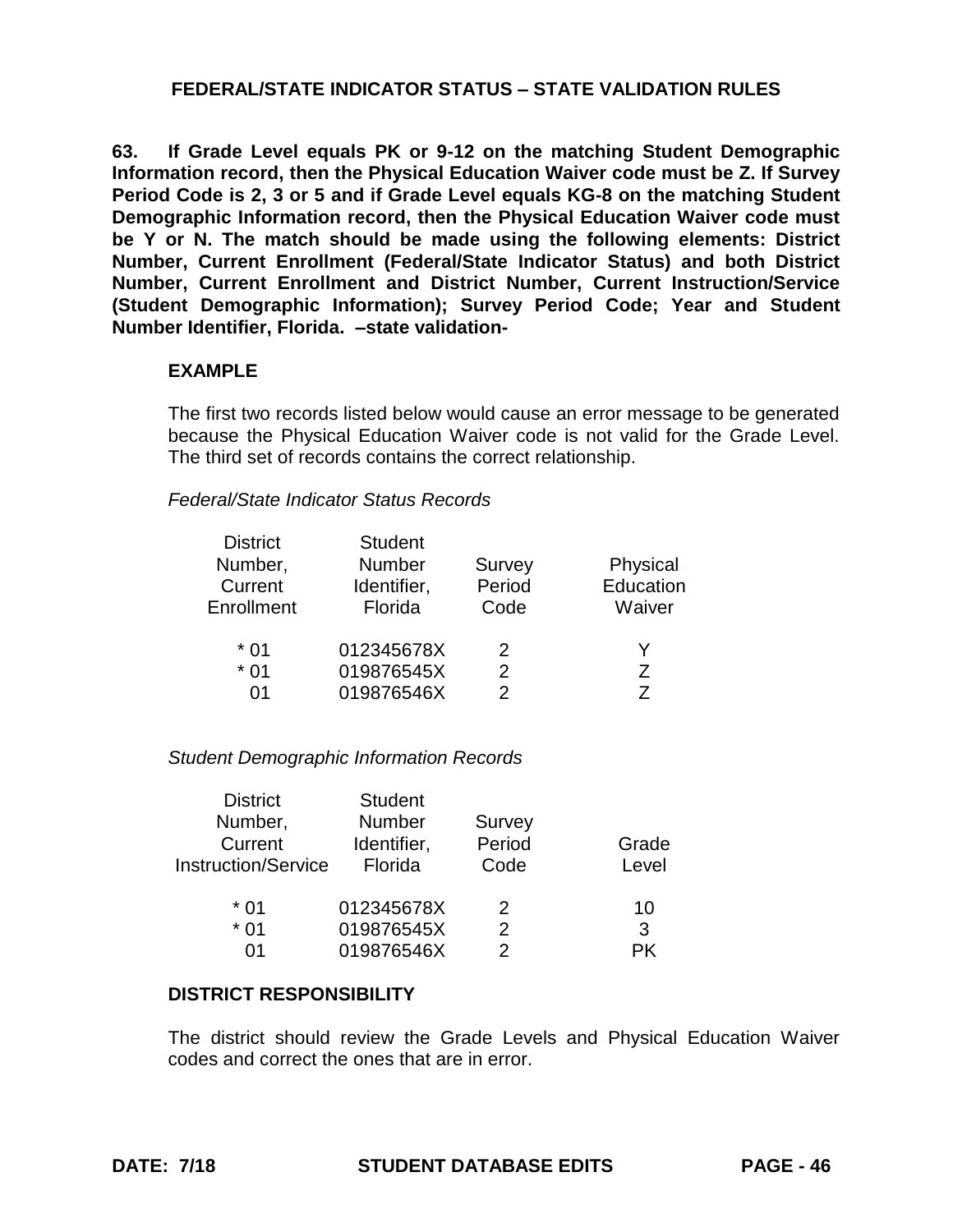**64. If the Immigrant Student = Y, then the Country of Birth on the Student Demographic record must not be US or PR. The records should be matched on the following elements: District Number, Current Enrollment (Federal/State Indicator Status) and both District Number, Current Enrollment and District Number, Current Instruction/Service (Student Demographic); Student Number Identifier, Florida; Survey Period Code and Fiscal Year. -state validation-**

### **EXAMPLE**

The Federal/State Indicator Status record listed below which is marked with an asterisk would cause a message to be generated because the correct relationship does not exist between Immigrant Student and Country of Birth code.

#### *Federal/State Indicator Status records*

| <b>District</b><br>Number,<br>Current<br>Enrollment | <b>Student</b><br><b>Number</b><br>Identifier,<br>Florida | Survey<br>Period<br>Code | Fiscal<br>Year | Immigrant<br><b>Student</b> |
|-----------------------------------------------------|-----------------------------------------------------------|--------------------------|----------------|-----------------------------|
| $*01$                                               | 019876545X                                                | 2                        | ****           |                             |
| 01                                                  | 429876546X                                                | 2                        | ****           |                             |

#### *Student Demographic Information records*

| <b>District</b> | <b>Student</b> | Survey |        | Country      |
|-----------------|----------------|--------|--------|--------------|
| Current         | Identifier,    | Period | Fiscal | οf           |
| Enrollment      | Florida        | Code   | Year   | <b>Birth</b> |
| 01              | 019876545X     | 2      | ****   | US           |
| 01              | 429876546X     | 2      | ****   | ΚI           |

\*\*\*\* = Valid fiscal year for data submission.

#### **DISTRICT RESPONSIBILITY**

The district must correct the records so that the appropriate relationship exists between Immigrant Student and Country of Birth.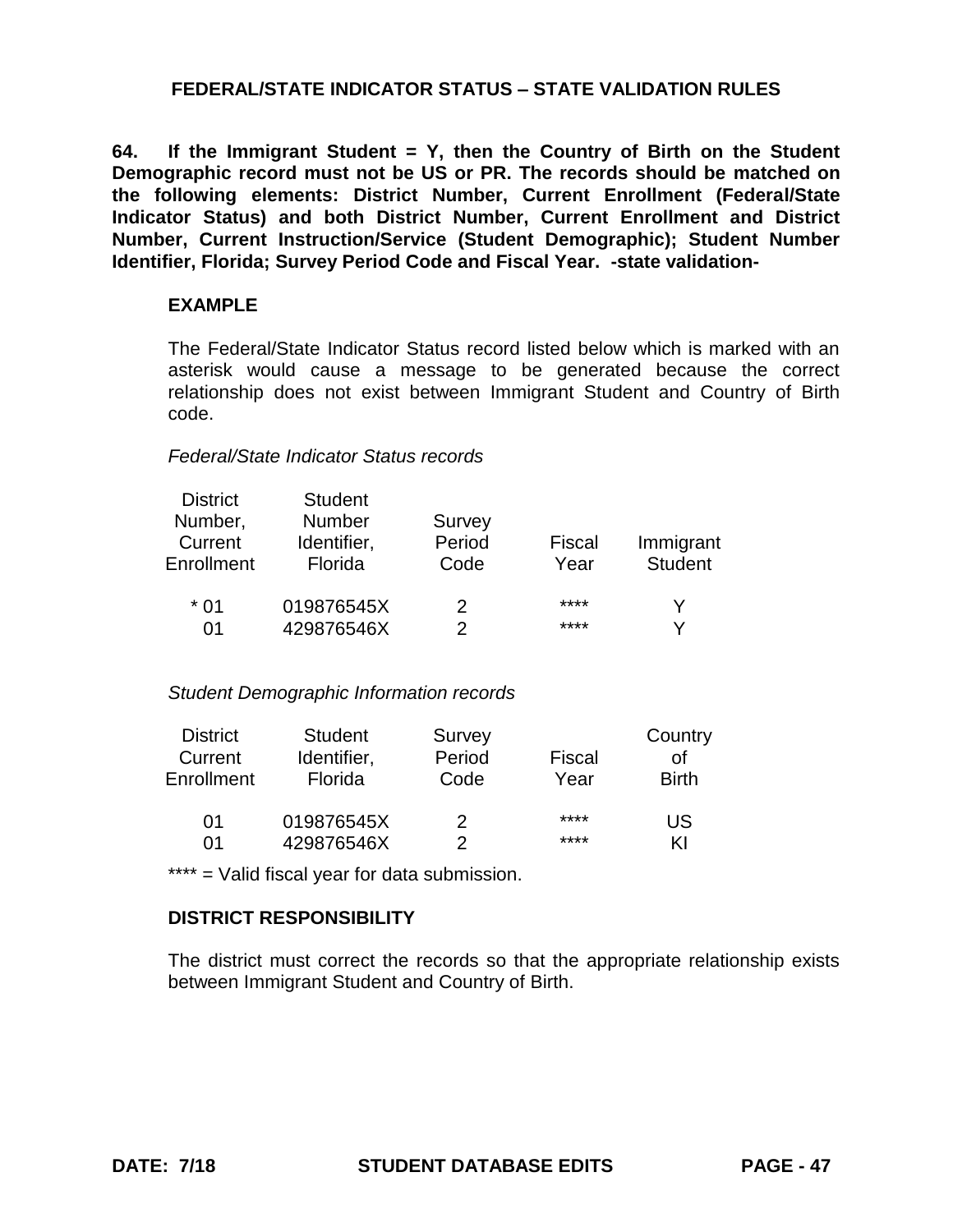**66. If Dropout Prevention/Juvenile Justice Programs code is P, then Grade Level on the matching Student Demographic Information record must not be KG-04. The match is based on both District Number, Current Enrollment and District Number, Current Instruction/Service (Student Demographic) and District Number, Current Enrollment (Federal/State Indicator Status); Student Number Identifier, Florida; Survey Period Code and Fiscal Year. -state validation-**

### **EXAMPLE**

The Federal/State Indicator Status record listed below which is marked with an asterisk would cause a message to be generated because the correct relationship does not exist between Grade Level and Dropout Prevention/Juvenile Justice code.

#### *Federal/State Indicator Status records*

| <b>District</b><br>Number,<br>Current<br>Enrollment | <b>Student</b><br><b>Number</b><br>Identifier,<br>Florida | School<br>Number,<br>Current<br>Enrollment | Survey<br>Period<br>Code | Fiscal<br>Year | <b>Dropout</b><br>Prevention/<br>Juvenile Justice<br>Program |
|-----------------------------------------------------|-----------------------------------------------------------|--------------------------------------------|--------------------------|----------------|--------------------------------------------------------------|
| $*01$                                               | 019876545X                                                | 0021                                       | 2                        | ****           | P                                                            |
| 01                                                  | 429876546X                                                | 0021                                       |                          | ****           | A                                                            |

#### *Student Demographic Information records*

| <b>District</b> |                |            |        |      |       |
|-----------------|----------------|------------|--------|------|-------|
| Number,         | <b>Student</b> | School     |        |      |       |
| Current         | <b>Number</b>  | Number,    | Survey |      |       |
| Instruction/    | Identifier,    | Current    | Period |      | Grade |
| Service         | Florida        | Enrollment | Code   | Year | Level |
|                 |                |            |        |      |       |
| 01              | 019876545X     | 0021       | 2      | **** | 04    |
| 01              | 429876546X     | 0021       | っ      | **** | 04    |
|                 |                |            |        |      |       |

\*\*\*\* = Valid fiscal year for data submission.

## **DISTRICT RESPONSIBILITY**

The district must correct the records so that the appropriate relationship exists between Dropout Prevention/Juvenile Justice code and Grade Level.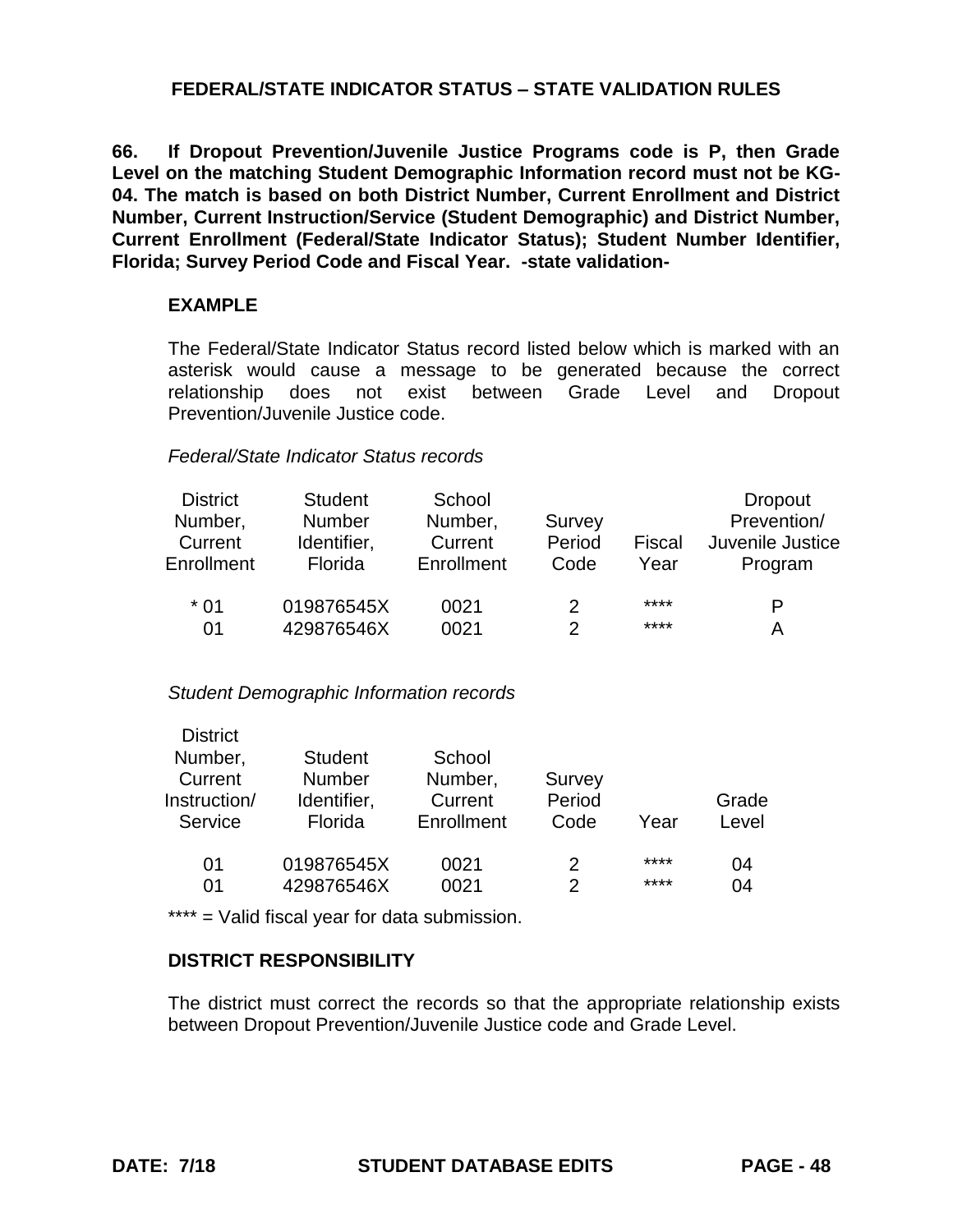**67. If Survey Period Code is 2 or 3 and there is a matching Exceptional Student record with an Exceptionality, Primary or Exceptionality, Other code other than L and Z; then the Section 504 Eligible code must be Z. The match is based on District Number, Current Enrollment; Student Number Identifier, Florida; Survey Period Code and Fiscal Year/Year. -state validation-**

### **EXAMPLE**

The Federal/State Indicator Status record listed below which is marked with an asterisk would cause a message to be generated because the correct relationship does not exist between Section 504 Eligible and Exceptionality, Primary on the Exceptional Student record.

#### *Federal/State Indicator Status records*

| <b>District</b><br>Number,<br>Current<br>Enrollment | <b>Student</b><br><b>Number</b><br>Identifier,<br>Florida | School<br>Number,<br>Current<br>Enrollment | Survey<br>Period<br>Code | Fiscal<br>Year | Section<br>504<br>Eligible |
|-----------------------------------------------------|-----------------------------------------------------------|--------------------------------------------|--------------------------|----------------|----------------------------|
| $*01$                                               | 019876545X                                                | 0021                                       | 2                        | ****           |                            |
| 01                                                  | 429876546X                                                | 0021                                       | 2                        | ****           |                            |

#### *Exceptional Student records*

| <b>District</b> | <b>Student</b> |        |      |         |                 |
|-----------------|----------------|--------|------|---------|-----------------|
| Number,         | <b>Number</b>  | Survey |      |         |                 |
| Current         | Identifier,    | Period |      |         | Exceptionality, |
| Enrollment      | Florida        | Code   | Year | Primary | Other           |
| 01              | 019876545X     |        | **** | w       |                 |
| 01              | 429876546X     |        | **** |         |                 |

\*\*\*\* = Valid fiscal year for data submission.

## **DISTRICT RESPONSIBILITY**

The district must correct the records so that the appropriate relationship exists between Section 504 Eligible and Exceptionality, Primary on the Exceptional Student record.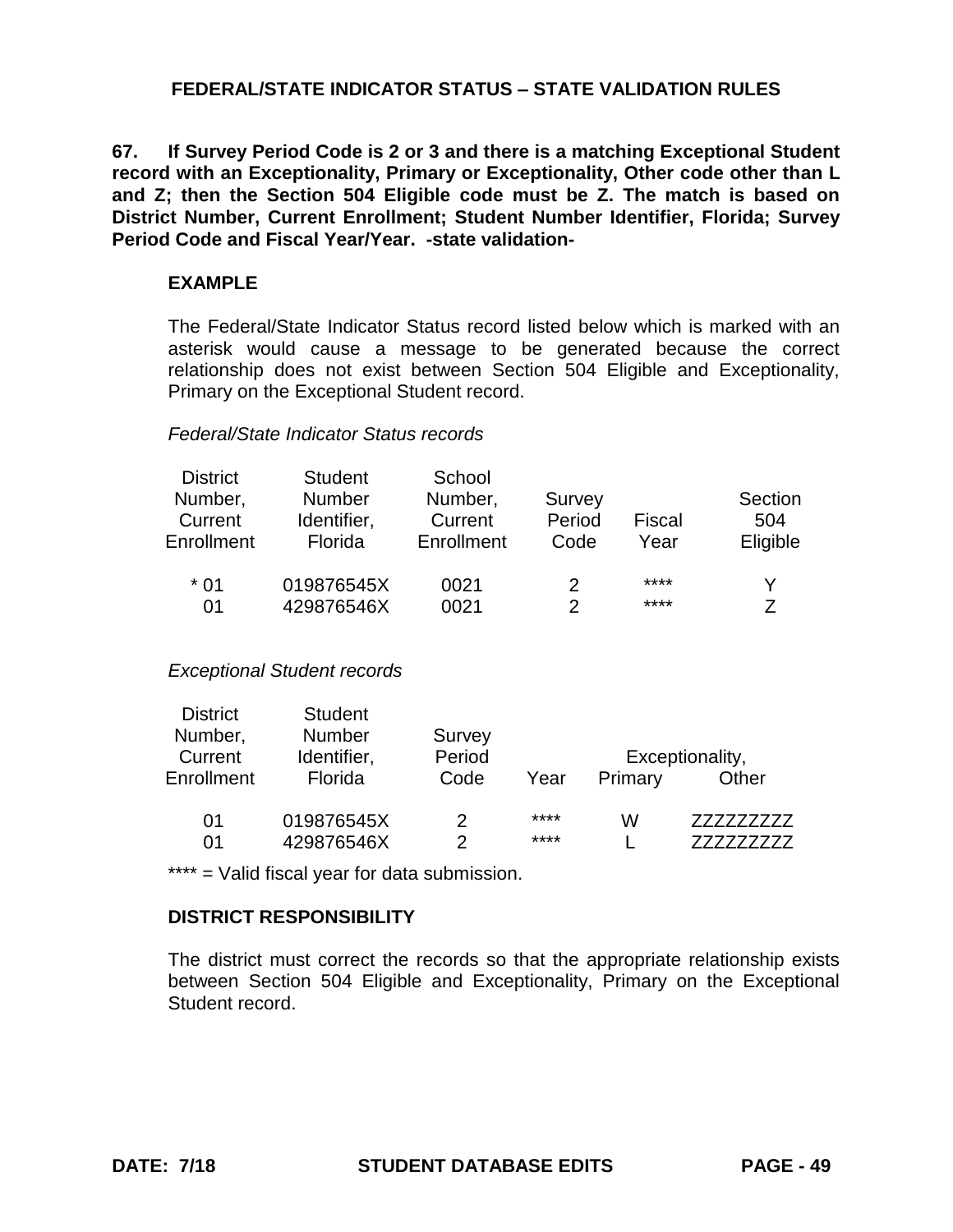# **FEDERAL/STATE INDICATOR STATUS – EXCEPTION REPORTS**

**81. If Dropout Prevention/Juvenile Justice Programs code is P, then Grade Level on the matching Student Demographic Information record must not be 05 or 06. The match is based on both District Number, Current Enrollment and District Number, Current Instruction/Service (Student Demographic) and District Number, Current Enrollment (Federal/State Indicator Status); Student Number Identifier, Florida; Survey Period Code and Fiscal Year. –exception report-**

### **EXAMPLE**

The Federal/State Indicator Status record listed below which is marked with an asterisk would cause a message to be generated because the Grade Level appears to be inappropriate for the Dropout Prevention/Juvenile Justice code.

## *Federal/State Indicator Status records*

| <b>District</b> | <b>Student</b> | School     |        |        | <b>Dropout</b>   |
|-----------------|----------------|------------|--------|--------|------------------|
| Number,         | <b>Number</b>  | Number,    | Survey |        | Prevention/      |
| Current         | Identifier,    | Current    | Period | Fiscal | Juvenile Justice |
| Enrollment      | Florida        | Enrollment | Code   | Year   | Program          |
| $*01$           | 019876545X     | 0021       |        | ****   | P                |
| 01              | 429876546X     | 0021       | 2      | ****   | А                |

#### *Student Demographic Information records*

| <b>District</b><br>Number,<br>Current | <b>Student</b><br><b>Number</b> | School<br>Number, | Survey |      |       |
|---------------------------------------|---------------------------------|-------------------|--------|------|-------|
| Instruction/                          | Identifier,                     | Current           | Period |      | Grade |
| Service                               | Florida                         | Enrollment        | Code   | Year | Level |
| 01                                    | 019876545X                      | 0021              | 2      | **** | 05    |
| 01                                    | 429876546X                      | 0021              | 2      | **** | 05    |

\*\*\*\* = Valid fiscal year for data submission.

## **DISTRICT RESPONSIBILITY**

The district must review the Dropout Prevention/Juvenile Justice code and Grade Level and correct one of the records if there is an error.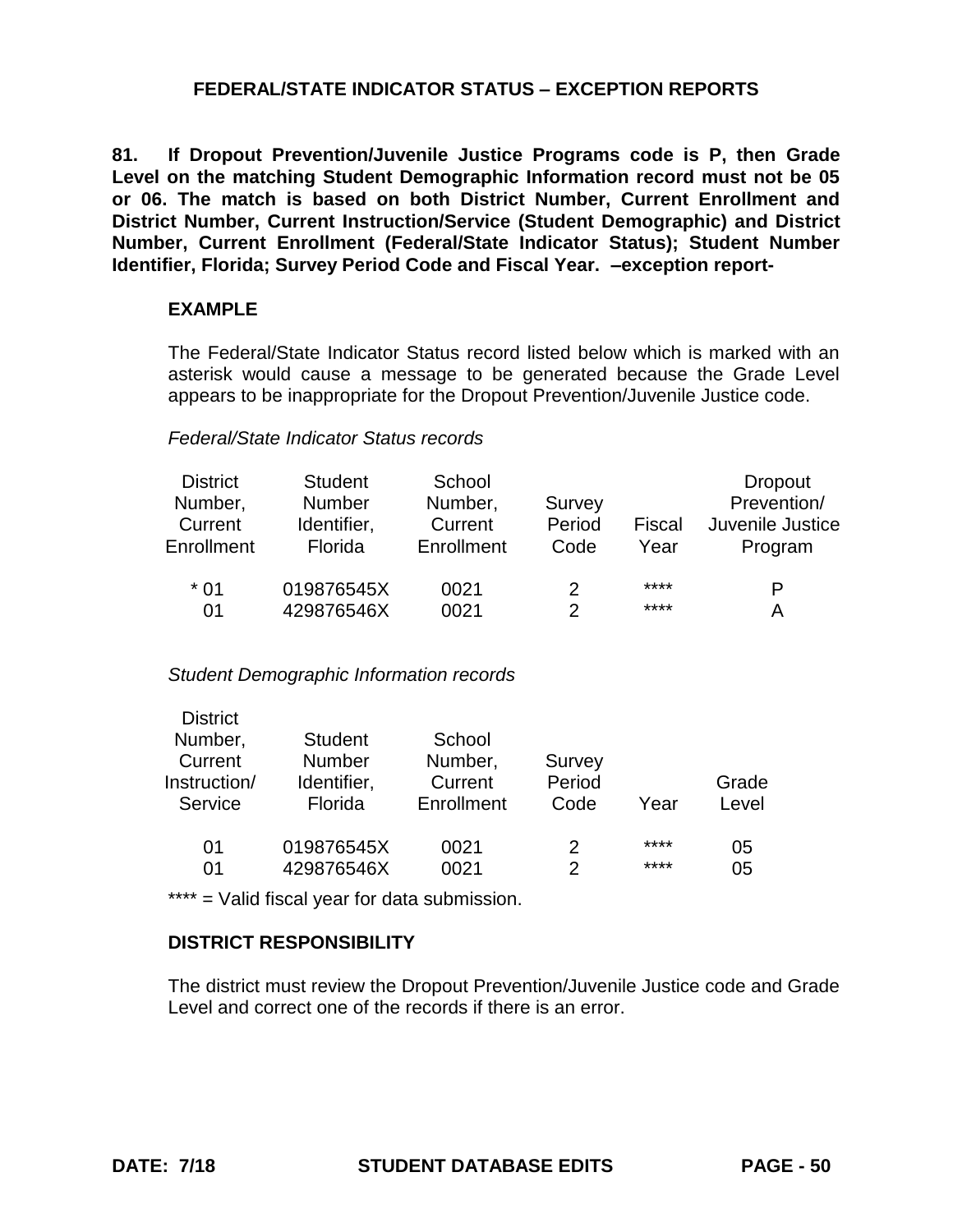## **FEDERAL/STATE INDICATOR STATUS – EXCEPTION REPORTS**

**82. If Survey Period Code is 5 and there is a matching Exceptional Student record with an Exceptionality, Primary or Exceptionality, Other code other than L and Z; then the Section 504 Eligible code must be Z. The match is based on District Number, Current Enrollment; Student Number Identifier, Florida; Survey Period Code and Fiscal Year/Year. - exception report--**

#### **EXAMPLE**

The Federal/State Indicator Status record listed below which is marked with an asterisk would cause a message to be generated because the expected relationship does not exist between Section 504 Eligible and Exceptionality, Primary on the Exceptional Student record.

#### *Federal/State Indicator Status records*

| <b>District</b><br>Number,<br>Current<br>Enrollment | <b>Student</b><br><b>Number</b><br>Identifier,<br>Florida | School<br>Number,<br>Current<br>Enrollment | Survey<br>Period<br>Code | Fiscal<br>Year | Section<br>504<br>Eligible |
|-----------------------------------------------------|-----------------------------------------------------------|--------------------------------------------|--------------------------|----------------|----------------------------|
| $*01$                                               | 019876545X                                                | 0021                                       | 5                        | ****           |                            |
| 01                                                  | 429876546X                                                | 0021                                       | 5                        | ****           |                            |

#### *Exceptional Student records*

| <b>District</b><br>Number, | <b>Student</b><br><b>Number</b> | Survey<br>Period |      |         |                          |
|----------------------------|---------------------------------|------------------|------|---------|--------------------------|
| Current<br>Enrollment      | Identifier,<br>Florida          | Code             | Year | Primary | Exceptionality,<br>Other |
| 01                         | 019876545X                      | 5                | **** | w       |                          |
| 01                         | 429876546X                      | 5                | **** | K       |                          |

\*\*\*\* = Valid fiscal year for data submission.

#### **DISTRICT RESPONSIBILITY**

The district must review the records and, if a code is in error, correct the record so that the expected relationship exists between Section 504 Eligible and Exceptionality, Primary on the Exceptional Student record. If the data are correct as reported no action is necessary.